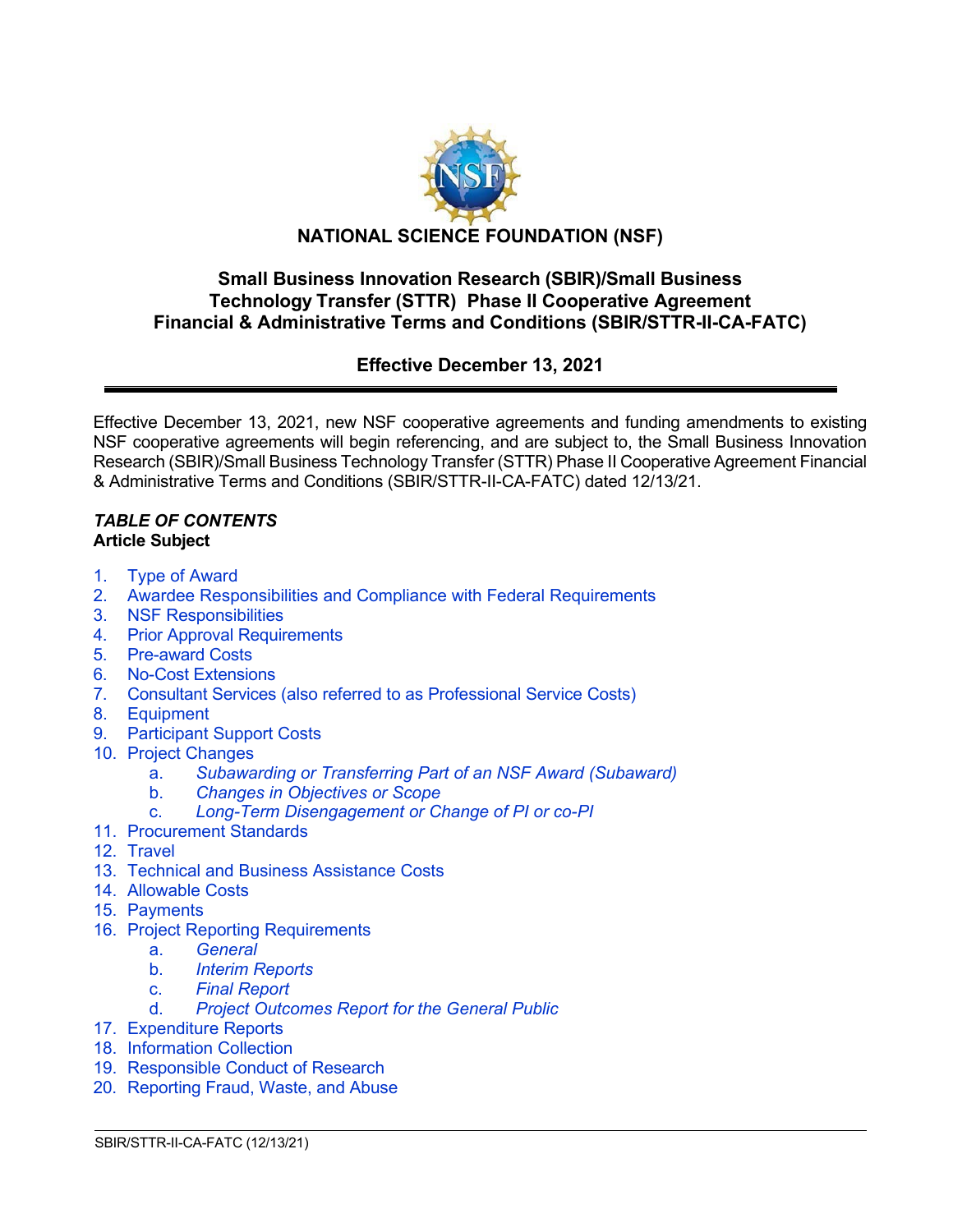- 21. Reporting Subawards and Executive [Compensation](#page-14-0)
- 22. [System for Award Management and](#page-17-0) Universal Identifier Requirements
- 23. [Unpaid Federal Tax Liability](#page-18-0)
- 24. [Criminal Convictions](#page-18-1)
- 25. [Copyrighted Material](#page-18-2)
- 26. [Public Access to Copyrighted Material](#page-19-0)
- 27. [Publications](#page-20-0)
- 28. [Patent Rights](#page-20-1)
- 29. [Audit and Records](#page-26-0)
- 30. [Site Visits](#page-26-1)
- 31. [Termination and Enforcement](#page-26-2)
- 32. [Termination Review Procedure](#page-27-0)
- 33. [Price Reduction for Defective Cost or Pricing Data](#page-28-0)
- 34. [Non-Discrimination Statutes](#page-29-0)
- 35. [Reporting Classifiable Information](#page-29-1)
- 36. [Animal Welfare](#page-29-2)
- 37. [Research Involving Recombinant or Synthetic Nucleic Acid Molecules](#page-30-0)
- 38. [Clean Air and Water](#page-30-1)
- 39. [Human Research Subjects](#page-30-2)
- 40. [Life Sciences Dual Use Research of Concern \(DURC\)](#page-31-0)
- 41. [Investigator Financial Disclosure Policy](#page-31-1)
- 42. [Whistleblower Protection](#page-31-2)
- 43. [State Sales and Use Taxes](#page-31-3)
- 44. [Recipient Integrity and Performance Matters](#page-31-4)
- 45. [Breach of Personally Identifiable Information](#page-31-5)
- 46. [Post-award Disclosure of Current Support and In-Kind Contribution Information](#page-31-6)
- 47. [Fee Payments](#page-33-0)
- 48. [Section 889 of the National Defense Authorization Act \(NDAA\) for Fiscal Year \(FY\) 2019](#page-33-1)
- 49. [Debarment and Suspension](#page-34-0)
- 50. [Changes to the Cooperative Agreement](#page-34-1)
- 51. [Limitation of Funds](#page-34-2)
- 52. [Ensuring Adequate COVID-19 Safety Protocols](#page-34-3)
- 53. [Resolution of Conflicting Conditions](#page-35-0)
- 54. [Resolution of Disagreements and Disputes](#page-35-1)

#### **Other Considerations**

- 55. [Liability](#page-36-0)
- 56. [Sharing of Findings, Data and Other Research Products](#page-36-1)
- 57. [Partnerships with Foreign Collaborators](#page-36-2)
- 58. [Government Permits and Activities Abroad](#page-36-3)

#### <span id="page-1-0"></span>**1. Type of Award**

The award notice specifies a pre-determined fixed amount of NSF support for the project described in the referenced proposal. This amount is based upon the budget approved by NSF for the referenced proposal, as amended.

Payment of the award amount is subject to compliance with the award terms and conditions, including Article Allowable Costs, Article Payments, Article Project Reporting Requirement, Article Price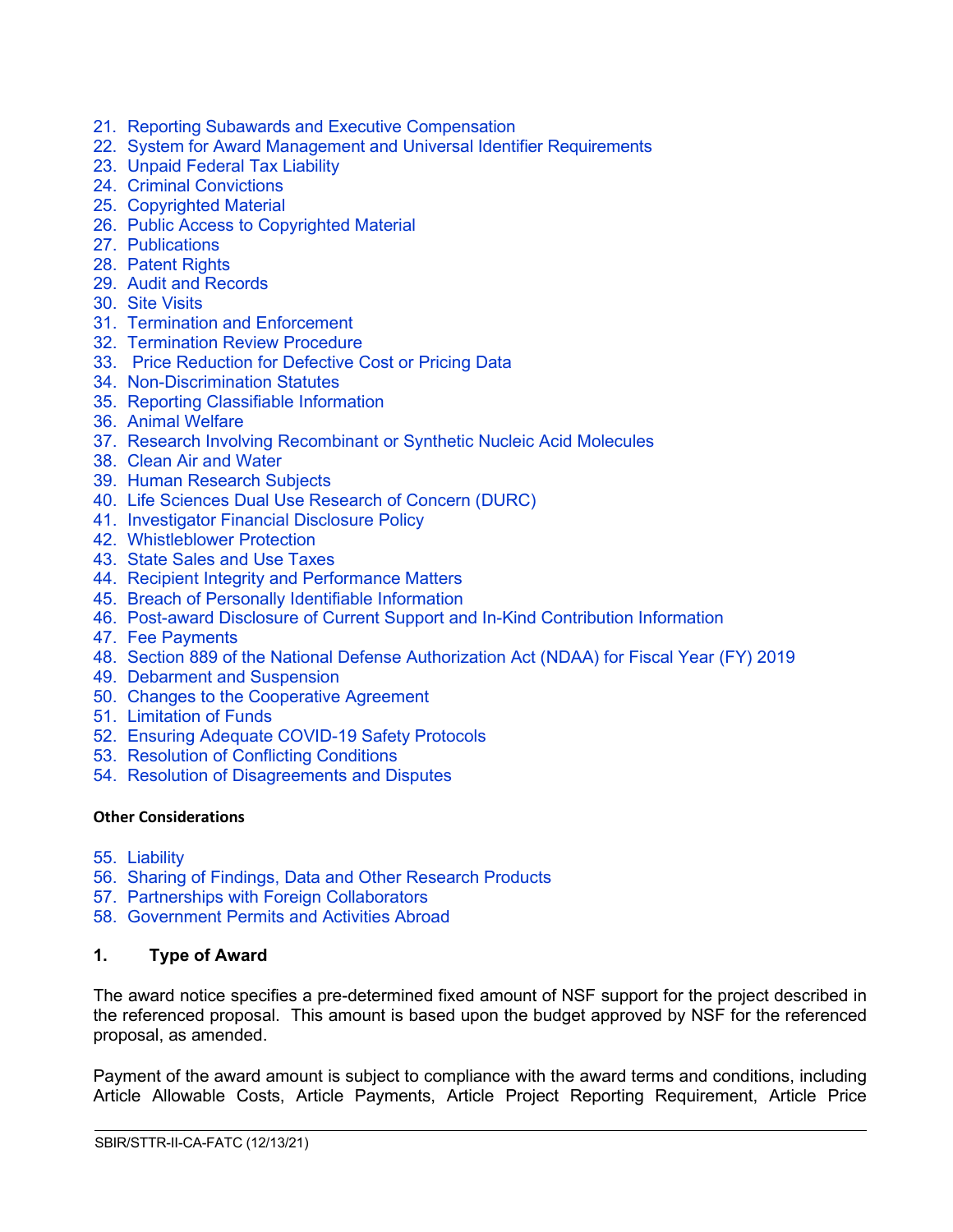Reduction for Defective Cost or Pricing Data, and NSF's acceptance of the reports submitted by the awardee under Article Project Reporting Requirements. On the basis of its review of these reports and/or other pertinent information, NSF reserves the right to modify the payment schedule or suspend or terminate the award, if NSF determines that such action is appropriate. If estimated total expenditures are less than the award amount (less the small business fee), the awardee shall contact NSF to renegotiate the scope of this award. Similarly, if the awardee expects that the full scope of work will be completed at a total cost less than the award amount (less the small business fee), it is the obligation of the awardee to promptly notify NSF.

# <span id="page-2-0"></span>**2. Awardee Responsibilities and Compliance with Federal Requirements**

a. The awardee has full responsibility for the conduct of the project or activity supported under this award and for adherence to the award conditions. Although the awardee is encouraged to seek the advice and opinion of NSF on special problems that may arise, such advice does not diminish the awardee's responsibility for making sound scientific and administrative judgments and should not imply that the responsibility for operating decisions has shifted to NSF. The awardee is responsible for notifying NSF about: (1) any allegation of research misconduct that it concludes has substance and requires an investigation in accordance with NSF research misconduct regulations published at 45 Code of Federal Regulations (CFR) Part 689; or (2) any significant problems relating to the administrative or financial aspects of the award.

b. The requirements of this award are contained in these SBIR/STTR Phase II Cooperative Agreement Financial & Administrative Terms and Conditions unless otherwise specified in the award notice. The applicable Federal administrative standards are incorporated by reference and are contained in 2 CFR §200, Uniform Administrative Requirements, Cost Principles, and Audit Requirements for Federal Awards (Uniform Guidance) Subparts A through D. 2 CFR §200 Subparts A through D also apply to commercial organizations, including small businesses. These SBIR/STTR Phase II Cooperative Agreement Financial & Administrative Terms and Conditions (SBIR/STTR-II-CA-FATC) serve as the Foundation's implementation of 2 CFR §200.

c. By acceptance of this award, the awardee agrees to comply with the applicable Federal requirements and to the prudent management of all expenditures and actions affecting the award, including the monitoring of subrecipients (if applicable). Specific guidance on subrecipient monitoring and management can be found in 2 CFR §200.331. A listing of National Policy Requirements the awardees must adhere to, where applicable, is located at: [https://nsf.gov/awards/managing/rtc.jsp.](https://nsf.gov/awards/managing/rtc.jsp)

d. Documentation for each expenditure or action affecting this award must reflect appropriate organizational reviews or approvals that should be made in advance of the action. Organizational reviews are intended to help assure that expenditures are allowable, necessary and reasonable for the conduct of the project and that the proposed action:

- 1. is consistent with the award terms and conditions;
- 2. is consistent with NSF and awardee policies;
- 3. represents effective utilization of resources; and
- 4. does not constitute a project change which requires NSF prior written approval (see Article Project Changes).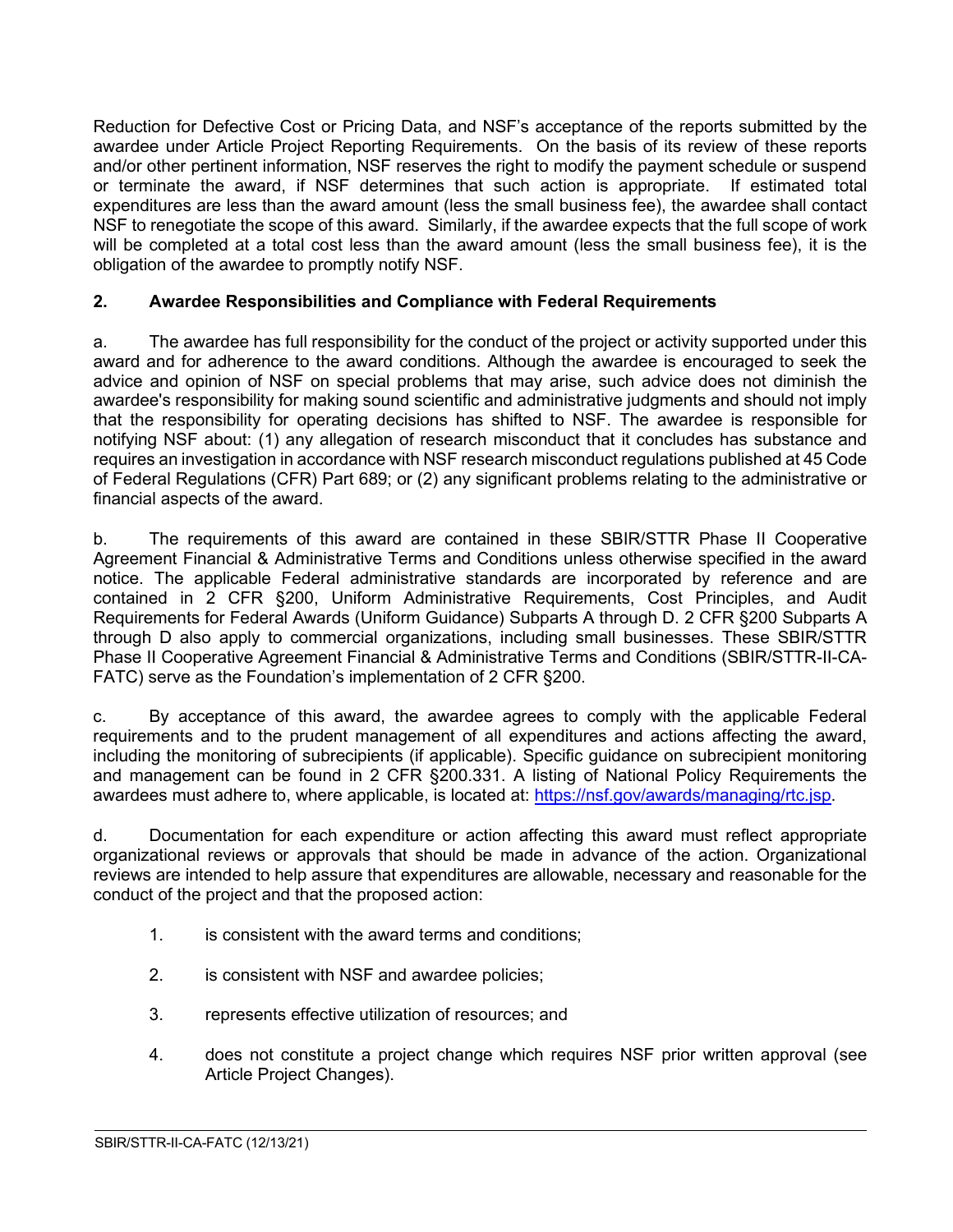Nothing in this article shall be construed to require administrative reviews or documentation that duplicates those already required by existing organizational systems or by applicable Federal standards, e.g., 2 CFR §200.

e. The awardee is responsible for ensuring that the Principal Investigator(s) (PIs)<sup>[1](#page-3-2)</sup> and co-PIs receive a copy of the award conditions, including: the award notice, the budget, these general terms and conditions, any special or award specific terms and conditions and any subsequent changes in the award conditions. These award conditions are made available to the awardee by NSF in electronic form [\(http://www.nsf.gov/awards/managing/co-op\\_conditions.jsp?org=NSF\)](http://www.nsf.gov/awards/managing/co-op_conditions.jsp?org=NSF), and may be duplicated, copied or otherwise reproduced by the awardee as appropriate. This provision does not alter the awardee's full responsibility for conduct of the project and compliance with all award terms and conditions. Award notices are available electronically via the NSF FastLane system at [https://www.fastlane.nsf.gov/.](https://www.fastlane.nsf.gov/)

# <span id="page-3-0"></span>**3. NSF Responsibilities**

a. The awardee has overall responsibility for NSF-funded cooperative agreements, including providing award oversight for technical/programmatic, financial, and administrative performance. The cognizant NSF Program Officer may participate in discussions of programmatic, technical, managerial and/or scheduling concerns; provide guidance and/or advice; review and, where required by the Agreement, approve technical or programmatic reports and requests submitted by the awardee; and may schedule desk and/or on-site reviews as necessary to resolve any NSF award questions or resolve follow-up audit issues.

b. The awardee shall submit all requests for prior approval in accordance with the procedures identified in Article 4.b. below.

c. The cognizant NSF Program Officer will only request additional work within the scope of the award; will only issue instructions that do not constitute a project change as defined in Article Project Changes; and will only suggest changes that will not increase or decrease the estimated cost or time required for performance under the Cooperative Agreement (see ArticleLimitation of Funds).

# <span id="page-3-1"></span>**4. Prior Approval Requirements**

a. Unless otherwise stated in the award notice, SBIR/STTR Phase II awardees must obtain NSF prior written approval as specified below and in the [applicable prior approval matrix.](https://www.nsf.gov/bfa/dias/policy/priorapprovals/march18.pdf) Requests for NSF prior written approval specified in the applicable NSF Prior Approval Matrix must be submitted via the use of NSF's electronic systems. Those prior approval requirements that do not already have a specific request type in NSF's electronic systems must be submitted via use of the "Other" category in Research.gov.

b. All requests for no cost extensions must be submitted in accordance with the procedures set forth in PAPPG Chapter VI.D.3.c. $(ii)^2$  Awardee-approved extensions are not applicable to NSF cooperative agreements.

c. NSF approval requirements (Change of Scope). Certain changes to the award that involve the

<span id="page-3-2"></span> $1$  For purposes of the terms and conditions, the term Principal Investigator (PI) and co-PI also includes the term Project Director and co-Project Director.

<span id="page-3-3"></span><sup>&</sup>lt;sup>2</sup> Awardees are not authorized to extend an award that contains a zero balance.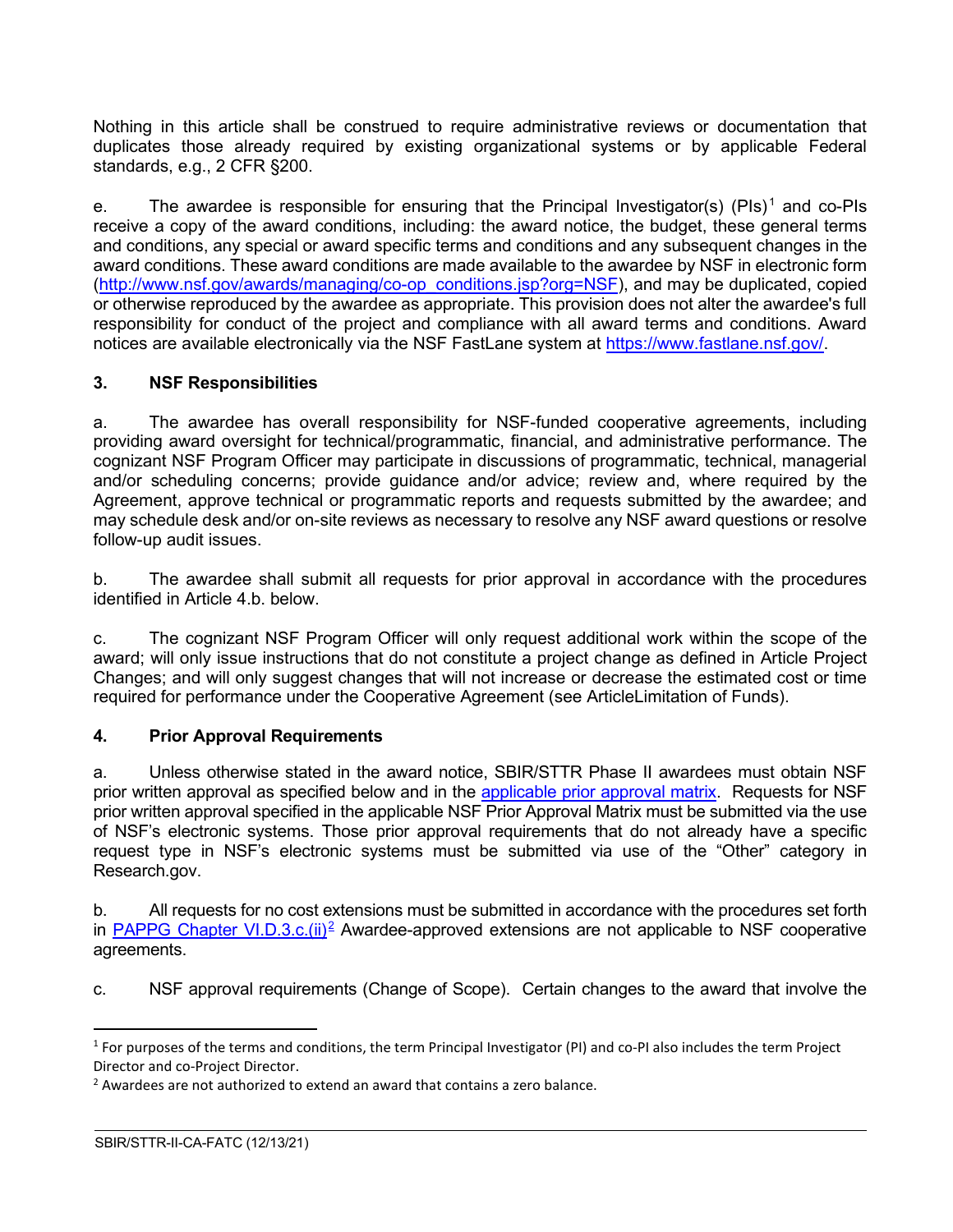approved scope of work require NSF pre-approval. Such changes of scope include, but are not limited to:

- Changes to any of the "key personnel". Changes could include removal, substitution, or significantly reduced involvement (25% or more reduction in effort). Key personnel include any company employees listed on line A of the approved budget, any consultants listed on line G.5 of the approved budget, any subaward personnel listed on line A of a subaward budget, and/or anyone so named as a key person in the NSF award notice.
- Reduction of the total level of project effort (as measured by the number of person-months of commitment by all company employees) of 25% or more.
- Any purchase of equipment, not in the original approved budget, totaling \$25,000 or more.
- No item of equipment over \$5,000, other than items identified in the approved budget, may be purchased without the advance written approval of the cognizant NSF Program Officer.
- Adding or removing project subawards, or any significant reduction (25% or more) of the amount of an existing subaward.
- Closure of the project with award funds (less the small business fee) unexpended. If the approved scope of work is completed with funds unspent (excluding the small business fee), the awardee is obligated to work with NSF to come to a mutually agreeable scope change before closing out the project.
- Expenditure of any funds listed in the approved award budget for "Technical and Business Assistance" (TABA) activities, unless said activities were fully documented (including pricing documentation and information about the specific vendors to be used) in the Phase II proposal budget and included in the Phase II Administrative and Financial Capability review (see Article 13).
- Reallocation of funds from TABA activities to other project costs (see Article Technical and Business Assistance Costs).
- Expenditure of any award funds for travel costs for dependents of key project personnel. Such costs are only permitted under the conditions outlined in 2 CFR §474(c)(2).
- Expenditure of funds for foreign travel or expenditure of funds on project activities to be carried out in foreign countries. Foreign travel is not permitted in SBIR/STTR awards except with a specific waiver from the cognizant NSF Program Officer. All work in SBIR/STTR awards must be carried out in the United States unless a waiver is granted by the cognizant NSF Program Officer.

d. NSF approval requirements (Conflicts of Interest). NSF must approve allocations of funds or the addition of new personnel and/or organizations where certain pre-existing relationships are in place between the small business and the proposed new personnel and/or organizations. Cases where NSF approval is required include, but are not limited to:

• New commitment (or reallocation) of funds to any employee or consultant who is a relative of any company owner, officer, director, or employee. In this context and as noted below, "relative"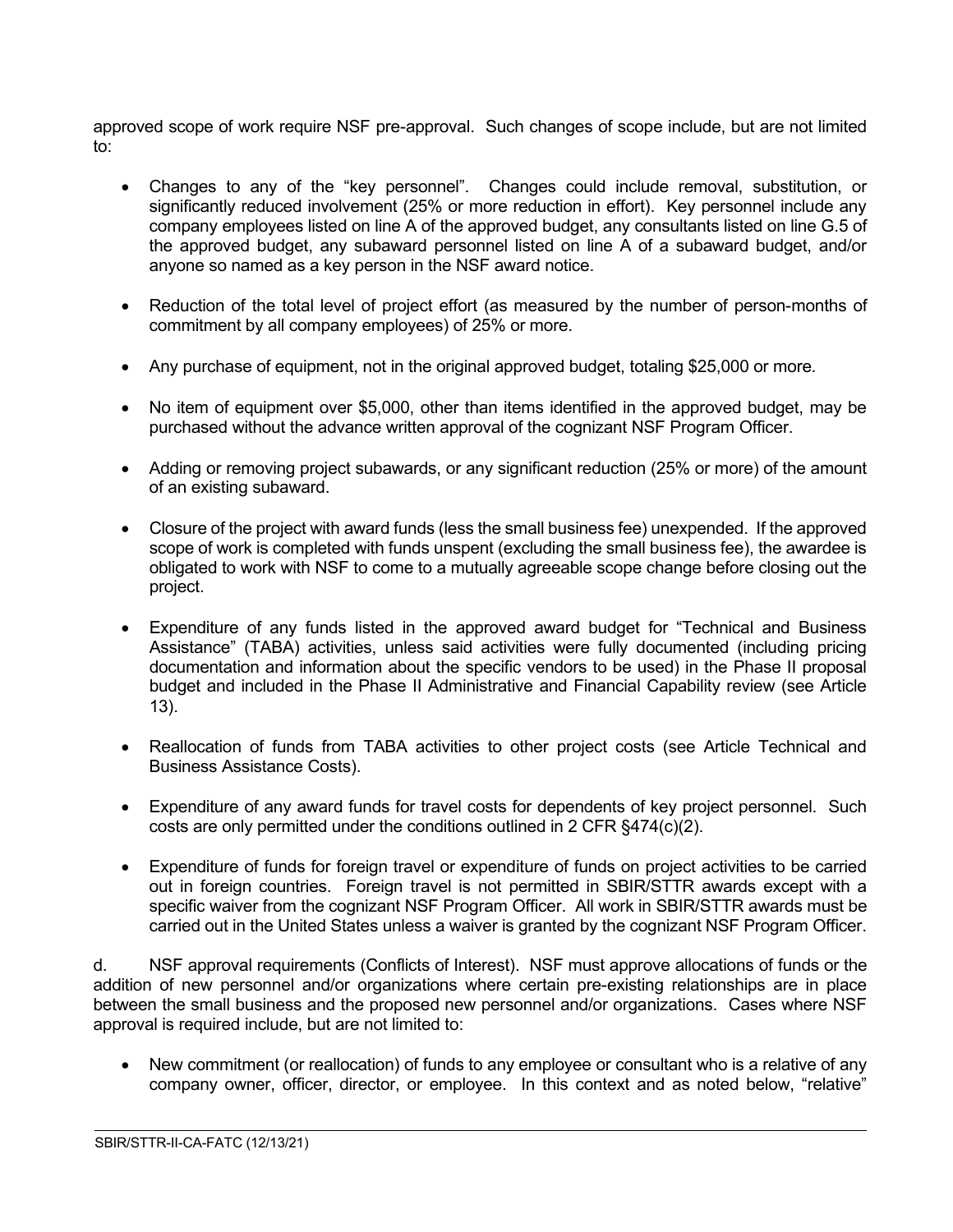means an individual who is related as father, mother, son, daughter, brother, sister, uncle, aunt, first cousin, nephew, niece, husband, wife, father-in-law, mother-in-law, son-in-law, daughter-inlaw, brother-in-law, sister-in-law, stepfather, stepmother, stepson, stepdaughter, stepbrother, stepsister, half-brother, or half-sister.

- New commitment (or reallocation) of funds to any organization with an owner, officer, director, or employee who is a relative of any owner, officer, director, or employee of the small business.
- New commitment (or reallocation) of funds to any organization where a company owner, officer, director, or employee (or a relative thereof) is an owner, officer, director, employee, or otherwise has a significant financial interest.

### <span id="page-5-0"></span>**5. Pre-award Costs**

a. The awardees may approve pre-award costs incurred within the 90-calendar day period before the start date of the award. Requests for approval of pre-award costs for periods greater than 90 calendar days must be submitted electronically via NSF's electronic systems.

b. Pre-award costs must be necessary for the effective and economical conduct of the project and the costs must be otherwise allowable in accordance with Article Allowable Costs.

c. Pre-award expenditures are made at the awardee's risk. Awardee authority to approve pre-award costs does not impose an obligation on NSF: (1) in the absence of appropriations; (2) if an award is not subsequently made; or (3) if an award is made for a lesser amount than the awardee anticipated.

d. In accordance with 2 CFR §200.458, if pre-award costs are charged to the grant, these costs must be charged to the initial budget period, unless otherwise specified in the award notice.

### <span id="page-5-1"></span>**6. No-Cost Extensions**

No-cost extensions to the project must be approved by NSF. Requests for no-cost extensions should be submitted to NSF at least 45 days prior to the expiration date of the award and must be submitted through NSF's electronic systems. The request must explain the need for the extension and include an estimate of the unobligated funds remaining and a plan for their use.

# <span id="page-5-2"></span>**7. Consultant Services (also referred to as Professional Service Costs)**

<span id="page-5-3"></span>Costs for professional and consultant services, including those who are members of a particular profession or possess a special skill and who are not officers or employees of the performing organization, are allowable when reasonable in relation to the services rendered and when not contingent upon recovery of costs from NSF. If not included in the award budget, anticipated services must be justified and information furnished on each individual's expertise, primary organizational affiliation, normal daily compensation rate and number of days of expected service. Consultants' travel costs, including subsistence, may be included. If requested, the awardee must be able to justify that the proposed rate of pay is reasonable. Additional information on the allowability of consultant costs is available in 2 CFR §200.459.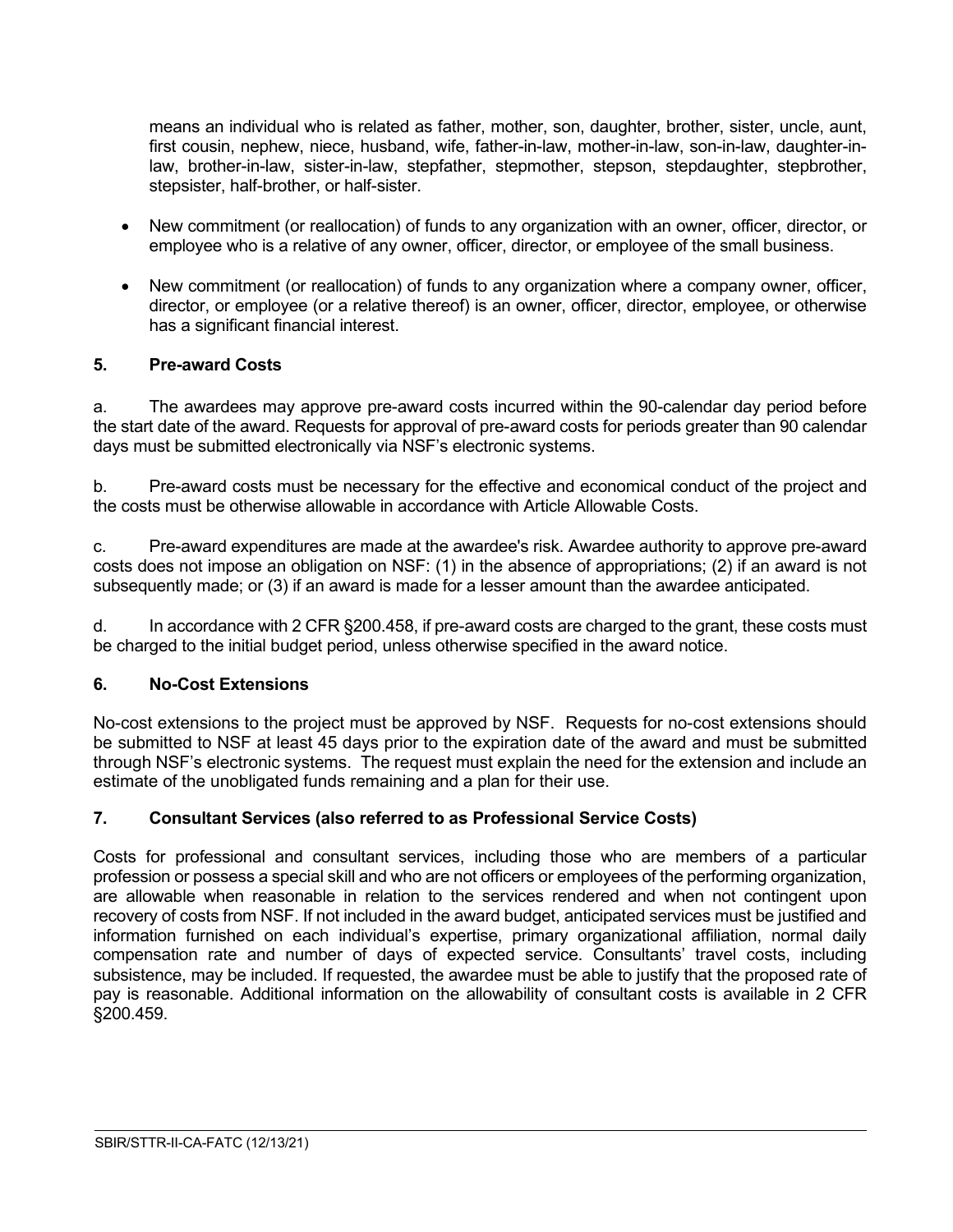# **8. Equipment**

The standards for managing, tracking, and disposing of property furnished by NSF or whose cost was charged to a project supported by an NSF award are outlined in 2 CFR §§200.310-316. See also FAQ 200.318-1 of the Frequently Asked Questions for The Office of Management and Budget's Uniform [Administrative Requirements, Cost Principles, and Audit Requirements for Federal Awards at 2 CFR](https://www.cfo.gov/assets/files/2CFR-FrequentlyAskedQuestions_2021050321.pdf)  [§200](https://www.cfo.gov/assets/files/2CFR-FrequentlyAskedQuestions_2021050321.pdf) regarding Equipment and Screening Procedures.

# a. *Title*

Unless otherwise specified in the cooperative agreement, title to equipment purchased or fabricated with NSF award funds will vest in the awardee upon acquisition. Such equipment is considered exempt property and shall be acquired and used in accordance with paragraph c below. In special situations, the award may require that title to equipment purchased, acquired or fabricated by the awardee with NSF funds pass directly to the government upon acquisition.

- b. *Conditions for Acquisition and Use of Equipment*
	- 1. Awardee Assurance. The awardee will assure that for each purchase of equipment, it is:
		- (a) necessary for the research or activity supported by the award;
		- (b) not otherwise reasonably available and accessible;
		- (c) of the type normally charged as a direct cost to sponsored agreements; and
		- (d) acquired in accordance with organizational practice.
	- 2. General Purpose Equipment. Expenditures for general-purpose equipment are typically not eligible for support (see [PAPPG Chapter IX.D.2.b\)](https://www.nsf.gov/pubs/policydocs/pappg22_1/pappg_9.jsp#IXD2).
	- 3. Equipment Usage. The equipment must remain in use for the specific project for which it was obtained in accordance with 2 CFR  $\S200.313(c)(1)$ , unless the provision in 2 CFR §200.313(c)(4) applies.
	- 4. Equipment Sharing. The equipment must be shared on other projects or programs in accordance with 2 CFR §200.313(c)(1).
	- 5. Property Management Standards. The awardee shall maintain a property management system that, at a minimum, meets the requirements of 2 CFR §200.313(d). Because of increasing threats to information technology systems, the awardee is reminded that, under 2 CFR §§200.313(d)(3) and (4), "[a] control system must be developed to ensure adequate safeguards to prevent loss, damage, or theft of the property" and "[a]dequate maintenance procedures must be developed to keep the property in good condition." This requirement imposes on the awardee a duty to adequately maintain and to insure adequate safeguards against the loss, damage, or theft of information technology equipment and systems purchased with NSF funds.
	- 6. Competition. The awardee shall not use equipment acquired with Federal funds to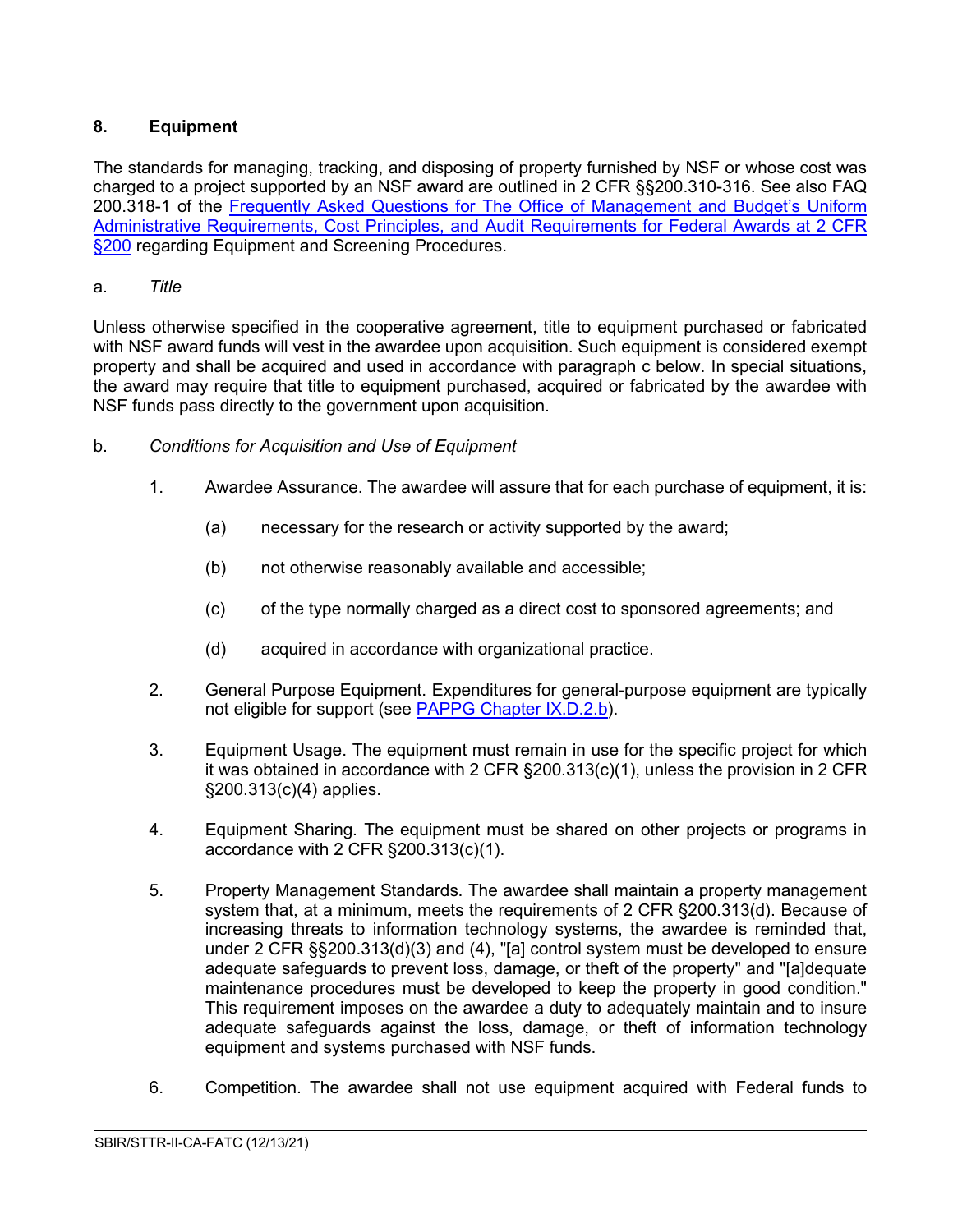provide services to non-Federal outside organizations for a fee that is less than private companies charge for equivalent services, unless specifically authorized by Federal statute for as long as the Federal government retains an interest in the equipment in accordance with 2 CFR §200.313(c)(3).

7. Right to Transfer Title. In accordance with 2 CFR §200.313(e), NSF may identify items of equipment having an acquisition cost of \$5,000 or more where NSF reserves the right to transfer the title to the Federal Government or a third party named by the Federal Government at any time during the award period.

In cases where NSF elects to transfer the title, disposition instructions will be issued no later than 120 days after the end date of the NSF-supported project for which it was acquired.

# <span id="page-7-0"></span>**9. Participant Support Costs**

a. Participant support costs as defined in 2 CFR §200.1 are direct costs for items such as stipends or subsistence allowances, travel allowances and registration fees paid to or on behalf of participants (but not employees) in connection with NSF-sponsored conferences. NSF prior written approval is required for any additional categories of participant support costs, such as incentives, gifts, souvenirs, t-shirts and/or memorabilia. The request must be submitted via use of NSF's electronic systems and NSF approval of such changes will be by an amendment to the award. The awardees must account for participant support costs separately. Indirect costs (Facilities and Administrative Costs (F&A)) are not allowed on participant support costs (see [PAPPG Chapter II.C.2.g\(v\)\)](https://www.nsf.gov/pubs/policydocs/pappg22_1/pappg_2.jsp#IIC2gv).

b. Funds provided for participant support must not be used by the awardees for other categories of expense without specific NSF prior written approval. Such requests must be submitted electronically via use of NSF's electronic systems.

### <span id="page-7-1"></span>**10. Project Changes**

Consistent with 2 CFR §200.308(c), the awardee is required to obtain NSF prior written approval whenever there are changes in the project as stipulated below.

- <span id="page-7-2"></span>a. *Subawarding or Transferring Part of an NSF Award (Subaward)*
	- 1. If the intention to subaward or transfer part of the project to another organization has been disclosed in the proposal, NSF authorization is not needed unless approval has been specifically withheld in the award notice.
	- 2. If it becomes necessary to subaward or transfer part of an NSF award after an award has been made, notification of this intent should be submitted via use of NSF's electronic systems and must be electronically signed by an Authorized Organizational Representative (AOR). The request shall include a clear description of the work to be performed and a proposed budget (see [PAPPG Chapter VII.B.4](https://www.nsf.gov/pubs/policydocs/pappg22_1/pappg_7.jsp#VIIB4) for additional information). NSF approval of such changes will be by an amendment to the award.
	- 3. The awardee remains responsible for monitoring of the activities of the subrecipient as necessary to ensure that the subaward is used for authorized purposes, in compliance with Federal statutes, regulations and the terms and conditions of the subaward as outlined in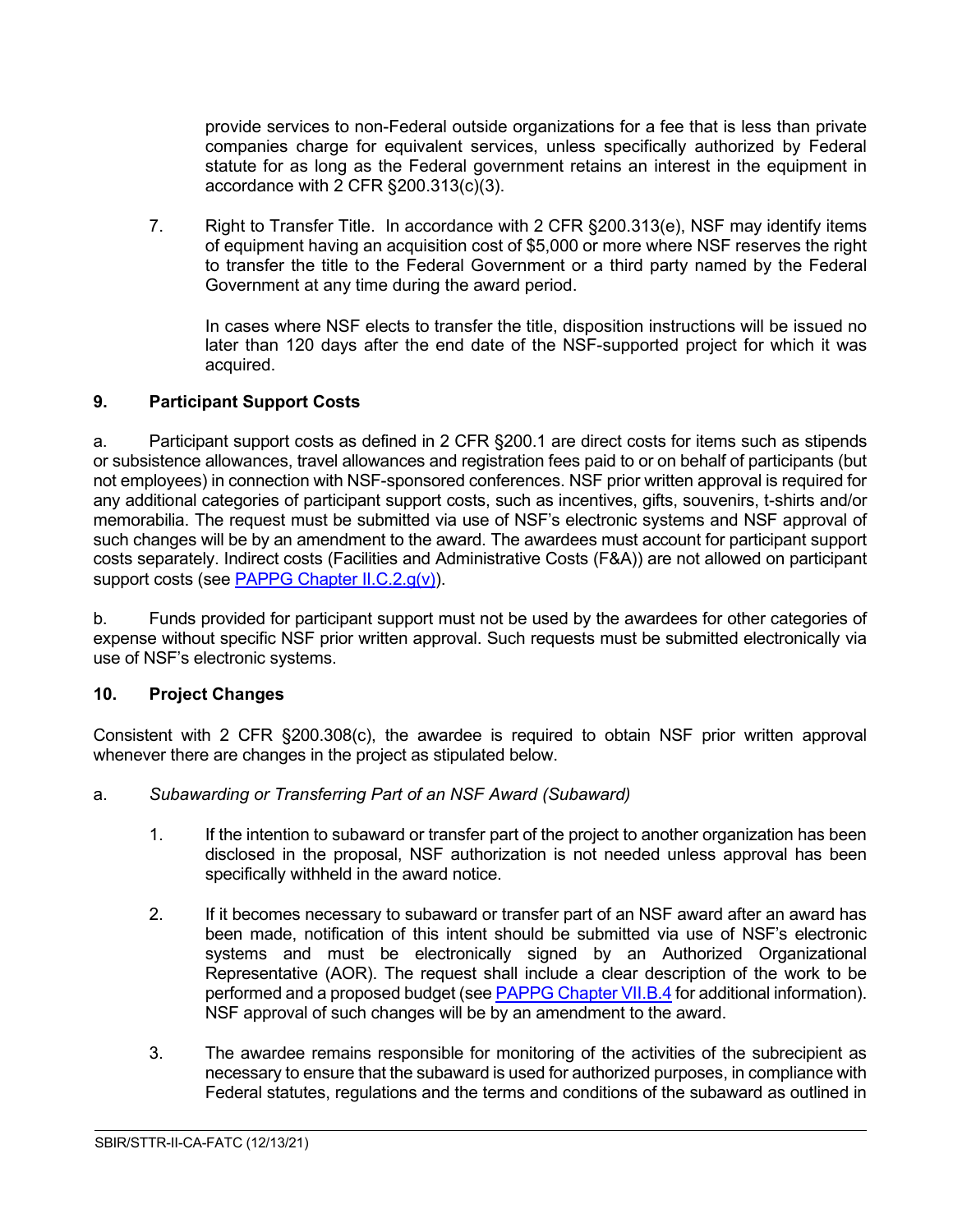2 CFR §200.331-332. This includes maintaining the necessary documentation on all subawards and making it available to NSF upon request. The awardee shall include subaward activities in the annual and final project reports that are submitted to NSF.

4. Consistent with the requirements specified in 2 CFR §200.332, the awardees must adhere to the requirements for pass-through entities in establishing and managing subawards issued under the award. In addition, the awardees shall ensure that the following articles, if applicable, flow down to all subawardees, or are appropriately addressed in the subaward instrument: Articles 7, 8, 9, 11, 12, 14, 18, 19, 21, 22, 25, 27, 28, 29, 30, 34, 35, 36, 37, 38, 39, 40, 42, 43, 44, 47, 48, 52, 55, 56, and 58.

If the awardee issues contracts exceeding \$2,000 for construction, alteration or repair that are within the scope of the Acts found in 2 CFR §200, Appendix II, "Contract Provisions for Non-Federal Entity Contracts Under Federal Awards," the appropriate clauses applicable to construction activities also will be included in applicable contracts.

# <span id="page-8-0"></span>b. *Changes in Objectives or Scope*

A proposed change in the objectives of the project stated in the proposal or agreed modifications thereto should be communicated via use of NSF's electronic systems. NSF approval of such changes will be by written approval of the cognizant NSF Program Officer.

<span id="page-8-1"></span>c. *Long-Term Disengagement or Change of PI or co-PI*

If a named PI or co-PI plans to or becomes aware that he or she will: (1) devote substantially less effort to the work than anticipated in the approved proposal (defined in 2 CFR §200.308(c)(3) as a reduction of 25% or more in time devoted to the project); (2) sever his or her connection with the awardee; or (3) be disengaged from the project for a continuous period of more than 3 months, or otherwise relinquish active direction of the project, he or she shall advise the appropriate official at the awardee, who shall initiate action appropriate to the situation in accordance with the guidelines described in [PAPPG Chapter VII.B.2.](https://www.nsf.gov/pubs/policydocs/pappg22_1/pappg_7.jsp#VIIB2)

### <span id="page-8-2"></span>**11. Procurement Standards**

a. The awardee (including commercial organizations) is responsible for compliance with the procurement standards identified in 2 CFR §200.317-327.

### <span id="page-8-3"></span>**12. Travel**

### a. *Allowability of Travel Expenses*

- 1. Expenses for transportation, lodging, subsistence and related items incurred by project personnel and by outside consultants employed on the project (see [PAPPG Chapter](https://www.nsf.gov/pubs/policydocs/pappg22_1/pappg_2.jsp#IIC2giv)   $ILC.2.g(iv)$  who are in travel status on business related to an NSF-supported project are allowable as prescribed in the governing cost principles. Except as noted in Article Prior Approval Requirements, the requirements for NSF prior written approval specified in 2 CFR §200.475 are waived.
- 2. Except as provided in the governing cost principles, the difference between economy airfare and a higher-class airfare is unallowable. A train, bus or other surface carrier may be used in lieu of, or as a supplement to, air travel at the lowest first-class rate by the transportation facility used. If such travel, however, could have been performed by air,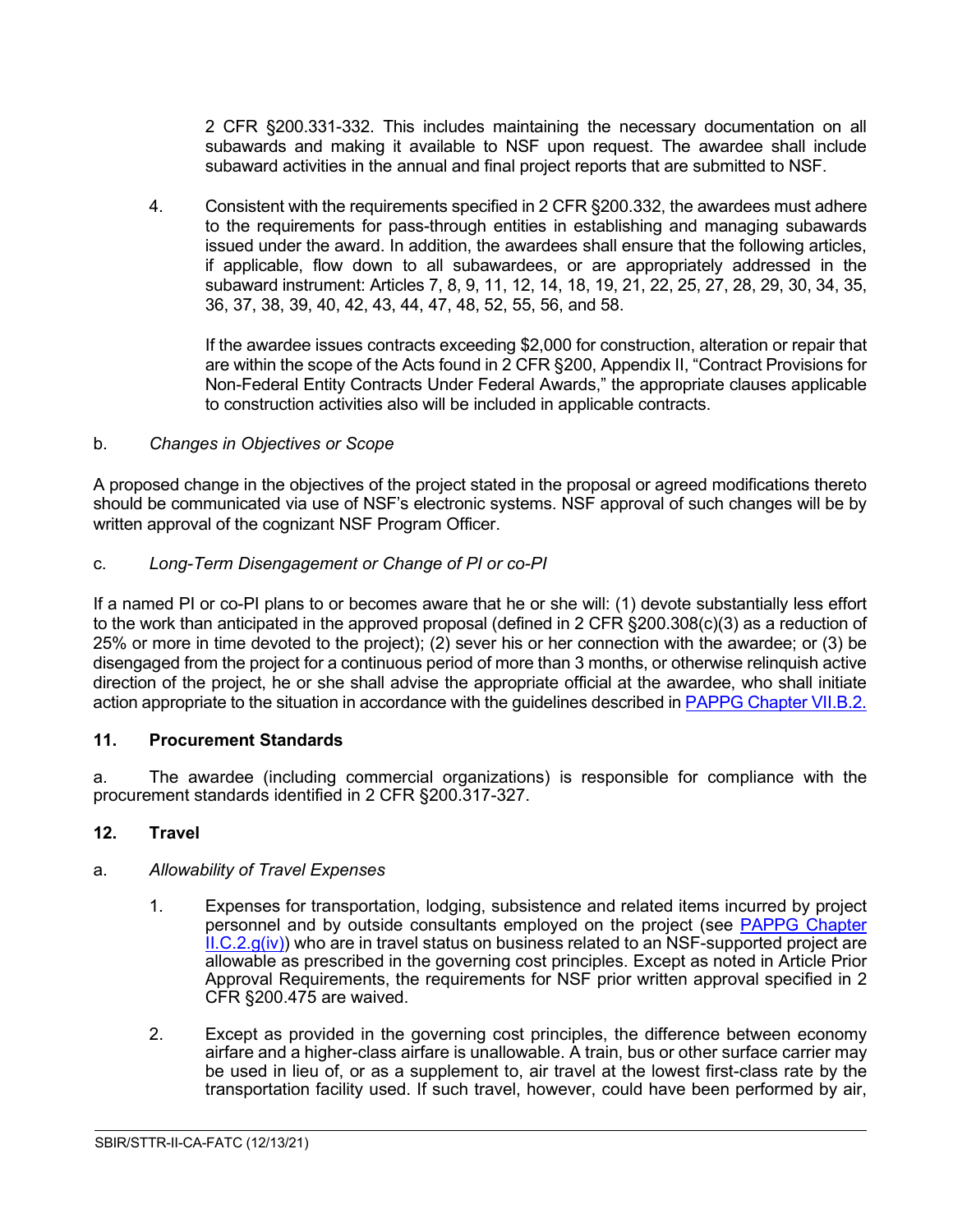the allowance will not normally exceed that for jet economy airfare.

### <span id="page-9-0"></span>**13. Technical and Business Assistance Costs**

a. The associated Phase II SBIR/STTR solicitation permits proposers to include up to \$50,000 for commercialization assistance to assist in technology commercialization efforts (as outlined in the current SBIR/STTR Policy Directive and the John S. McCain National Defense Authorization Act for Fiscal Year 2019). Specifically, this funding is for securing the services of one or more third-party service providers that will assist with one or more of the following commercialization activities:

- 1. the identification and development of customers for the NSF-funded technology;
- 2. providing advice on financing strategy and fundraising from private sector;
- 3. establishing strategic partnerships with relevant stakeholders; and/or
- 4. the evaluation and protection of intellectual property.

b. If the approved award budget includes funds for TABA activities, and these funds were not allocated to specific cost items, each of which was documented with pricing documentation, and reviewed in-depth as part of the Phase II Administrative and Financial Capability review, then the following requirements apply:

- 1. Prior to expending funds for these purposes, the awardee will be required to submit the following documentation for approval from the cognizant NSF Program Officer:
	- The proposed commercialization-related activities to be undertaken with support from the service provider. These activities should be consistent with the Phase II commercialization plan submitted in the Phase II proposal.
	- The expected outcomes of the proposed activities.
	- A brief profile of the service provider, including a discussion of the provider's qualifications and track record.
	- Letter of commitment or statement of work from the service provider describing the services to be provided, cost for the services, and clearly defined, agreed-upon deliverables with measurable success metrics.

- 2. The awardee is obligated to track funds spent on TABA activities separately from other award expenses and report the cumulative amount of TABA funds spent as part of each interim report submitted to NSF, and as part of the final report.
- <span id="page-9-1"></span>3. Prior approval from NSF is required to reallocate budgeted TABA funds for other types of costs.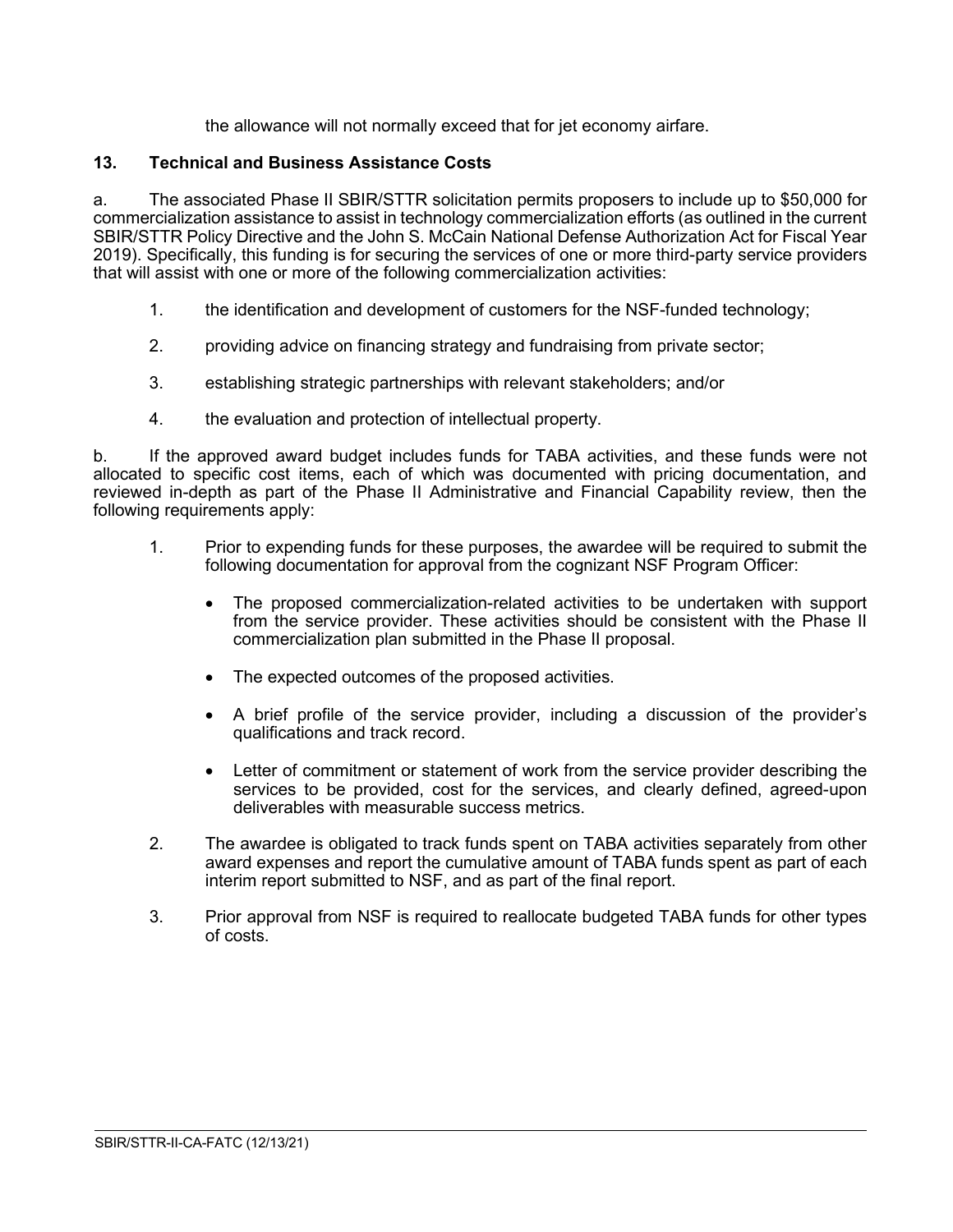# **14. Allowable Costs**

a. The allowability of costs<sup>[3](#page-10-1)</sup> and cost allocation methods for work performed under this award, up to the amount specified in the award, shall be determined in accordance with the governing cost principles as specified below and must conform with NSF policies, award special provisions and awardee internal policies in effect on the start date of the award.

b. The cost principles that govern for-profit organizations can be found in the Federal Acquisition Regulation, 48 CFR Part 31.

c. Certain prior approval requirements contained in the governing cost principles have been modified by Article Prior Approval Requirements.

# <span id="page-10-0"></span>**15. Payments**

a. NSF SBIR/STTR awardees are required to request payments electronically through the Award Cash Management Service (ACM\$). Under ACM\$, awardees must provide award level detail at the time of the payment request. Awardees should request payments in amounts necessary to meet their current needs, pursuant to the guidelines contained in 31 CFR Part 205. Unless otherwise specified in the award, the awardee agrees to comply with all applicable Treasury regulations and National Science Foundation implementing and reporting procedures, which are outlined in. [PAPPG Chapter VIII](https://www.nsf.gov/pubs/policydocs/pappg22_1/pappg_8.jsp)

b. In accordance with 2 CFR §200.305, where appropriate, the awardee is required to maintain advances of Federal funds in interest-bearing accounts. The awardees may retain interest earned on amounts up to \$500 per year for administrative expenses. Any additional interest earned on Federal advance payments deposited in interest-bearing accounts must be remitted annually to the Department of Health and Human Services Payment Management System (PMS) through an electronic medium using either the Automated Clearing House (ACH) network or a Fedwire Funds Service payment. Instructions on submission of remittances is contained in [PAPPG Chapter VIII.D.3.](https://www.nsf.gov/pubs/policydocs/pappg22_1/pappg_8.jsp#VIIID3)

c. In the absence of an approved modification to this schedule, payments will be made by NSF as follows: A total of twenty-five percent (25%) of the award amount will be made available on the start date of the award, and an additional twenty-five percent (25%) upon approval by NSF of the first and second interim reports (see Article Project Reporting Requirements). The remainder of the funds, less \$25,000, will be made available upon approval by NSF of the third interim report. The final \$25,000 will be made available upon approval by NSF of a satisfactory final report and upon submission of a Project Outcomes Report, as described in Article Project Reporting Requirements and/or in the SBIR/STTR Program Solicitation.

d. In accordance with 2 CFR §200.344, unless the Federal awarding agency authorizes an extension, awardees must liquidate all financial obligations incurred under the Federal award no later than 120 calendar days after the end date of the period of performance. NSF will financially close SBIR/STTR awards will financially close 120 days from after the period of performance award end date and the award will be removed from the ACM\$ payment screen for active awards.

To receive payment, SBIR/STTR grantees must register with the System for Award Management (SAM) at [https://www.sam.gov/.](https://www.sam.gov/) NSF will use the grantee company name, address and electronic funds transfer information from SAM to register the official address and banking information for payments. Next, the grantee should follow the instructions to register in ACM\$ at: [ACM\\$](https://www.research.gov/research-portal/appmanager/base/desktop?_nfpb=true&_pageLabel=research_node_display&_nodePath=/researchGov/Service/Desktop/InstitutionAndUserManagement.html)

<span id="page-10-1"></span> $3$  Consistent with 2 CFR §200.453(c), for computing devices, charging as a direct cost is allowable for devices that are essential and allocable, but not solely dedicated, to the performance of the award.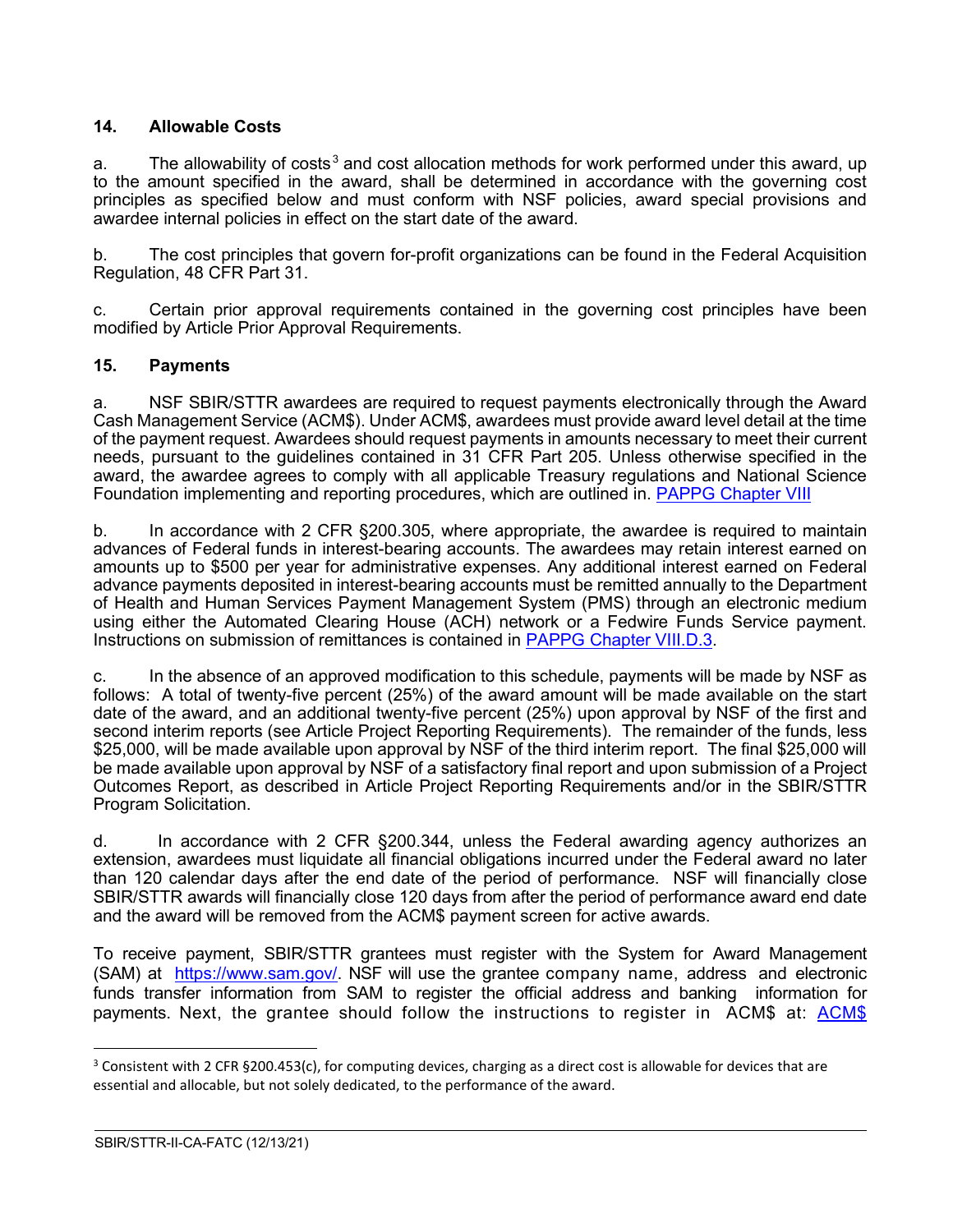[Information.](https://www.research.gov/research-portal/appmanager/base/desktop?_nfpb=true&_pageLabel=research_node_display&_nodePath=/researchGov/Service/Desktop/InstitutionAndUserManagement.html) Failure to submit an acceptable final report will result in withholding of payment and may be grounds for suspension or termination of the grant.

#### <span id="page-11-0"></span>**16. Project Reporting Requirements**

#### <span id="page-11-1"></span>a. *General*

Payment of the award amount is conditioned upon the awardee's acceptance and compliance with the award terms and conditions which include contributing the approximate person-months proposed and delivery to NSF and its acceptance of required reports. The results of the awardees' efforts under this award are to be documented in the form of interim reports (3-5 pages) submitted on a six-month schedule and a final report. The intent of this reporting schedule is for the awardee to update NSF on the award progress at roughly the quarter-point, halfway-point, and three-quarter-point of the project, as measured by project effort. Therefore, with approval by the cognizant NSF Program Officer and the awardee organization, the timing of the interim reports can be altered based on project progress. The interim reports and the final report must be submitted electronically via Research.gov, and must include a completed, signed SBIR/STTR Project Status Form. The Project Reporting system may be accessed at [http://www.research.gov/.](http://www.research.gov/)

The interim reports and the final report must be approved by the cognizant NSF Program Officer prior to release of payment. In instances where a report is considered unacceptable, the cognizant NSF Program Officer will reject the report and will provide the awardee with a written explanation for nonacceptance.

#### <span id="page-11-2"></span>b. *Interim Reports*

For each interim report, the awardee organization shall provide information, at a minimum, in the Participants/Organizations module in Research.gov. In addition, a progress narrative should be uploaded, which should include the following information:

- 1. **A brief executive summary of progress**. This should highlight key technical and commercial activity/results during the reporting period, with key upcoming activities. (1 page maximum)
- 2. **Update on technical progress.** Detailed discussion covering NSF-funded technical R&D activities and project progress. This narrative should include any R&D work done under the base Phase II award as well as any active supplements (e.g. TECP, Phase IIB, etc.). Include a brief description of each project objective where progress was made. For each Phase II milestone, the report should include an estimate of percentage completion. (3-5 pages suggested)
- 3. **Outcomes of Technical and Business Assistance activities.** A summary of outcomes, if any, from NSF funding provided for Technical and Business Assistance (TABA) activities. (max 1 page)
- 4. **A brief discussion of updates or progress in areas other than NSF-funded technical R&D.** This could include, but is not limited to, customer and partner engagements, partnership activities, new team members, investment/fundraising activities, or any other fronts that relate to the technical or commercial potential of the underlying effort. (1-2 pages suggested)
- 5. **Problems encountered during the interim reporting period.** This could include any issues or concerns, technical or otherwise. If none, so state. (2 pages maximum)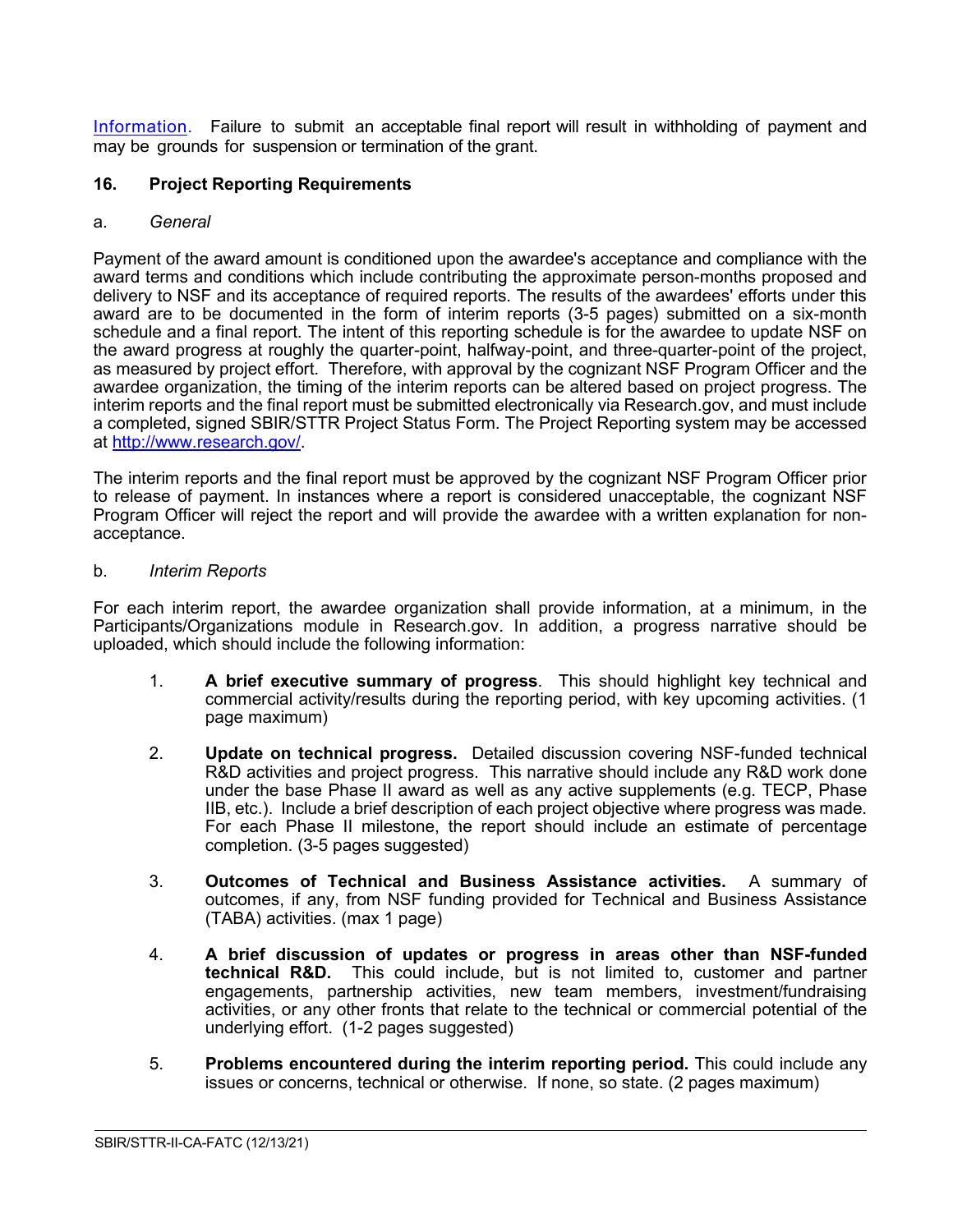The PI must also include a completed SBIR/STTR Project Status Form, submitted to Research.gov as a "Special Requirement", to include reporting on total project spending and effort, level of effort for all senior personnel, project progress by milestone, as well as a number of certifications affirming key project requirements.

#### <span id="page-12-0"></span>c. *Final Report*

As part of the Phase II final report, the Participants/Organizations module in Research.gov should be completed. In addition, the following documents should be uploaded as separate files:

- 1. A completed SBIR/STTR Project Status Form
- 2. A progress narrative (not to exceed 15 pages) which includes the same five sections as noted in section (b) above, but which covers the entire project duration;

The Phase II final report is due no later than 90 days after the end date of the award. The final report should address progress in all activities of the project, including any activities intended to address the Broader Impacts criterion that are not intrinsic to the research.

#### <span id="page-12-1"></span>d. *Project Outcomes Report for the General Public*

No later than 120 days following the end date of the award, a project outcomes report for the general public must be submitted electronically via Research.gov. This report serves as a brief summary prepared specifically for the public, of the nature and outcomes of the project. This report will be posted electronically by NSF exactly as it is submitted. For information about the content of the report, see the [PAPPG Chapter VII.D.3.](https://www.nsf.gov/pubs/policydocs/pappg22_1/pappg_7.jsp#VIID3)

d. If the awardee does not submit all reports as described in Article Project Reporting Requirements and 2 CFR §200.344, NSF must proceed to close out the project with the information available within one year of the period of performance end date. If awardees do not submit all reports in accordance with this section, and 2 CFR §200.344 (Closeout), within one year of the period of performance end date, NSF must report the non-Federal entity's material failure to comply with the terms and conditions of the award with the OMB-designated integrity and performance system (currently FAPIIS). NSF may also pursue other enforcement actions per § 200.339.

### <span id="page-12-2"></span>**17. Expenditure Reports**

The Awardee must submit final payment requests through the Award Cash Management Service no later than 120 days after the end date of the award. This requirement applies to all current awards and funding amendments to existing NSF awards, as well as to all new NSF awards.

NSF uses the payment request entries in the Award Cash Management Service (ACM\$) to collect the final financial data for awards paid through that system. No additional interim or final financial reporting is required.

For instructions regarding final disbursement reporting, see [PAPPG Chapter VIII.E.](https://nsf.gov/pubs/policydocs/pappg22_1/pappg_8.jsp#VIIIE)

### <span id="page-12-3"></span>**18. Information Collection**

Information collection activities performed under this award are the responsibility of the awardee, and NSF support of the project does not constitute NSF approval of the survey design, questionnaire content or information collection procedures. The awardee shall not represent to respondents that such information is being collected for or in association with the National Science Foundation or any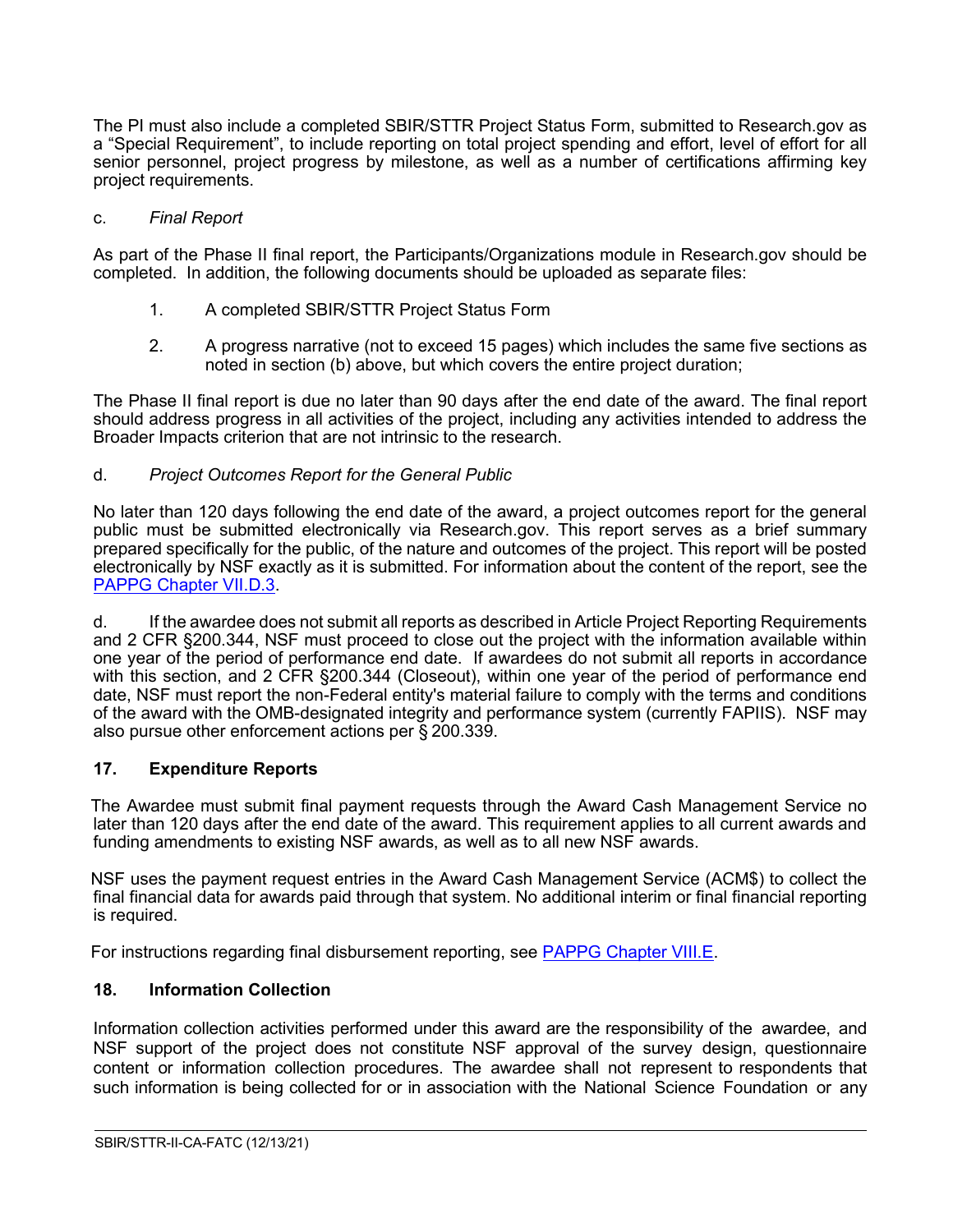other Government agency without the specific written approval of such information collection plan or device by the Foundation. This requirement, however, is not intended to preclude mention of NSF support of the project in response to an inquiry or acknowledgment of such support in any publication of this information.

# <span id="page-13-0"></span>**19. Responsible Conduct of Research**

In accordance with Section 7009 of the America Creating Opportunities to Meaningfully Promote Excellence in Technology, Education, and Science (COMPETES) Act (42 USC §1862o–1) NSF requires that the awardee must have a plan in place to provide appropriate training and oversight in the responsible and ethical conduct of research (RCR) to undergraduates, graduate students and postdoctoral researchers who will be supported by NSF to conduct research. Training plans are subject to review, upon request.

The awardee must designate one or more persons to oversee compliance with the RCR training requirement. The awardee is responsible for verifying that undergraduate students, graduate students and postdoctoral researchers supported by NSF to conduct research have received training in the responsible and ethical conduct of research, in accordance with the plan the awardee has put in place for their organization.

The Awardee shall ensure that these RCR requirements flow down to all subrecipients or are otherwise appropriately addressed in the subaward.

# <span id="page-13-1"></span>**20. Reporting Fraud, Waste, and Abuse**

a. Awardees must contact the OIG and the cognizant NSF Program Officer without delay when they first suspect fraud waste, or abuse. The OIG maintains a hotline to receive this information, which can made through the OIG website at https://oig.nsf.gov/contact/hotline or by telephone at (800) 428- 2189. Upon request, OIG will take appropriate measures to protect the identity of any individual who reports misconduct, as authorized by the Inspector General Act of 1978, as amended. Reports to OIG may also be made anonymously.

b. Examples of fraud, waste, and abuse relating to the SBIR/STTR program include, but are not limited to:

- 1. misrepresentations or material, factual omissions to obtain or otherwise receive funding under an SBIR/STTR award;
- 2. misrepresentations of the use of funds expended, work done, results achieved, or compliance with program requirements under an SBIR/STTR award;
- 3. fraud, theft, misuse, conversion, misappropriation, or embezzlement of SBIR/STTR award funds, including any use of award funds while not in full compliance with SBIR/STTR program requirements, or failure to pay taxes due on misused or converted SBIR/STTR award funds;
- 4. submission of a false claim or a false statement by any person in connection with any NSF SBIR/STTR program, activity, award, or operations;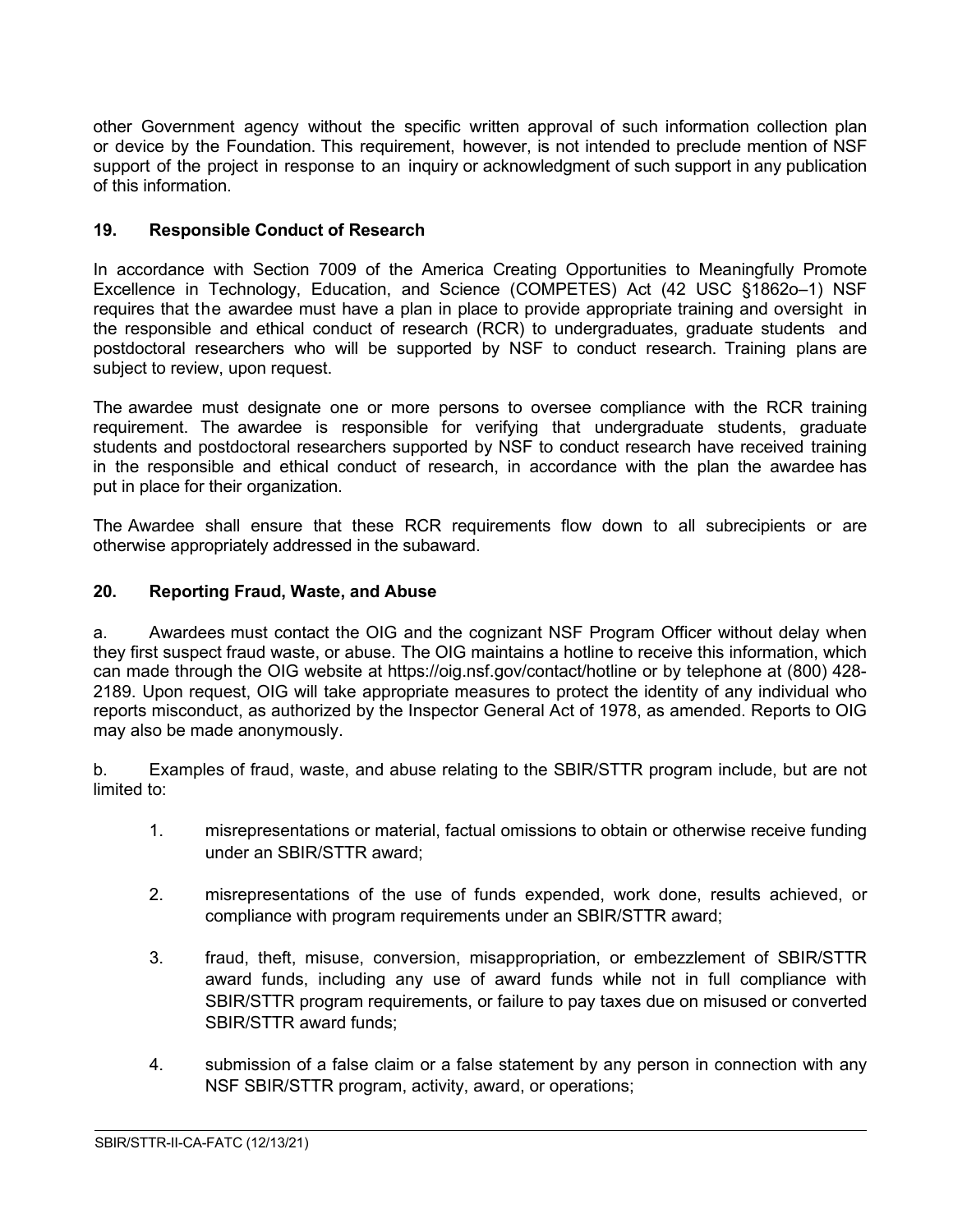- 5. concealment, forgery, falsification, or unauthorized destruction of government or program records;
- 6. fabrication, falsification, or plagiarism in applying for, carrying out, or reporting results from an SBIR/STTR award;
- 7. failure to comply with applicable federal costs principles governing an award;
- 8. extravagant, careless, or needless spending;
- 9. self-dealing, such as making a sub-award to an entity in which the PI has a financial interest without explicit NSF knowledge and approval;
- 10. acceptance by agency personnel of bribes, kickbacks, illegal gratuities, or gifts in exchange for grant or contract awards or other conflicts of interest that prevent the government from getting the best value; and,
- 11. Other violations of criminal or civil law, other violation of federal regulations, or other misconduct in connection with SBIR/STTR operations, programs, activities, or awards.

# <span id="page-14-0"></span>**21. Reporting Subawards and Executive Compensation**

This grant term was extracted verbatim from Appendix A to Part 170. For these purposes, the term "you" means the NSF grantee.

- a. Reporting of first-tier subawards.
	- i. Applicability. Unless exempt as provided in paragraph d. of this award term, you must report each action that equals or exceeds \$30,000 in Federal funds for a subaward to a non-Federal entity or Federal agency (see definitions in paragraph e. of this award term).
	- ii. Where and when to report.
		- (a) The non-Federal entity or Federal agency must report each obligating action described in paragraph a.1. of this award term to http://www.fsrs.gov.
		- (b). For subaward information, report no later than the end of the month following the month in which the obligation was made. (For example, if the obligation was made on November 7, 2010, the obligation must be reported by no later than December 31, 2010.)
	- iii. What to report. You must report the information about each obligating action that the submission instructions posted at http://www.fsrs.gov specify.
- b. Reporting total compensation of recipient executives for non-Federal entities.
	- i. Applicability and what to report. You must report total compensation for each of your five most highly compensated executives for the preceding completed fiscal year, if—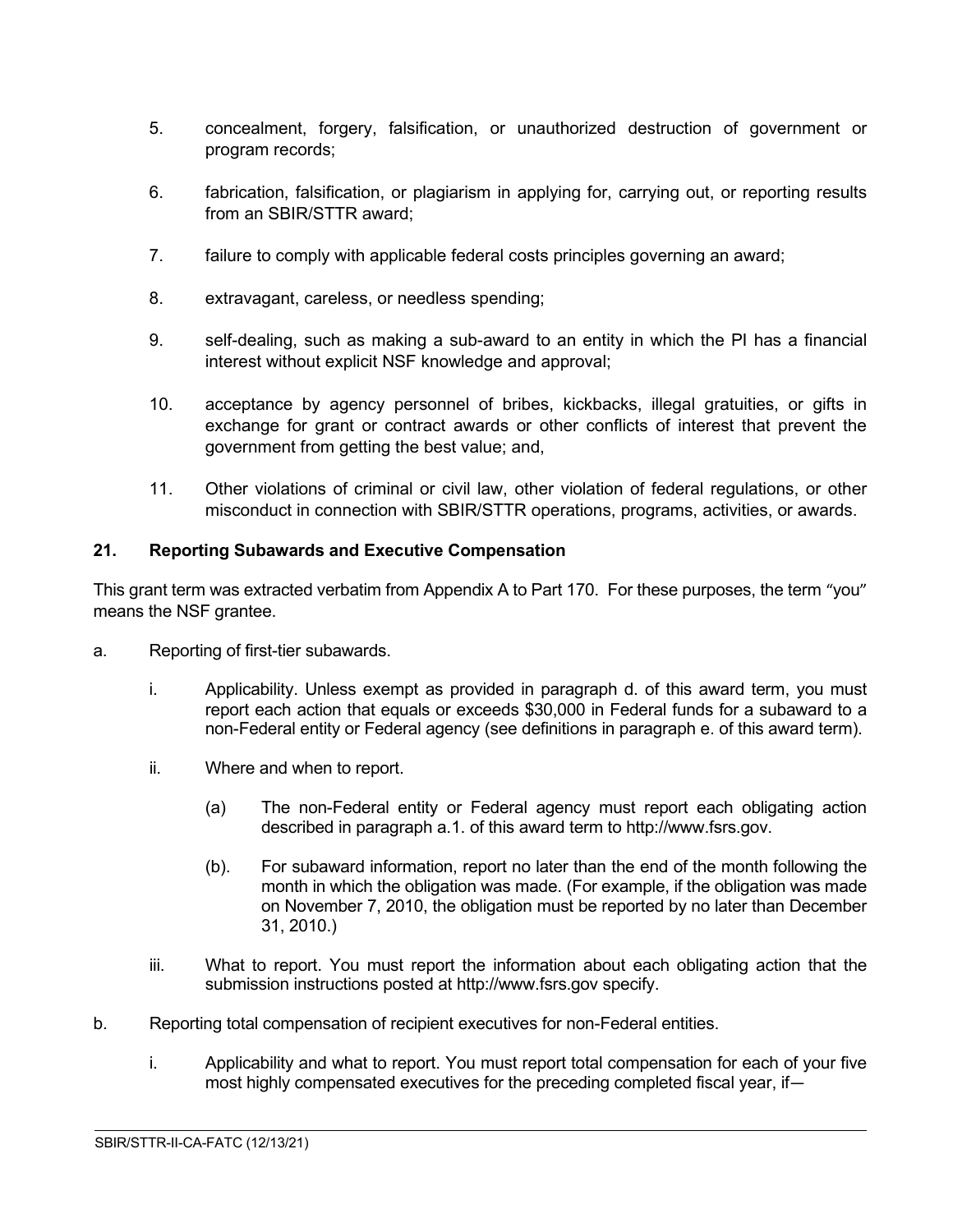- (a) the total Federal funding authorized to date under this Federal award equals or exceeds is \$30,000 or more as defined in 2 CFR §170.320;
- (b) in the preceding fiscal year, you received—
	- (i) 80 percent or more of your annual gross revenues from Federal procurement contracts (and subcontracts) and Federal financial assistance subject to the Transparency Act, as defined at 2 CFR §170.320 (and subawards), and
	- (ii) \$25,000,000 or more in annual gross revenues from Federal procurement contracts (and subcontracts) and Federal financial assistance subject to the Transparency Act, as defined at 2 CFR §170.320 (and subawards); and,
- (c) the public does not have access to information about the compensation of the executives through periodic reports filed under section 13(a) or 15(d) of the Securities Exchange Act of 1934 (15 U.S.C. 78m(a), 78o(d)) or section 6104 of the Internal Revenue Code of 1986. (To determine if the public has access to the compensation information, see the U.S. Security and Exchange Commission total compensation filings at http://www.sec.gov/answers/execomp.htm.)
- ii. Where and when to report. You must report executive total compensation described in paragraph b.1. of this award term:
	- (a) As part of your registration profile at https://www.sam.gov.
	- (b) By the end of the month following the month in which this award is made, and annually thereafter.
- c. Reporting of Total Compensation of Subrecipient Executives.
	- i. Applicability and what to report. Unless you are exempt as provided in paragraph d. of this award term, for each first-tier non-Federal entity subrecipient under this grant, the recipient shall report the names and total compensation of each of the subrecipient's five most highly compensated executives for the subrecipient's preceding completed fiscal year, if—
		- (a) in the subrecipient's preceding fiscal year, the subrecipient received—
			- (i) 80 percent or more of its annual gross revenues from Federal procurement contracts (and subcontracts) and Federal financial assistance subject to the Transparency Act, as defined at 2 CFR §170.320 (and subawards) and,
			- (ii) \$25,000,000 or more in annual gross revenues from Federal procurement contracts (and subcontracts), and Federal financial assistance subject to the Transparency Act (and subawards); and

 $\overline{a}$ 

(b) The public does not have access to information about the compensation of the executives through periodic reports filed under section 13(a) or 15(d) of the Securities Exchange Act of 1934 (15 U.S.C. 78m(a), 78o(d)) or section 6104 of the Internal Revenue Code of 1986. (To determine if the public has access to the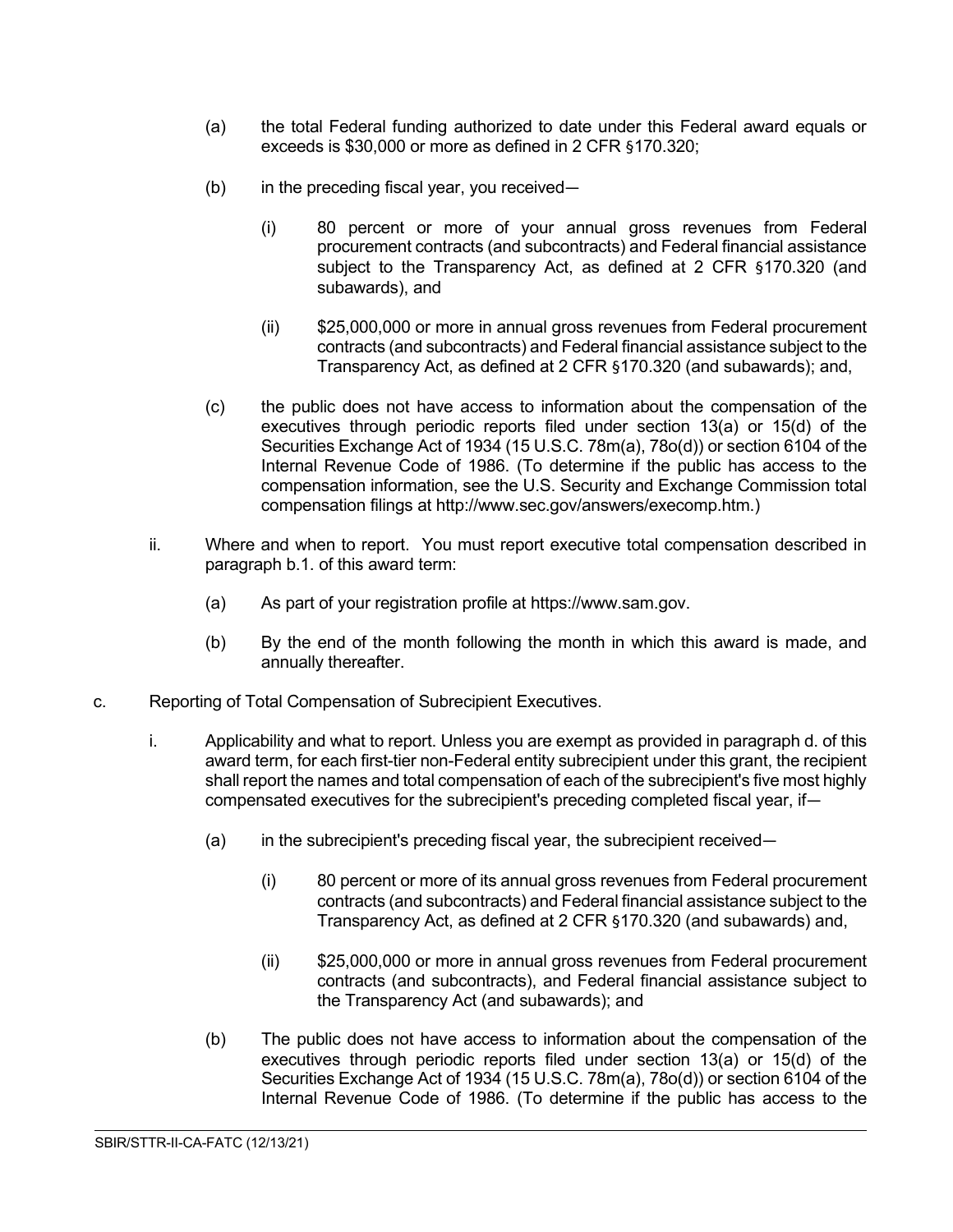compensation information, see the U.S. Security and Exchange Commission total compensation filings at [http://www.sec.gov/answers/execomp.htm\)](http://www.sec.gov/answers/execomp.htm).

- ii. Where and when to report. You must report subrecipient executive total compensation described in paragraph c.1. of this award term:
	- (a) To the recipient.
	- (b) By the end of the month following the month during which you make the subaward. For example, if a subaward is obligated on any date during the month of October of a given year (i.e., between October 1 and 31), you must report any required compensation information of the subrecipient by November 30 of that year.

#### d. Exemptions

If, in the previous tax year, you had gross income, from all sources, under \$300,000, you are exempt from the requirements to report:

i. Subawards,

and

ii. The total compensation of the five most highly compensated executives of any subrecipient.

- e. Definitions. For purposes of this award term:
	- i. Federal Agency means a Federal agency as defined at 5 U.S.C. 551(1) and further clarified by 5 U.S.C. 552(f).
	- ii. Non-Federal entity means all of the following, as defined in 2 CFR part 25:
		- (a) A Governmental organization, which is a State, local government, or Indian tribe;
		- (b) A foreign public entity;
		- (c) A domestic or foreign nonprofit organization; and,
		- (d) A domestic or foreign for-profit organization.
	- iii. Executive means officers, managing partners, or any other employees in management positions.
	- iv. Subaward:
		- (a) This term means a legal instrument to provide support for the performance of any portion of the substantive project or program for which you received this award and that you as the recipient award to an eligible subrecipient.
		- (b) The term does not include your procurement of property and services needed to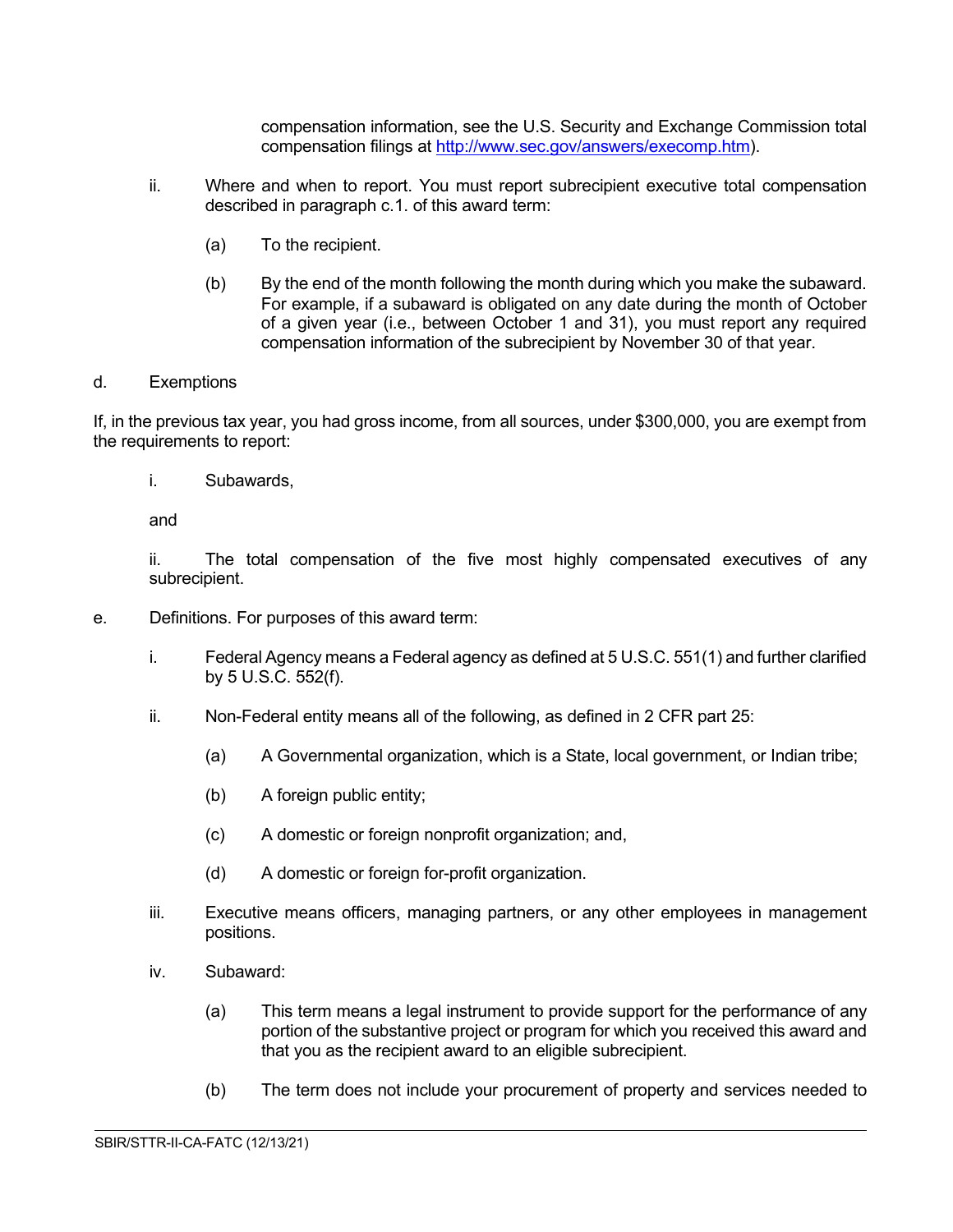carry out the project or program (for further explanation, see 2 CFR §200.331).

- (c) A subaward may be provided through any legal agreement, including an agreement that you or a subrecipient considers a contract.
- v. Subrecipient means a non-Federal entity or Federal agency that:
	- (a) Receives a subaward from you (the recipient) under this award; and
	- (b) Is accountable to you for the use of the Federal funds provided by the subaward.

vi. Total compensation means the cash and noncash dollar value earned by the executive during the recipient's or subrecipient's preceding fiscal year and includes the following (for more information see 17 CFR 229.402(c)(2)).

# <span id="page-17-0"></span>**22. System for Award Management and Universal Identifier Requirements**

This grant term was extracted verbatim from Appendix A to Part 25. For these purposes, the term "you" means the NSF grantee.

a. Requirement for System for Award Management

Unless you are exempted from this requirement under 2 CFR §25.110, you as the recipient must maintain current information in the SAM. This includes information on your immediate and highest level owner and subsidiaries, as well as on all of your predecessors that have been awarded a Federal contract or Federal financial assistance within the last three years, if applicable, until you submit the final financial report required under this Federal award or receive the final payment, whichever is later. This requires that you review and update the information at least annually after the initial registration, and more frequently if required by changes in your information or another Federal award term.

b. Requirement for Unique Entity Identifier

If you are authorized to make subawards under this Federal award, you:

- i. Must notify potential subrecipients that no entity (see definition in paragraph C of this award term) may receive a subaward from you until the entity has provided its Unique Entity Identifier to you.
- ii. May not make a subaward to an entity unless the entity has provided its Unique Entity Identifier to you. Subrecipients are not required to obtain an active SAM registration, but must obtain a Unique Entity Identifier.
- c. Definitions

For purposes of this term:

i. System for Award Management (SAM) means the Federal repository into which a recipient must provide information required for the conduct of business as a recipient. Additional information about registration procedures may be found at the SAM Internet site (currently at https://www.sam.gov).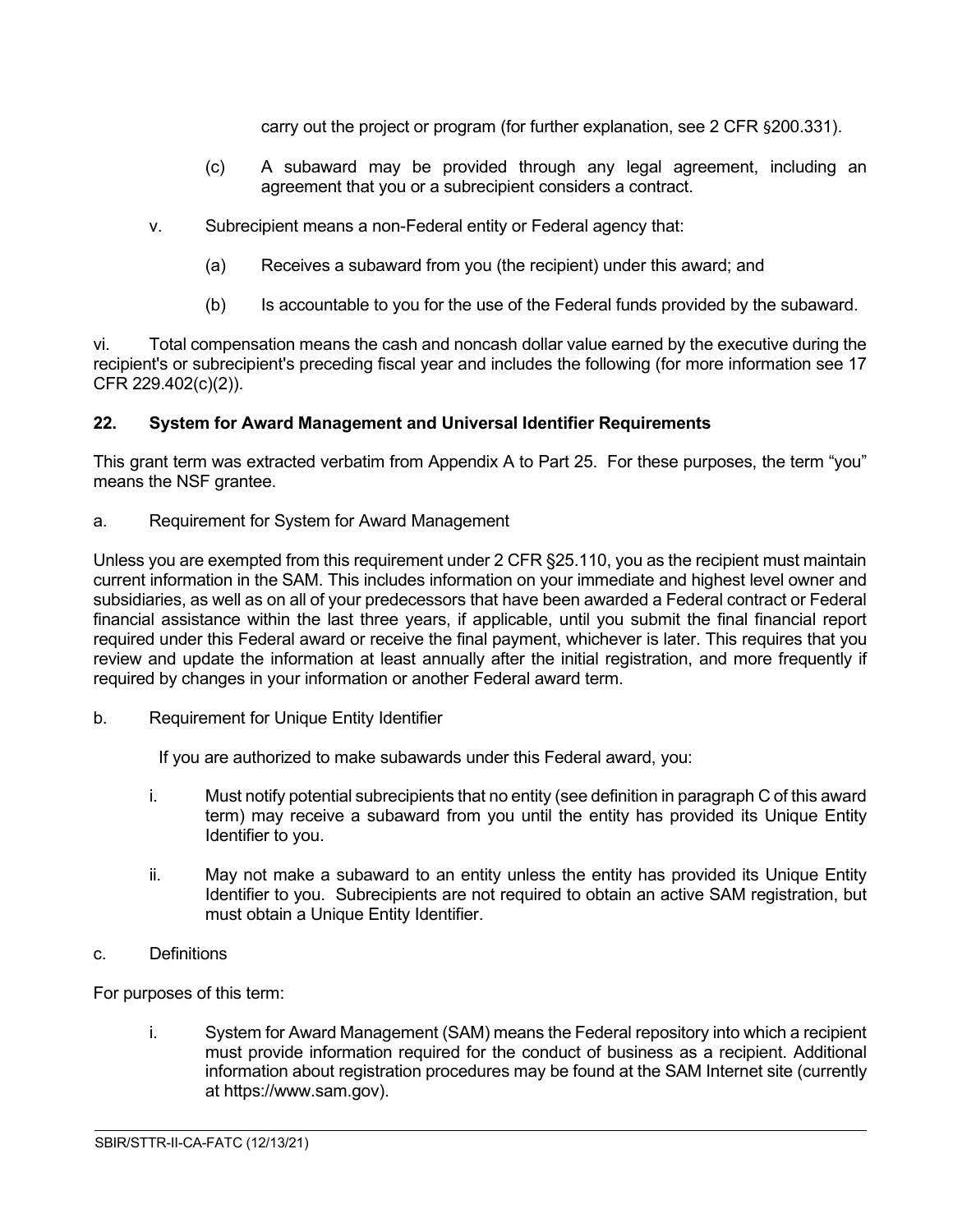- ii. Unique Entity Identifier means the identifier assigned by SAM to uniquely identify business entities.
- iii. Entity includes non-Federal entities as defined at 2 CFR §200.1 and also includes all of the following, for purposes of this part:
	- (a) A foreign organization;
	- (b) A foreign public entity;
	- (c) A domestic or foreign for-profit organization; and
	- (d) A Federal agency.
- iv. Subaward has the meaning given in 2 CFR §200.1.
- v. Subrecipient has the meaning given in 2 CFR §200.1.

# <span id="page-18-0"></span>**23. Unpaid Federal Tax Liability**

Article 23 applies only to awardees that are corporations.

In accordance with the Financial Services and General Governmental Appropriations Act, 2020, the grantee affirms that the corporation has no unpaid Federal tax liability that has been assessed, for which all judicial and administrative remedies have been exhausted or lapsed, and that is not being paid in a timely manner pursuant to an agreement with the authority responsible for collecting the tax liability.

### <span id="page-18-1"></span>**24. Criminal Convictions**

Article 24 applies only to awardees that are corporations.

In accordance with the Financial Services and General Governmental Appropriations Act, 2020, the grantee affirms that the corporation has not been convicted of a felony criminal violation under any Federal law within the preceding 24 months.

### <span id="page-18-2"></span>**25. Copyrighted Material**

### a. *Definition*

Subject writing means any material that:

- i. is or may be copyrighted under Title 17 of the USC; and
- ii. is produced by the awardee or its employees in the performance of work under this award.

 $\overline{a}$ 

Subject writings include such items as reports, books, journal articles, software, databases, sound recordings, videotapes and videodiscs.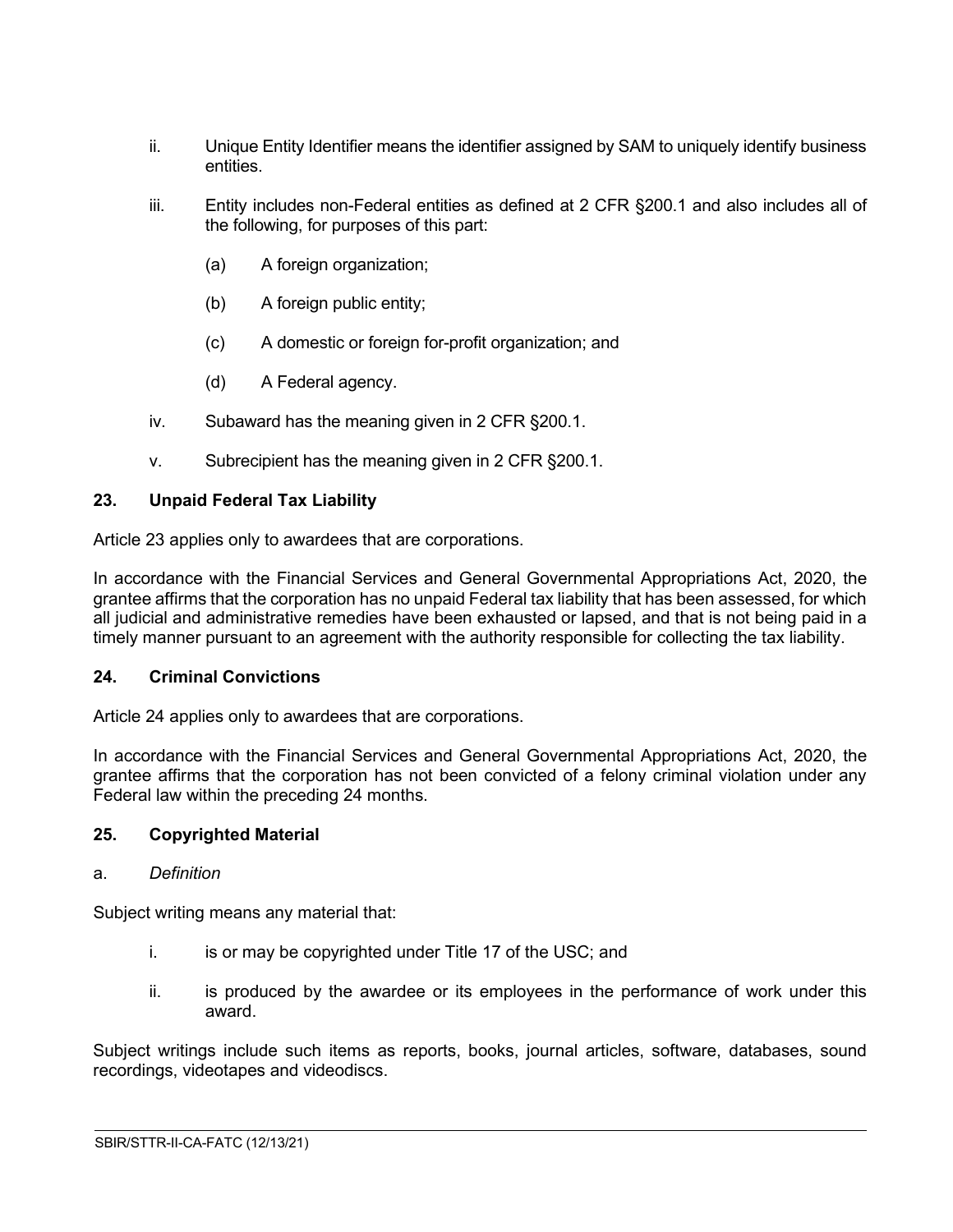# b. *Copyright Ownership, Government License*

Except as otherwise specified in the award or by this paragraph, the awardee may own or permit others to own copyright in all subject writings. The awardee agrees that if it or anyone else does own copyright in a subject writing, the Federal government will have a nonexclusive, nontransferable, irrevocable, royalty-free license to exercise or have exercised for or on behalf of the US throughout the world all the exclusive rights provided by copyright. Such license, however, will not include the right to sell copies or phonorecords of the copyrighted works to the public.

# c. *Awards Affected by International Agreements*

If the award indicates it is subject to an identified international agreement or treaty, NSF can direct the awardee to convey to any foreign participant or otherwise dispose of such rights to subject writings as are required to comply with that agreement or treaty. In such cases, the standard clauses for Copyrighted Material or Patents Rights will be modified through the addition of the following:

"This project is supported under the cooperative program listed below. Your rights in inventions, writings and data may be affected."

The applicable agreement or treaty will be identified immediately beneath that sentence.

# d. *Awardee Action to Protect Government Interests*

The awardee agrees to acquire, through written agreement or an employment relationship, the ability to comply with the requirements of the preceding paragraphs and, in particular, to acquire the ability to convey rights in a subject writing to a foreign participant if directed by NSF under the previous paragraph. The awardee further agrees that any transfer of copyright or any other rights to a subject writing, by it or anyone whom it has allowed to own such rights, will be made subject to the requirements of this article.

# <span id="page-19-0"></span>**26. Public Access to Copyrighted Material**

NSF's Public Access Policy applies to awards, funded in whole or in part, as a result of proposals submitted, or due, on or after January 25, 2016. NSF's Public Access Policy may be viewed at [http://www.nsf.gov/news/special\\_reports/public\\_access/](http://www.nsf.gov/news/special_reports/public_access).

NSF's policy on public access to copyrighted material (Public Access Policy) reflects the Foundation's commitment to making certain that, to the extent possible, the American public, industry and the scientific community have access to the results of federally funded scientific research. Pursuant to this policy, the awardee must ensure that all articles in peer-reviewed scholarly journals and papers in juried conference proceedings:

- are deposited in a public access compliant repository (as identified in the Public Access Policy);
- are available for download, reading and analysis within 12 months of publication;
- possess a minimum set of machine-readable metadata elements as described in the Public Access Policy;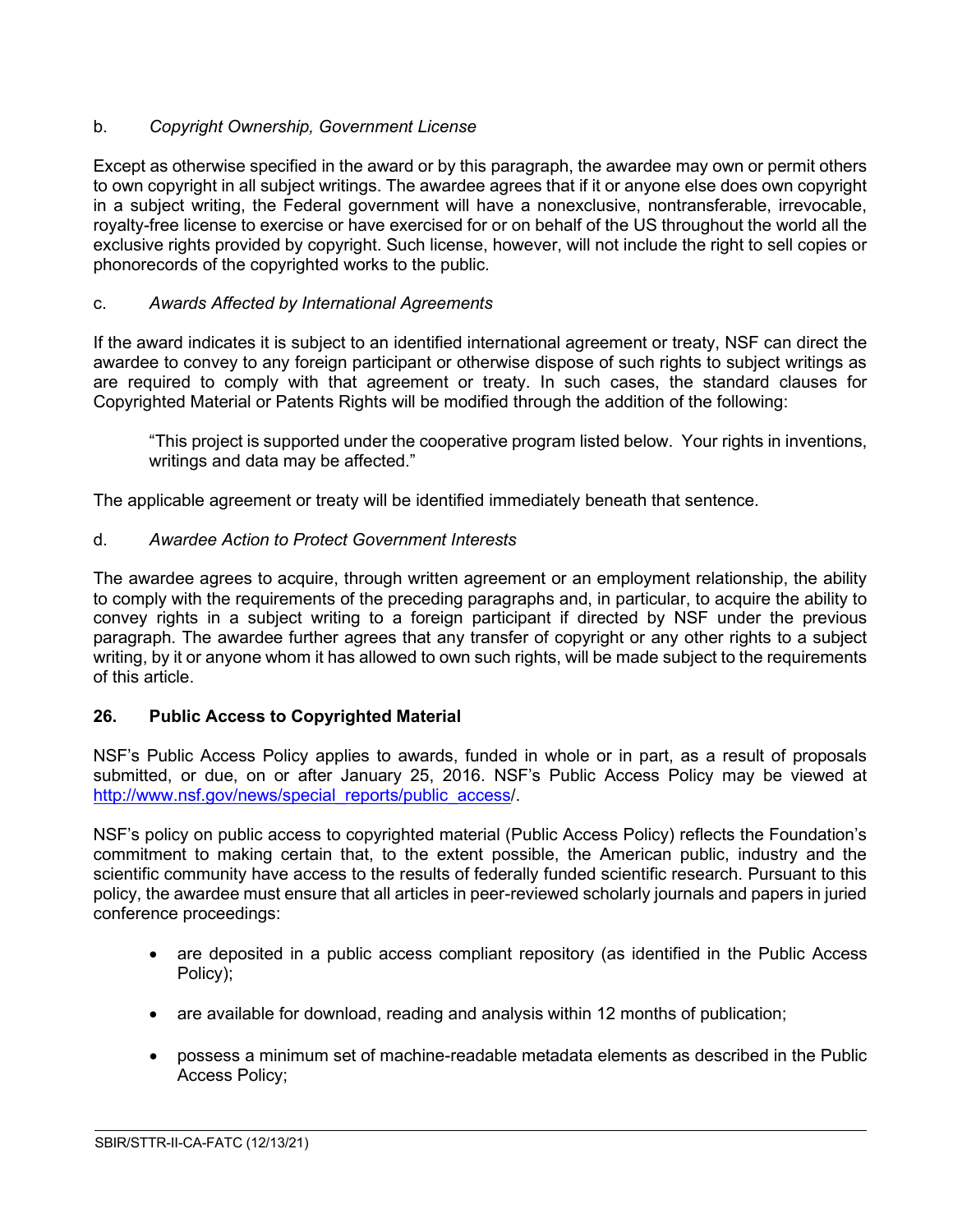are reported in annual and final reports with a persistent identifier.

Either the final printed version or the final peer-reviewed manuscript is acceptable for deposit.

# <span id="page-20-0"></span>**27. Publications**

### a. *Acknowledgment of Support*

The awardee is responsible for assuring that an acknowledgment of NSF support:

i. is made in any publication (including World Wide Web sites) of any material based on or developed under this project, in the following terms:

"This material is based upon work supported by the National Science Foundation under Cooperative Agreement No. (NSF award number)."

ii. is orally acknowledged during all news media interviews, including popular media such as radio, television and news magazines.

# b. *News Releases*

The awardee is strongly encouraged to consult with and notify the cognizant NSF Program Officer or his/her designee prior to issuing news releases concerning NSF-supported activities.

### c. *Disclaimer*

The awardee is responsible for assuring that every publication of material (including World Wide Web pages) based on or developed under this award, except scientific articles or papers appearing in scientific, technical or professional journals, contains the following disclaimer:

"Any opinions, findings and conclusions or recommendations expressed in this material are those of the author(s) and do not necessarily reflect the views of the National Science Foundation."

### d. *Copies for NSF*

The awardee is responsible for assuring that the cognizant NSF Program Officer is provided access to, either electronically or in paper form, a copy of every publication of material based on or developed under this award, clearly labeled with the award number and other appropriate identifying information, promptly after publication.

# <span id="page-20-1"></span>**28. Patent Rights**[4](#page-20-2)

The following Patent Rights article (implementing the Bayh-Dole Act., [35 U.S.C. §200 et seq.] shall apply to all awards for scientific or engineering research unless special provisions have been negotiated. The awardee shall include this article in all subawards for scientific or engineering research activities.

<span id="page-20-2"></span> $4$  The awardee is reminded that, in view of the US Supreme Court decision in Stanford v. Roche, employee assignment agreements should include a present conveyance of rights ("I hereby assign" rather than a promise or intent to assign) in order to effectively convey patent rights to the institution, allowing the institution to meet its responsibility under the Bayh-Dole Act to provide the agency with a license to patented inventions.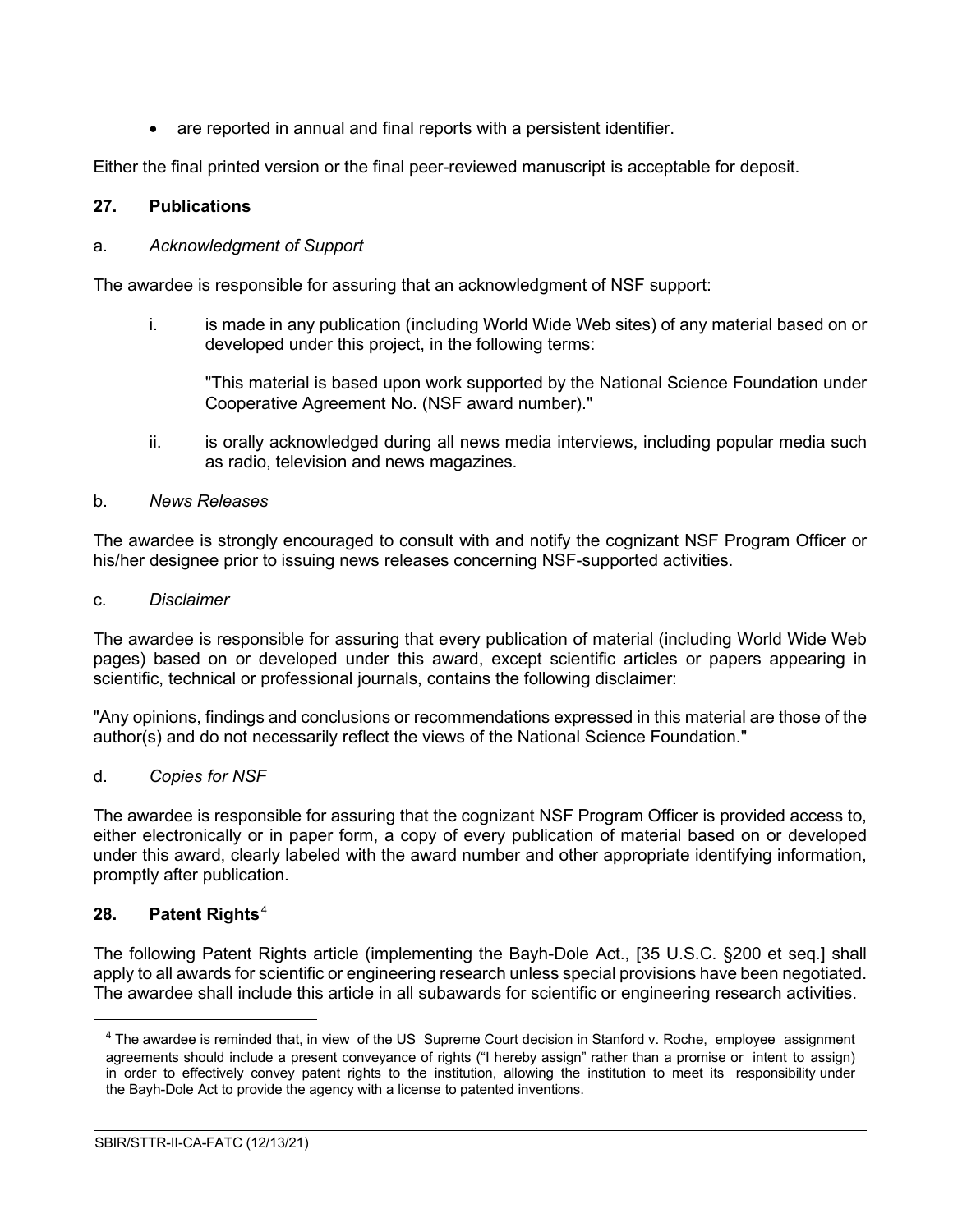### a. *Definitions*

- i. INVENTION means any invention or discovery which is or may be patentable or otherwise protectable under Title 35 of the USC, to any novel variety of plant which is or may be protected under the Plant Variety Protection Act (7 U.S.C. §2321 et seq.).
- ii. SUBJECT INVENTION means any invention of the awardee conceived or first actually reduced to practice in the performance of work under this award, provided that in the case of a variety of plant, the date of determination (as defined in section  $41(d)$ ) must also occur during the period of performance.
- iii. PRACTICAL APPLICATION means to manufacture in the case of a composition or product, to practice in the case of a process or method, or to operate in the case of a machine or system; and, in each case, under such conditions as to establish that the invention is being utilized and that its benefits are to the extent permitted by law or Government regulations available to the public on reasonable terms.
- iv. MADE when used in relation to any invention means the conception or first actual reduction to practice of such invention.
- v. SMALL BUSINESS FIRM means a small business concern as defined at section 2 of Pub. L. 85-536 (15 U.S.C. 632) and implementing regulations of the Administrator of the Small Business Administration. For the purpose of this article, the size standards for small business concerns involved in government procurement and subcontracting at 13 CFR 121.3-8 and 13 CFR 121.3-12, respectively, will be used.
- vi. NON-PROFIT ORGANIZATION means a domestic university or other institution of higher education or an organization of the type described in Section  $501(c)(3)$  of the Internal Revenue Code of 1954 (26 USC §501(c)) and exempt from taxation under Section 501(a) of the Internal Revenue Code (26 USC §501(a)) or any domestic nonprofit scientific or educational organization qualified under a State non-profit organization statute.
- vii. STATUTORY PERIOD means the one-year period before the effective filing date of a claimed invention during which exceptions to prior art exist per 35 U.S.C. 102(b) as amended by the Leahy-Smith America Invents Act, Public Law 112-29.
- viii. CONTRACTOR means any person, small business firm or nonprofit organization, or, as set forth in section 1, paragraph (b)(4) of Executive Order 12591, as amended, any business firm regardless of size, which is a party to a funding agreement.

# b. *Allocation of Principal Rights*

The awardee may retain the entire right, title and interest throughout the world to each subject invention subject to the provisions of this Patent Rights article and 35 USC Part 203. With respect to any subject invention in which the awardee retains title, the Federal Government shall have a non-exclusive, nontransferable, irrevocable, paid-up license to practice or have practiced for or on behalf of the US the subject invention throughout the world. If the award indicates it is subject to an identified international agreement or treaty, the National Science Foundation (NSF) also has the right to direct the awardee to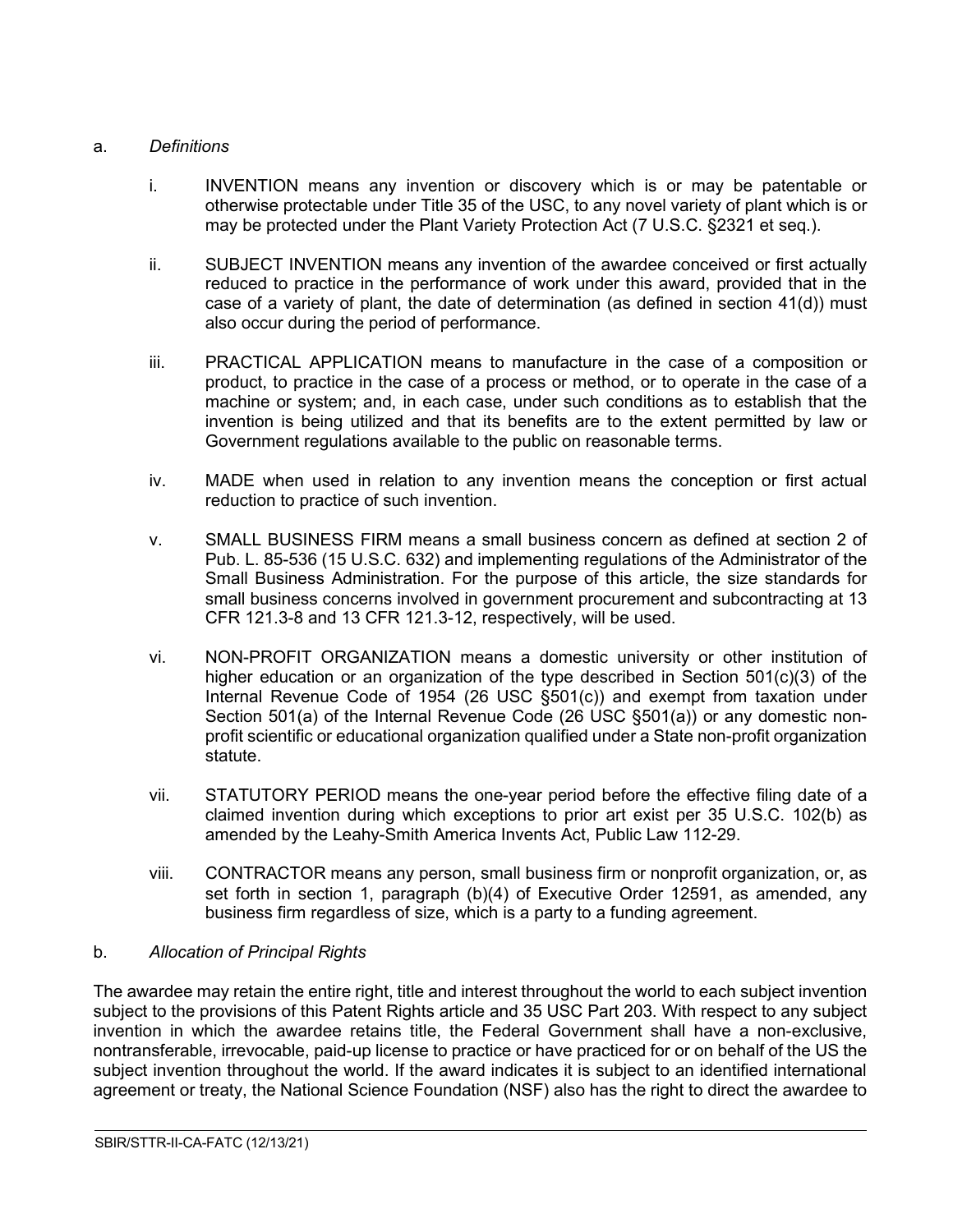convey to any foreign participant such patent rights to subject inventions as are required to comply with that agreement or treaty.

# c. *Invention Disclosure, Election of Title and Filing of Patent Applications by Awardee*

- i. The awardee will disclose each subject invention to NSF within two months after the inventor discloses it in writing to awardee personnel responsible for the administration of patent matters. The disclosure to NSF shall be in the form of a written report and shall identify the award under which the invention was made and the inventor(s). It shall be sufficiently complete in technical detail to convey a clear understanding of the nature, purpose, operation and, to the extent known, the physical, chemical, biological or electrical characteristics of the invention. The disclosure shall also identify any publication, on sale or public use of the invention and whether a manuscript describing the invention has been submitted for publication and, if so, whether it has been accepted for publication at the time of disclosure. In addition, after disclosure to NSF, the awardee will promptly notify NSF of the acceptance of any manuscript describing the invention for publication or of any on sale or public use planned by the awardee.
- ii. The awardee will elect in writing whether or not to retain title to any such invention by notifying NSF within two years of disclosure to NSF. However, in any case where a patent, a printed publication, public use, sale or other availability to the public has initiated the one-year statutory period wherein valid patent protection can still be obtained in the US, the period for election of title may be shortened by NSF to a date that is no more than 60 days prior to the end of the statutory period.
- iii. The awardee will file its initial patent application on an invention to which it elects to retain title within one year after election of title or, if earlier, prior to the end of any statutory period wherein valid patent protection can be obtained in the US after a publication, on sale, or public use. If the awardee files a provisional application as its initial patent application, it shall file a non-provisional application within 10 months of the filing of the provisional application. The awardee will file patent applications in additional countries or international patent offices within either ten months of the first filed patent application, or six months from the date when permission is granted by the Commissioner of Patents to file foreign patent applications when such filing has been prohibited by a Secrecy Order.
- iv. For any subject invention with NSF and awardee co-inventors, where NSF determines that it would be in the interest of the government, pursuant to 35 U.S.C. 207(a)(3), to file an initial patent application on the subject invention, NSF, at its discretion and in consultation with the awardee, may file such application at its own expense, provided that the awardee retains the ability to elect title pursuant to 35 U.S.C. 202(a).
- v. Requests for extension of the time for disclosure to NSF, election and filing under subparagraphs 1., 2. and 3 may, at the discretion of NSF, be awarded. When an awardee has requested an extension for filing a non-provisional application after filing a provisional application, a one-year extension will be granted unless NSF notifies the contractor within 60 days of receiving the request.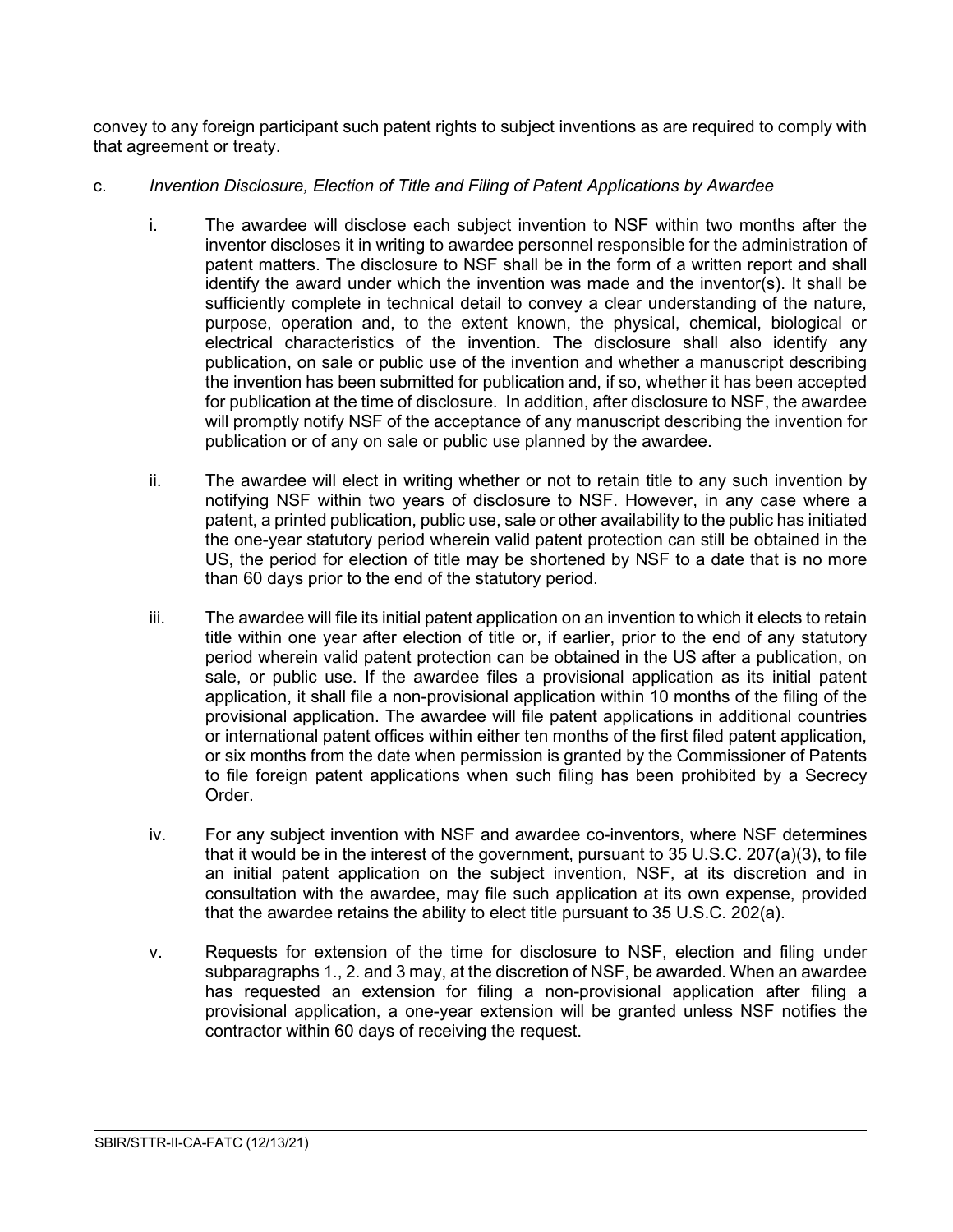# d. *Conditions When the Government May Obtain Title*

The awardee will convey to NSF, upon written request, title to any subject invention:

- i. if the awardee fails to disclose or elect the subject invention within the times specified in paragraph c. above, or elects not to retain title;
- ii. in those countries in which the awardee fails to file patent applications within the times specified in paragraph c. above, provided, however, that if the awardee has filed a patent application in a country after the times specified in paragraph (c) of this article, but prior to its receipt of the written request of NSF, the awardee shall continue to retain title in that country; or
- iii. in any country in which the awardee decides not to continue the prosecution of any nonprovisional patent application for, to pay a maintenance, annuity or renewal fee on, or defend in a reexamination or opposition proceeding on, a patent on a subject invention.

### e. *Minimum Rights to Awardee*

- i. The awardee will retain a non-exclusive royalty-free license throughout the world in each subject invention to which the Government obtains title, except if the awardee fails to disclose the subject invention within the times specified in paragraph c. above. The awardee's license extends to its domestic subsidiaries and affiliates, if any, within the corporate structure of which the awardee is a party and includes the right to award sublicenses of the same scope to the extent the awardee was legally obligated to do so at the time the award was made. The license is transferable only with the approval of NSF except when transferred to the successor of that part of the awardee's business to which the invention pertains.
- ii. The awardee's domestic license may be revoked or modified by NSF to the extent necessary to achieve expeditious practical application of the subject invention pursuant to an application for an exclusive license submitted in accordance with applicable provisions at 37 CFR Part 404. This license will not be revoked in that field of use or the geographical areas in which the awardee has achieved practical application and continues to make the benefits of the invention reasonably accessible to the public. The license in any foreign country may be revoked or modified at discretion of NSF to the extent the awardee, its licensees or its domestic subsidiaries or affiliates have failed to achieve practical application in that foreign country.
- iii. Before revocation or modification of the license, NSF will furnish the awardee a written notice of its intention to revoke or modify the license, and the awardee will be allowed 30 days (or such other time as may be authorized by NSF for good cause shown by the awardee) after the notice to show cause why the license should not be revoked or modified. The awardee has the right to appeal, in accordance with applicable regulations in 37 CFR Part 404 concerning the licensing of Government-owned inventions, any decision concerning the revocation or modification of its license.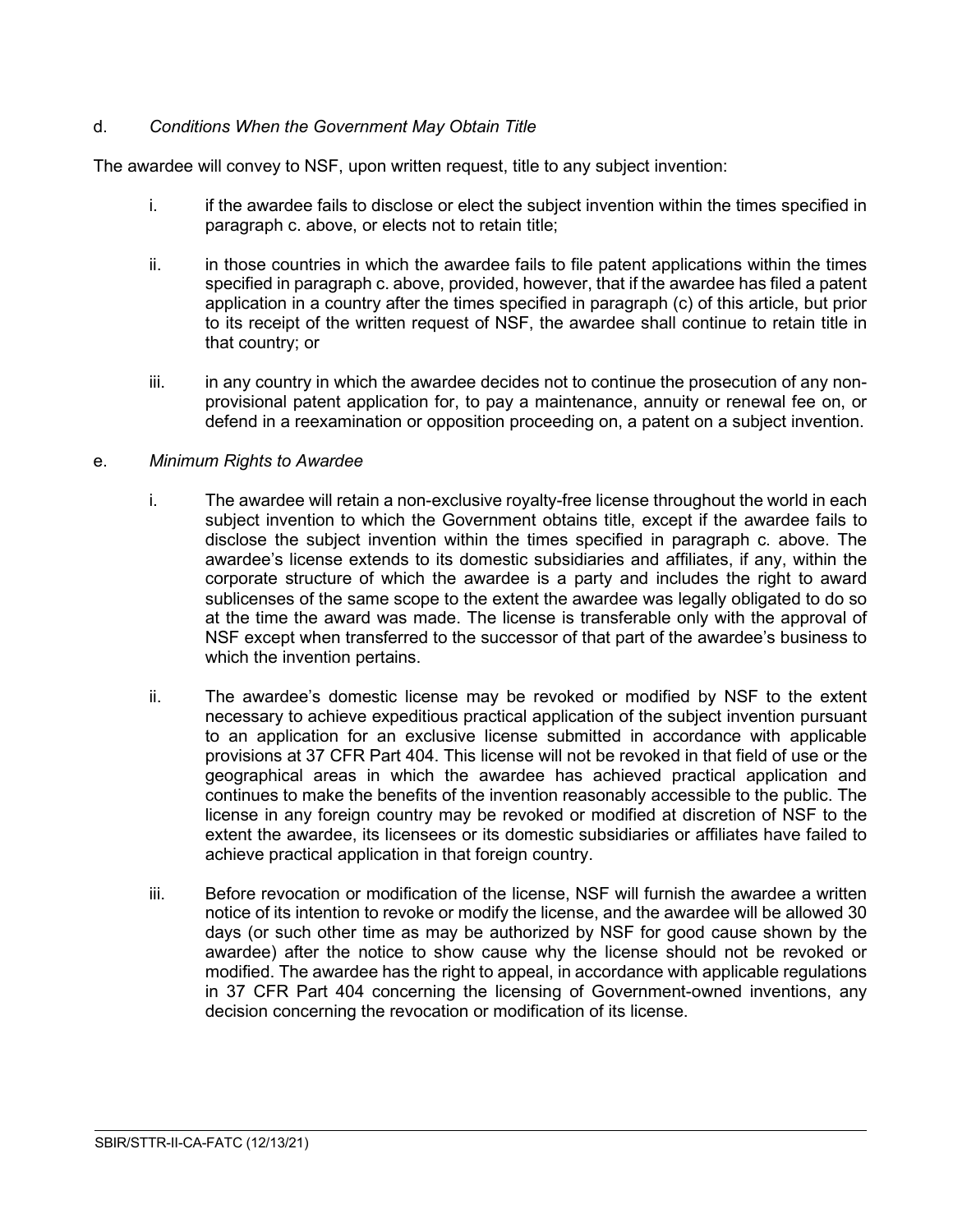# f. *Awardee Action to Protect Government's Interest*

- i. The awardee agrees to execute or to have executed and promptly deliver to NSF all instruments necessary to: (i) establish or confirm the rights the Government has throughout the world in those subject inventions for which the awardee retains title; and (ii) convey title to NSF when requested under paragraph d. above, and to enable the Government to obtain patent protection throughout the world in that subject invention.
- ii. The awardee agrees to require, by written agreement, its employees, other than clerical and non-technical employees, to disclose promptly in writing to personnel identified as responsible for the administration of patent matters and in a format suggested by the awardee each subject invention made under this award in order that the awardee can comply with the disclosure provisions of paragraph c. above, to assign to the awardee the entire right, title and interest in and to each subject invention made under the award, and to execute all papers necessary to file patent applications on subject inventions and to establish the Government's rights in the subject inventions. The disclosure format should require, as a minimum, the information requested by paragraph c.1 above. The awardee shall instruct such employees through the employee agreements or other suitable educational programs on the importance of reporting inventions in sufficient time to permit the filing of patent applications prior to US or foreign statutory bars.
- iii. For each subject invention, the awardee will no less than 60 days prior to the expiration of the statutory deadline, notify NSF of any decision: not to continue the prosecution of a non- provisional patent application; not to pay a maintenance, annuity or renewal fee; not to defend in a reexamination or opposition proceeding on a patent, in any country; to request, be a party to, or take action in a trial proceeding before the Patent Trial and Appeals Board of the U.S. Patent and Trademark Office, including but not limited to postaward review, review of a business method patent, inter partes review, and derivation proceeding; or to request, be a party to, or take action in a non-trial submission of art or information at the U.S. Patent and Trademark Office, including but not limited to a preissuance submission, a post-issuance submission, and supplemental.
- iv. The awardee agrees to include, within the specification of any US patent application and any patent issuing thereon covering a subject invention, the following statement:

"This invention was made with Government support under (identify NSF award number) awarded by the National Science Foundation. The Government has certain rights in this invention."

v. The awardee or its representative will complete, execute and forward to NSF a confirmation of a License to the US Government and the page of a United States patent application that contains the Federal support clause within two months of filing any domestic or foreign patent application.

### g. *Subawards*

i. The awardee will include this Patent Rights article, suitably modified to identify the parties, in all subawards, regardless of tier, for experimental, developmental or research work. The subawardee will retain all rights provided for the awardee in this Patent Rights article, and the awardee will not, as part of the consideration for awarding the subaward,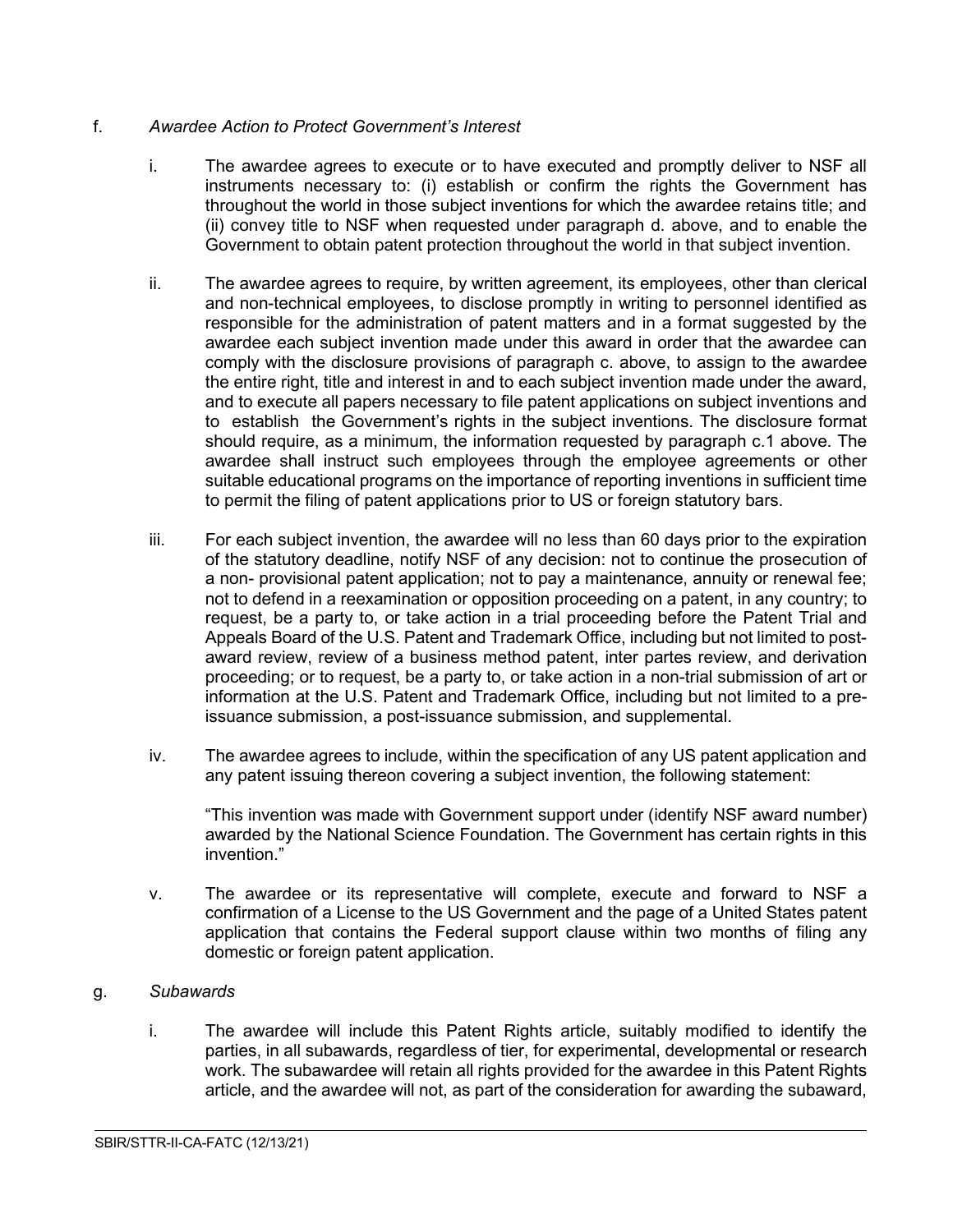obtain rights in the subawardees' subject inventions.

ii. In the case of subawards, at any tier, when the prime award by NSF was a contract (but not a cooperative agreement), NSF, subawardee and contractor agree that the mutual obligations of the parties created by this Patent Rights article constitute a contract between the subawardee and the Foundation with respect to those matters covered by this Patent Rights article.

# h. *Reporting on Utilization of Subject Inventions*

Upon request, the awardee agrees to submit on request periodic reports no more frequently than annually on the utilization of a subject invention or on efforts at obtaining such utilization that are being made by the awardee or its licensees or assignees. Such reports shall include information regarding the status of development, date of first commercial sale or use, gross royalties received by the awardee and such other data and information as NSF may reasonably specify. The awardee also agrees to provide additional reports in connection with any march-in proceeding undertaken by NSF in accordance with paragraph j. of this Patent Rights article.

As required by 35 USC §202(c)(5), NSF agrees it will not disclose such information to persons outside the Government without the permission of the awardee.

i. Preference for United States Industry

Notwithstanding any other provision of this Patent Rights article, the awardee agrees that neither it nor any assignee will grant to any person the exclusive right to use or sell any subject invention in the US unless such person agrees that any products embodying the subject invention or produced through the use of the subject invention will be manufactured substantially in the US. However, in individual cases, the requirement for such an agreement may be waived by NSF upon a showing by the awardee or its assignee that reasonable but unsuccessful efforts have been made to award licenses on similar terms to potential licensees that would be likely to manufacture substantially in the US or that under the circumstances domestic manufacture is not commercially feasible.

### j. *March-in Rights*

The awardee agrees that with respect to any subject invention in which it has acquired title, NSF has the right in accordance with procedures at [37 CFR §401.6](http://www.access.gpo.gov/nara/cfr/waisidx_06/37cfr401_06.html) and the NSF PAPPG Chapter XI.D.1.I to require the grantee, an assignee or exclusive licensee of a subject invention to grant a non-exclusive, partially exclusive or exclusive license in any field of use to a responsible applicant or applicants, upon terms that are reasonable under the circumstances and if the grantee, assignee or exclusive licensee refuses such a request, NSF has the right to grant such a license itself if NSF determines that such action is necessary:

- i. because the awardee or assignee has not taken or is not expected to take within a reasonable time, effective steps to achieve practical application of the subject invention in such field of use;
- ii. to alleviate health or safety needs which are not reasonably satisfied by the awardee, assignee or their licensees;
- iii. to meet requirements for public use specified by Federal regulations and such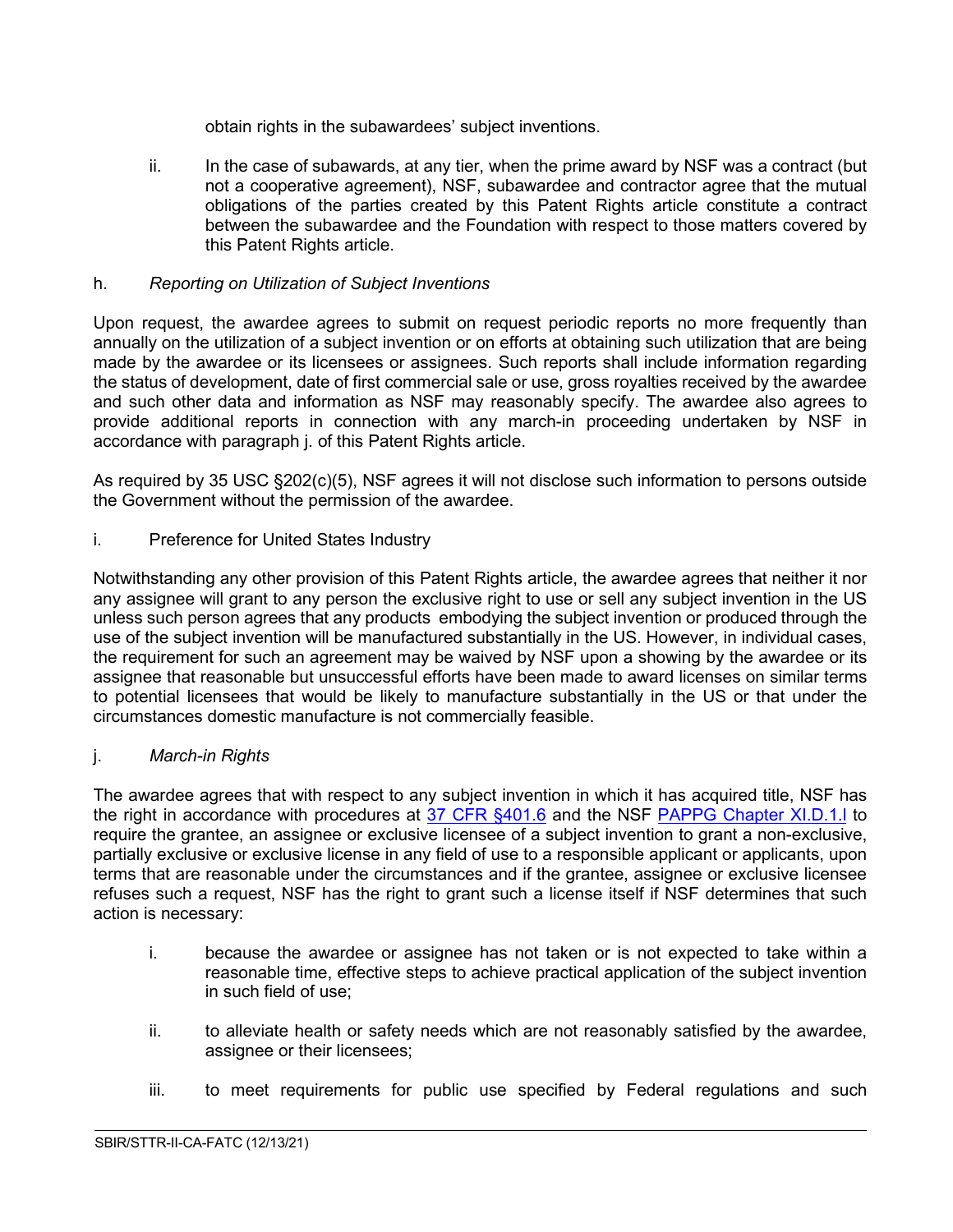requirements are not reasonably satisfied by the awardee, assignee or licensee; or

iv. because the agreement required by paragraph i. of this Patent Rights article has not been obtained or waived or because a licensee of the exclusive right to use or sell any subject invention in the US is in breach of such agreement.

### k. *Communications*

All communications required by this Patents Rights article must be submitted through the *iEdison* [Invention Information Management System](https://public.era.nih.gov/iedison/public/login.do?TYPE=33554433&REALMOID=06-dc4d00e8-1464-45e1-937f-0525407c30fd&GUID&SMAUTHREASON=0&METHOD=GET&SMAGENTNAME=-SM-938PYmoLVb4VrDeXo04LZUDVDvc%2b3899ByInEAjuSUvWNIGfB2zRpWiCivYGCogG&TARGET=-SM-http%3a%2f%2fpublic%2eera%2enih%2egov%2fiedison) maintained by the National Institutes of Health unless NSF prior written permission for another form of submission is obtained from the Patent Assistant at patents@nsf.gov or at Office of the General Counsel, National Science Foundation, 2415 Eisenhower Avenue, Alexandria, VA 22314.

### <span id="page-26-0"></span>**29. Audit and Records**

Financial records, supporting documents (including documentation of personnel expenses), statistical records and other records pertinent to this award must be retained by the awardee for a period of three years from award financial closeout as described in [PAPPG Chapter VIII.E,](https://www.nsf.gov/pubs/policydocs/pappg22_1/pappg_8.jsp#VIIIE) except as noted in 2 CFR §200.333.

# <span id="page-26-1"></span>**30. Site Visits**

NSF, through authorized representatives, has the right, at all reasonable times, to make site visits to review project accomplishments and management control systems and to provide such technical assistance as may be required. If any site visit is made by NSF on the premises of the awardee or a subrecipient under an award, the awardee shall provide and shall require its subrecipients to provide all reasonable facilities and assistance for the safety and convenience of the NSF representatives in the performance of their duties. All site visits and evaluations shall be performed in such a manner that will not unduly delay the work.

# <span id="page-26-2"></span>**31. Termination and Enforcement**

a. Any suspension or termination action taken by NSF must be issued by a cognizant NSF Grants and Agreements Officer and will be in accordance with this article, 2 CFR §200.340, and [PAPPG](https://www.nsf.gov/pubs/policydocs/pappg22_1/pappg_12.jsp#XIIA)  [Chapter XII.A.](https://www.nsf.gov/pubs/policydocs/pappg22_1/pappg_12.jsp#XIIA)

- b. The grant may be suspended or terminated in whole or in part in any of the following situations:
	- 1. By NSF, if the awardee fails to comply with the terms and conditions of a Federal award;
	- 2. By NSF, to the greatest extent authorized by law, if an award no longer effectuates the program goals or agency priorities;
	- 3. By NSF, with the consent of the awardee, in which case the two parties must agree upon the termination conditions, including the effective date and, in the case of partial termination, the portion to be terminated;
	- 4. By the awardee upon sending to NSF written notification setting forth the reasons for such termination, the effective date, and, in the case of partial termination, the portion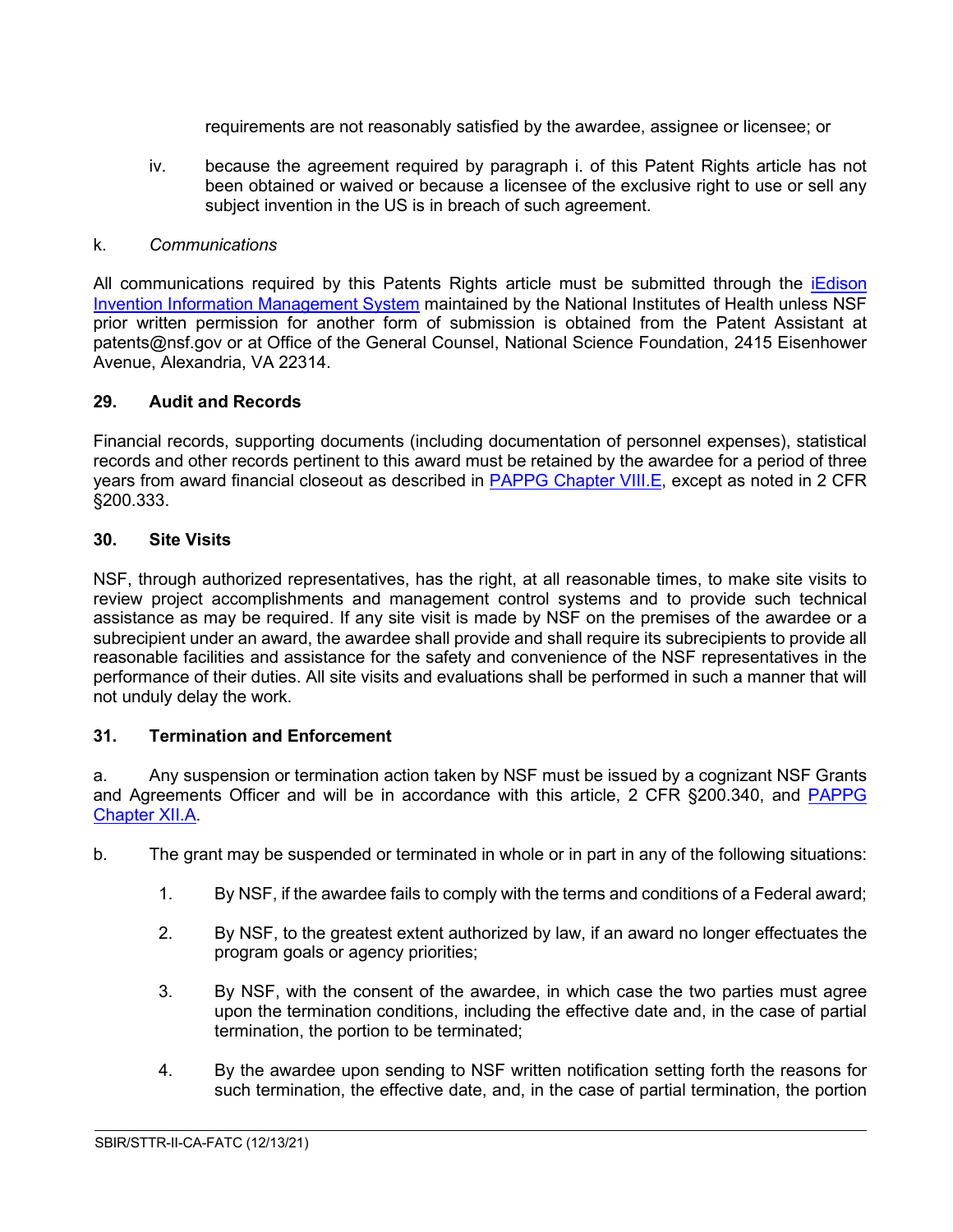to be terminated. However, if NSF determines in the case of partial termination that the reduced or modified portion of the NSF award will not accomplish the purposes for which the NSF award was made, NSF may terminate the Federal award in its entirety;

- 5. By NSF, pursuant to termination provisions included in the NSF award; or
- 6. By NSF, when ordered by the Deputy Director under NSF's Regulation on Research Misconduct [45 CFR Part 689].

c. Normally, action by NSF to suspend or terminate an award will be taken only after the awardee has been informed by NSF of any deficiency on its part and given an opportunity to correct it; but NSF may immediately suspend or terminate the award without notice when it believes such action is reasonable to protect the interests of the Government.

d. No costs incurred during a suspension period or after the effective date of a termination will be allowable, except those costs which, in the opinion of NSF, the awardee could not reasonably avoid or eliminate, or which were otherwise authorized by the suspension or termination notice, provided such costs would otherwise be allowable under the terms of the award and the governing cost principles.

e. Within 30 days of the termination date, the awardee will furnish a summary of progress under the award and an itemized accounting of costs incurred prior to the termination date or pursuant to d, above. Final allowable costs under a termination settlement shall be in accordance with the terms of the award, including this article, and the governing cost principles, giving due consideration to the progress under the award. In no event will the total of NSF payments under a terminated award exceed the award amount, or the NSF pro rata share of the total project costs when cost sharing was anticipated, whichever is less.

f. When an NSF award is terminated or partially terminated, both NSF and the awardee remain responsible for compliance with the requirements in 2 CFR §§200.344 and 200.345.

g. A notice of termination other than by mutual agreement and/or the final settlement amount may be subject to review pursuant to Article Non-Discrimination Statutes.

h. NSF will report award terminations to the OMB-designated integrity and performance system in accordance with Federal regulation, but only after the awardee has had an opportunity to exhaust the review procedures contained in [PAPPG Chapter XII.B.](https://www.nsf.gov/pubs/policydocs/pappg22_1/pappg_12.jsp#XIIB) See also Article 16.d. for additional information on FAPIIS.

# <span id="page-27-0"></span>**32. Termination Review Procedure**

a. A request for review of a notice of termination or settlement should be addressed to the Division Director, Division of Grants and Agreements (DGA), National Science Foundation, 2415 Eisenhower Avenue, Alexandria, VA, 22314. It must be postmarked no later than 30 days after the date of the letter notifying the awardee of the termination or settlement.

b. The request for review must contain a full statement of the awardee's position and the pertinent facts and reasons in support of such position.

c. Review of a notice of termination or settlement will be conducted in accordance with [PAPPG](https://www.nsf.gov/pubs/policydocs/pappg22_1/pappg_12.jsp#XIIB3)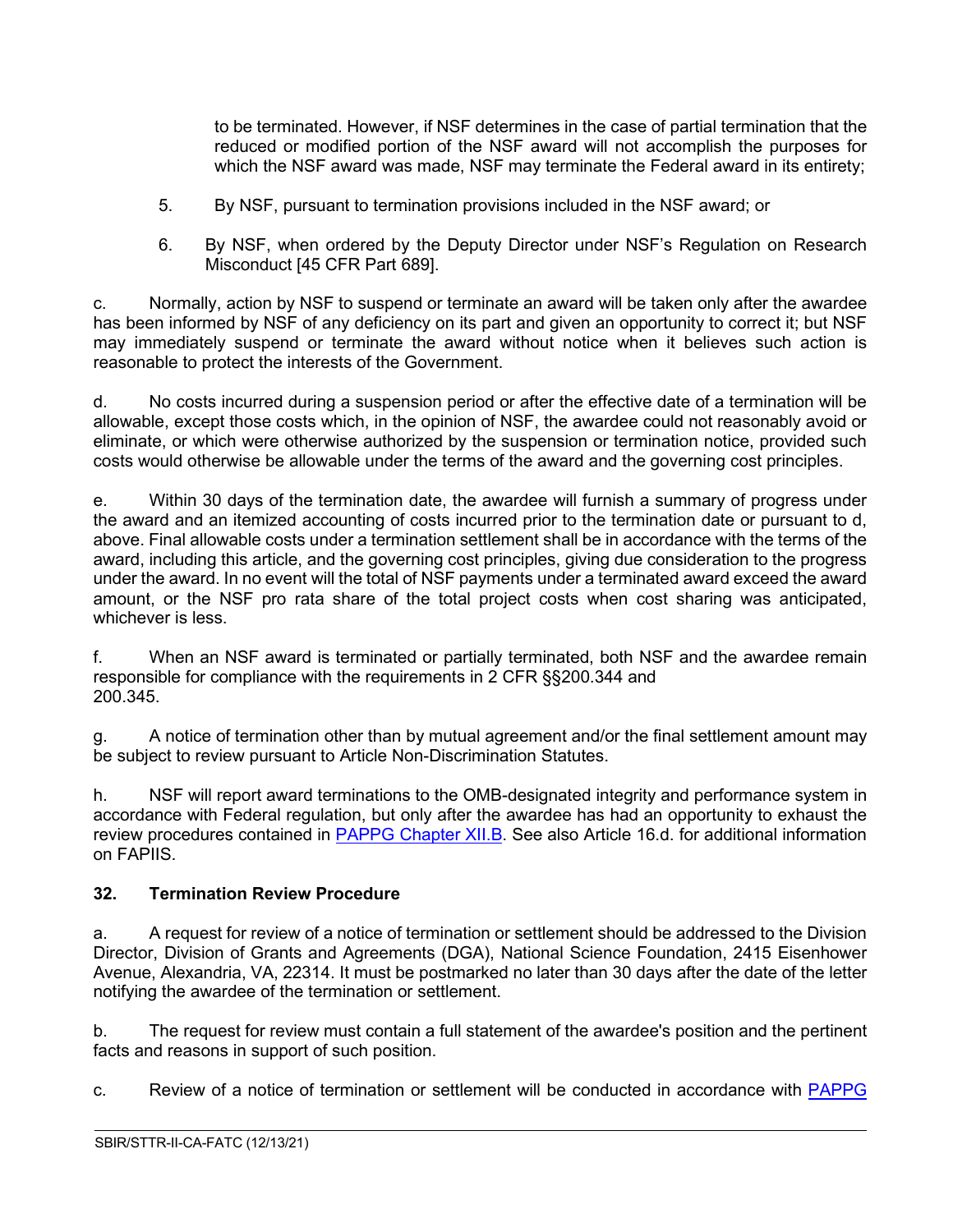# [Chapter XII.B.3.](https://www.nsf.gov/pubs/policydocs/pappg22_1/pappg_12.jsp#XIIB3)

d. Pending resolution of the request for review, the notice of termination shall remain in effect.

# <span id="page-28-0"></span>**33. Price Reduction for Defective Cost or Pricing Data**

a. If any price, including profit, negotiated in connection with this award, was increased by any significant amount because (1) the awardee or its subrecipient furnished cost or pricing data that were not complete, accurate and current as certified in its Certificate of Current Cost Pricing data, (2) a subrecipient or prospective subrecipient furnished the awardee cost or pricing data that were not complete, accurate and current as certified in its Certificate of Current Cost Pricing Data, or (3) any of these parties furnished data of any description that were not accurate, the price or cost shall be reduced accordingly and the award shall be amended to reflect the reduction.

b. Any reduction in the award price under paragraph a. above due to defective data from a prospective contractor that was not subsequently awarded the subaward shall be limited to the amount, plus applicable overhead and profit markup, by which the actual subaward price was not itself affected by defective cost or pricing data.

c. If the cognizant NSF Grants Officer determines under paragraph a. of this clause that a price or cost reduction should be made, the awardee agrees not to raise the following matters as a defense:

- 1. The awardee or subrecipient was a sole source supplier or otherwise was in a superior bargaining position and thus the price of the award would not have been modified even if accurate, complete and current cost or pricing data had been submitted.
- 2. The cognizant NSF Grants Officer should have known that the cost or pricing data in issue were defective even though the awardee or subrecipient took no affirmative action to bring the character of the data to the attention of the cognizant NSF Grants Officer.
- 3. The awardee or subrecipient did not submit a Certificate of Cost or Pricing Data. Except as prohibited by c.3. of this article, an offset in an amount determined appropriate by the cognizant NSF Grants Officer based upon the facts shall be allowed against the amount of an award price reduction if:
	- The awardee certifies to the cognizant NSF Grants Officer that, to the best of the awardee's knowledge and belief, the awardee is entitled to the offset in the amount requested; and
	- The awardee proves that the cost or pricing data (or price of amendment) is accurate and that the data was not submitted before such date.

An offset shall not be allowed if:

• The understated data was known by the awardee to be understated when the Certificate of Cost or Pricing Data was signed; or The Government proves that the facts demonstrate that the award price would not have been increased in the amount to be offset even if the available data had been submitted before the date of agreement of price.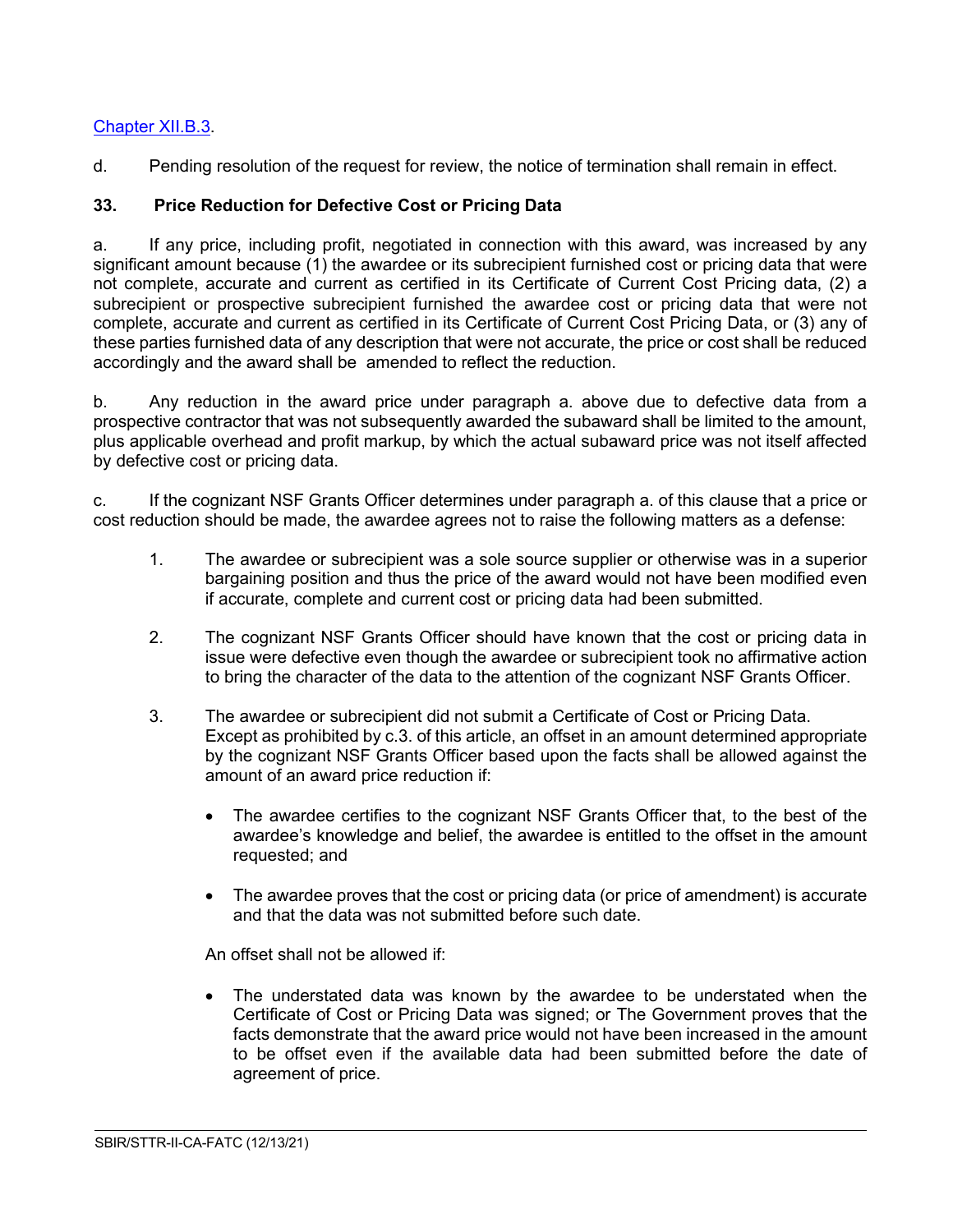d. If any reduction in the award price under this article reduces the price for which payment was made prior to the date of the amendment reflecting the price reduction, the awardee shall be liable to and shall pay the United States at the time such overpayment is repaid simple interest on the amount of such overpayment to be computed from the date(s) of overpayment to the awardee to the date the Government is repaid by the awardee at the applicable underpayment rate effective for each quarter prescribed by the Secretary of the Treasury under 26 USC 6621(a)(2).

# <span id="page-29-0"></span>**34. Non-Discrimination Statutes**

The award is subject to the provisions of Title VI of the Civil Rights Act of 1964 [42 USC §§2000d et seq.], Title IX of the Education Amendments of 1972 [20 USC §§1681 et seq.], the Rehabilitation Act of 1973 [29 USC §794], the Age Discrimination Act of 1975 [42 USC §§6101 et seq], Equal Employment Opportunity [E.O. 11246], Limited English Proficiency (LEP) [E.O. 13166] and all regulations and policies issued by NSF pursuant to these statutes. Specifically, in accordance with these statutes, regulations and policies, no person on the basis of race, color, national origin, sex, disability, or age shall be excluded from participation in, be denied the benefits of, or otherwise be subjected to discrimination under the award.

# <span id="page-29-1"></span>**35. Reporting Classifiable Information**

NSF awards are intended for unclassified, publicly releasable research. The awardee will not be granted access to classified information. NSF does not expect that the results of the research project will involve classified information.

If, however, in conducting the activities supported under an award, the PI or co-PI is concerned that any of the research results involve potentially classifiable information that may warrant Government restrictions on the dissemination of the results, the PI or co-PI should promptly notify the cognizant NSF Program Officer.

### <span id="page-29-2"></span>**36. Animal Welfare**

a. Any awardee performing research on vertebrate animals<sup>[5](#page-29-3)</sup> shall comply with the Animal Welfare Act [7 USC §2131 et seq.] and the regulations promulgated thereunder by the Secretary of Agriculture [9 CFR §§1.1-4.11] pertaining to the humane care, handling treatment of vertebrate animals held or used for research, teaching or other activities supported by Federal awards. The awardee is expected to ensure that the guidelines described in the National Academies of Sciences, Engineering and Medicine (NASEM) Publication, "Guide for the Care and Use of Laboratory Animals" are followed and to comply with the Public Health Service Policy and Government Principles Regarding the Care and Use of Animals (included as Appendix D to the NASEM Guide). Further guidance on the use of vertebrate animals in NSF funded projects can be found in [PAPPG Chapter XI.B.3.](https://www.nsf.gov/pubs/policydocs/pappg22_1/pappg_11.jsp#XIB3)

b. Effective October 1, 2015, the awardee must include NSF-supported activities with live vertebrate animals as covered activities in their Office of Laboratory Animal Welfare (OLAW) Animal Welfare Assurance. Further, they must promptly report situations involving NSF- supported animal activities to OLAW as required by the Public Health Service (PHS) [Policy on Humane](https://olaw.nih.gov/policies-laws/phs-policy.htm) Care and Use of [Laboratory](https://olaw.nih.gov/policies-laws/phs-policy.htm) Animals Section IV.F.3. The cognizant NSF Program Officer also should be notified.

<span id="page-29-3"></span><sup>&</sup>lt;sup>5</sup> In addition to vertebrate animals covered by the Animal Welfare Act, the requirements specified in this Article also are extended to rats, birds, and mice.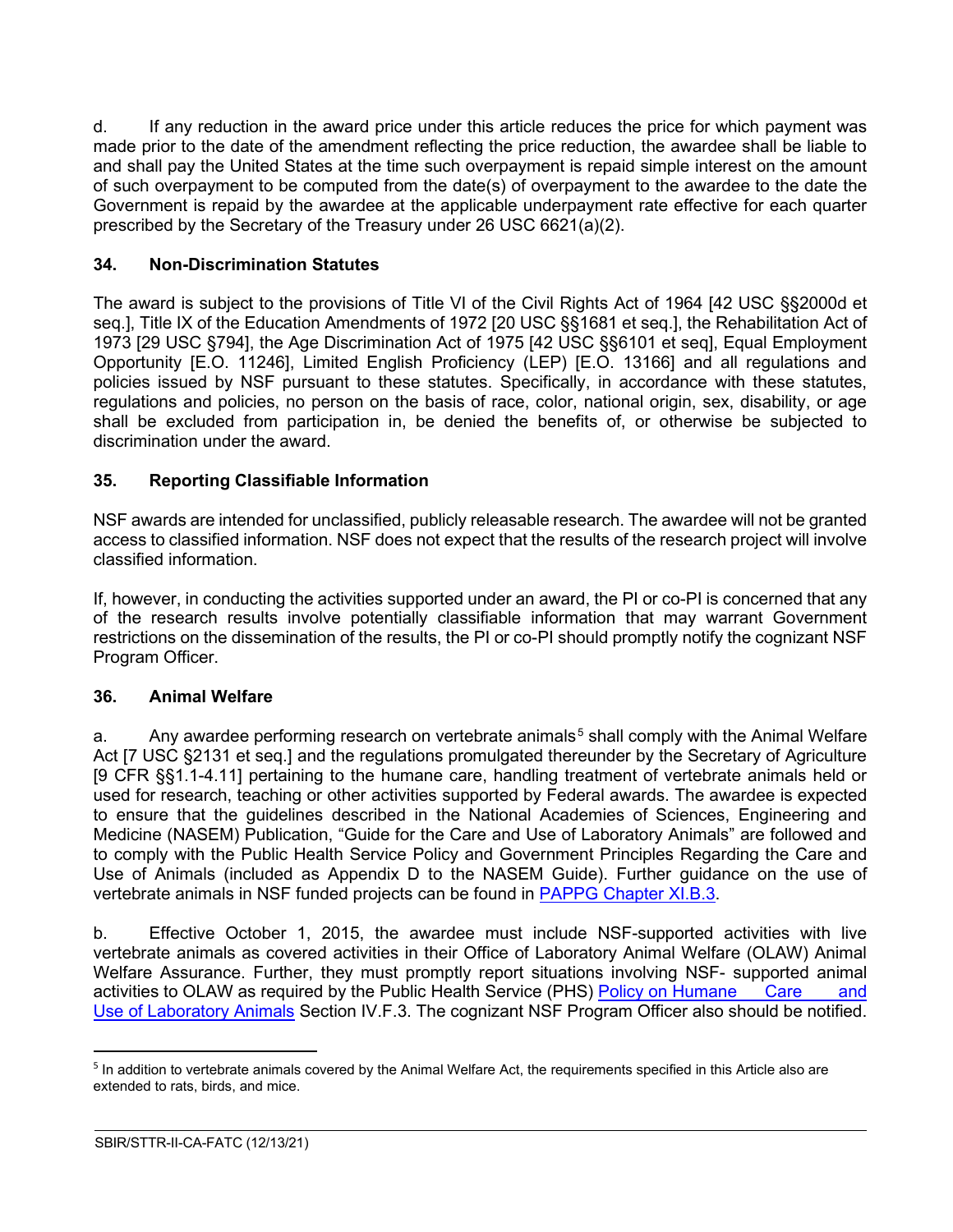c. Any changes to, or lapses in, the Institutional Animal Care and Use Committee approved animal use protocols associated with an NSF award should be reported promptly by the awardee to the cognizant NSF Program Officer.

d. In the event the awardee's multi-project Assurance is cancelled or lapses, the awardee must immediately notify the cognizant NSF Grants and Agreements Officer(s) identified in the award notice.

Research facilities subject to the Animal Welfare Act using or intending to use live animals in research and who receive Federal funding are required to register the facility with the Animal and Plant Health Inspection Service (APHIS), US Department of Agriculture. The location of the nearest APHIS Regional Office, as well as information concerning this and other APHIS activities, may be obtained at [http://www.aphis.usda.gov/.](http://www.aphis.usda.gov/)

# <span id="page-30-0"></span>**37. Research Involving Recombinant or Synthetic Nucleic Acid Molecules**

If this award supports research involving recombinant or synthetic nucleic acid molecules, the awardee agrees to comply with the [Guidelines for Research Involving Recombinant or Synthetic Nucleic Acid](http://osp.od.nih.gov/office-biotechnology-activities/biosafety/nih-guidelines)  [Molecules](http://osp.od.nih.gov/office-biotechnology-activities/biosafety/nih-guidelines) (NIH Guidelines) including the procedural requirements and any subsequent revisions as they are published in the Federal Register. Further information on research awards that involve recombinant or synthetic nucleic acid molecules can be found in [PAPPG Chapter XI.B.2.](https://www.nsf.gov/pubs/policydocs/pappg22_1/pappg_11.jsp#XIB2)

### <span id="page-30-1"></span>**38. Clean Air and Water**

(Applicable only if the award exceeds \$150,000, or a facility to be used has been the subject of a conviction under the Clean Air Act [42 USC §7413(c)(1)] or the Clean Water Act [33 USC §1319(c)] and is listed by the Environmental Protection Agency (EPA), or the award is not otherwise exempt.)

The awardee agrees as follows:

a. To comply with all the requirements of Section 114 of the Clean Air Act [42 USC §7414] and Section 308 of the Clean Water Act [33 USC §1318], respectively, relating to inspection, monitoring, entry, reports and information, as well as other requirements specified in Section 114 and Section 308 of the Clean Air Act and the Clean Water Act, respectively, and all regulations and guidelines issued thereunder before the issuance of the cooperative agreement.

b. That no portion of the work required by the award will be performed in a facility listed on the Environmental Protection Agency List of Violating Facilities on the date that the award was issued unless and until EPA eliminates the name of such facility or facilities from such listing.

c. To use its best efforts to comply with clean air standards and clean water standards at the facility in which the award is being performed.

d. To insert the substance of the provisions of this article into any nonexempt subaward.

### <span id="page-30-2"></span>**39. Human Research Subjects**

The awardee is responsible for the protection of the rights and welfare of any human subjects involved in research, development and related activities supported by this award. The awardee agrees to comply with the NSF regulation, entitled, "Protection of Human Subjects [45 CFR Part 690]."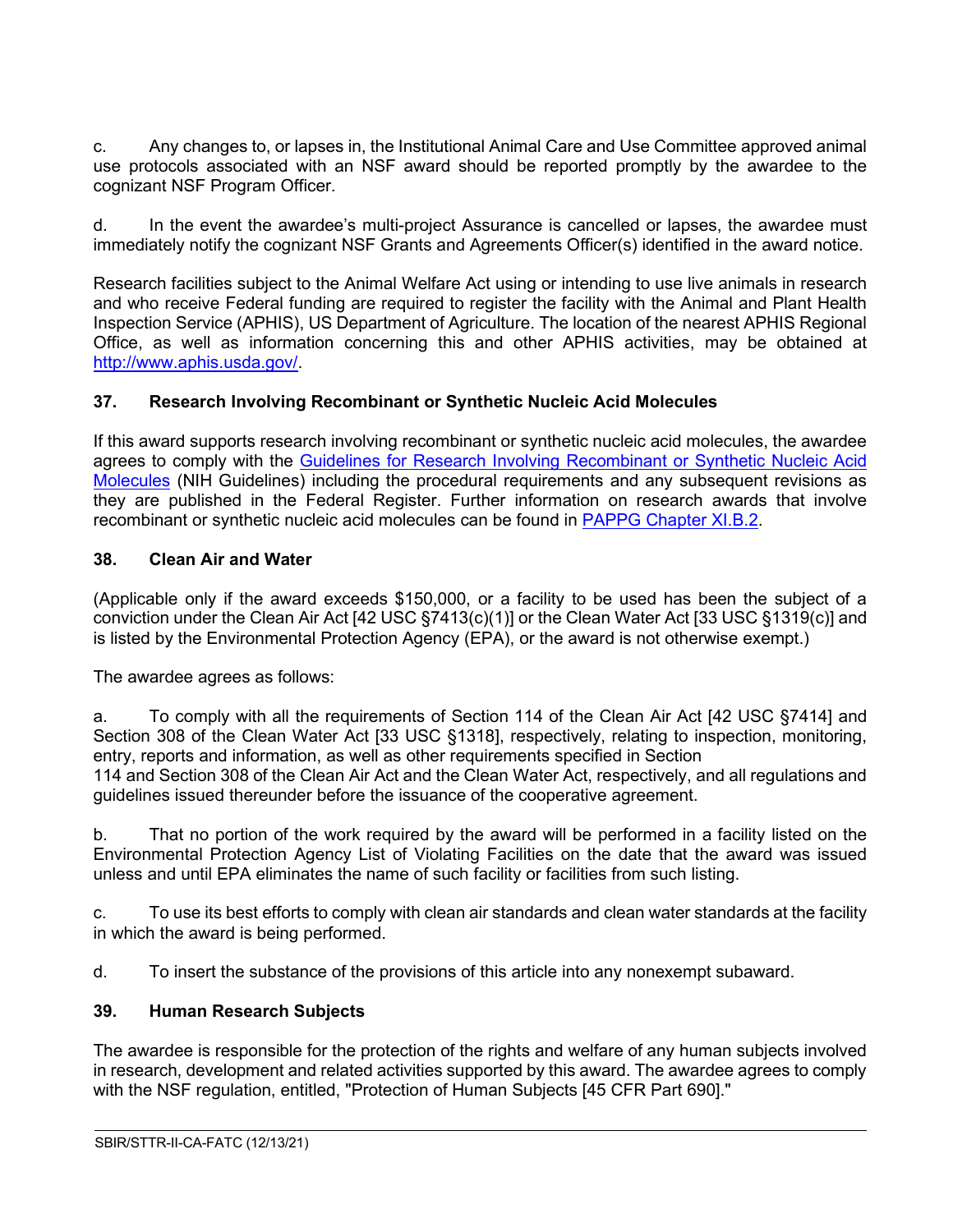# <span id="page-31-0"></span>**40. Life Sciences Dual Use Research of Concern (DURC)**

This Article applies to all research, for which NSF award funds may be used, that potentially falls within the scope of [the US Government Policy for Institutional Oversight of Life Sciences Dual Use Research](http://www.phe.gov/s3/dualuse/Pages/default.aspx)  [of Concern](http://www.phe.gov/s3/dualuse/Pages/default.aspx) as published in September 2014, hereafter referred to as the "Policy". See also [PAPPG](https://www.nsf.gov/pubs/policydocs/pappg22_1/pappg_11.jsp#XIB5)  [Chapter XI.B.5.](https://www.nsf.gov/pubs/policydocs/pappg22_1/pappg_11.jsp#XIB5)

The awardee is responsible for monitoring the research progress and for implementation of all appropriate biosafety and biosecurity risk mitigation measures including compliance with all applicable laws and regulations related to that implementation, including the Policy specified above. (See also <https://osp.od.nih.gov/biotechnology/dual-use-research-of-concern/> for Frequently Asked Questions, case studies and other educational materials on DURC.)

# <span id="page-31-1"></span>**41. Investigator Financial Disclosure Policy**

If the awardee employs more than 50 persons, the awardee must maintain an appropriate written and enforced policy on conflict of interest consistent with the provisions of [PAPPG Chapter IX.A.](https://www.nsf.gov/pubs/policydocs/pappg22_1/pappg_9.jsp#IXA)

# <span id="page-31-2"></span>**42. Whistleblower Protection**

The awardee is notified of the applicability of 41 USC §4712, as amended by P.L. 112-239, providing protection for whistleblowers.

# <span id="page-31-3"></span>**43. State Sales and Use Taxes**

The awardee is reminded that the governing cost principles cited in Article Allowable Costs limit the allowability of taxes to those the organization is required to pay. The awardee must avail itself of any tax exemptions for which any activities supported by Federal funds may qualify, including any applicable exemptions from State or local sales and use taxes on the purchase of goods and services made with NSF award funds.

# <span id="page-31-4"></span>**44. Recipient Integrity and Performance Matters**

The awardee must fully comply with the requirements stipulated in [Appendix XII to Part 200](https://www.ecfr.gov/cgi-bin/text-idx?SID=704835d27377ef5213a51c149de40cab&node=2:1.1.2.2.1&rgn=div5) of 2 CFR §200, entitled "Award Term and Condition for Recipient Integrity and Performance Matters." See also Article Termination and Enforcement of these terms and conditions for NSF's responsibilities regarding reporting award terminations to the OMB-designated integrity and performance system in accordance with Federal regulation.

# <span id="page-31-5"></span>**45. Breach of Personally Identifiable Information**

<span id="page-31-6"></span>An awardee that uses or operates a Federal information system or creates, collects, uses, processes, stores, maintains, disseminates, discloses, or disposes of Personally Identifiable Information (PII) within the scope of an NSF award, must have procedures in place to respond to a breach of PII. These procedures should promote cooperation and the free exchange of information with NSF, as needed to properly escalate, refer and respond to a breach. The awardee must notify NSF upon learning that a breach of PII within the scope of an NSF award has occurred.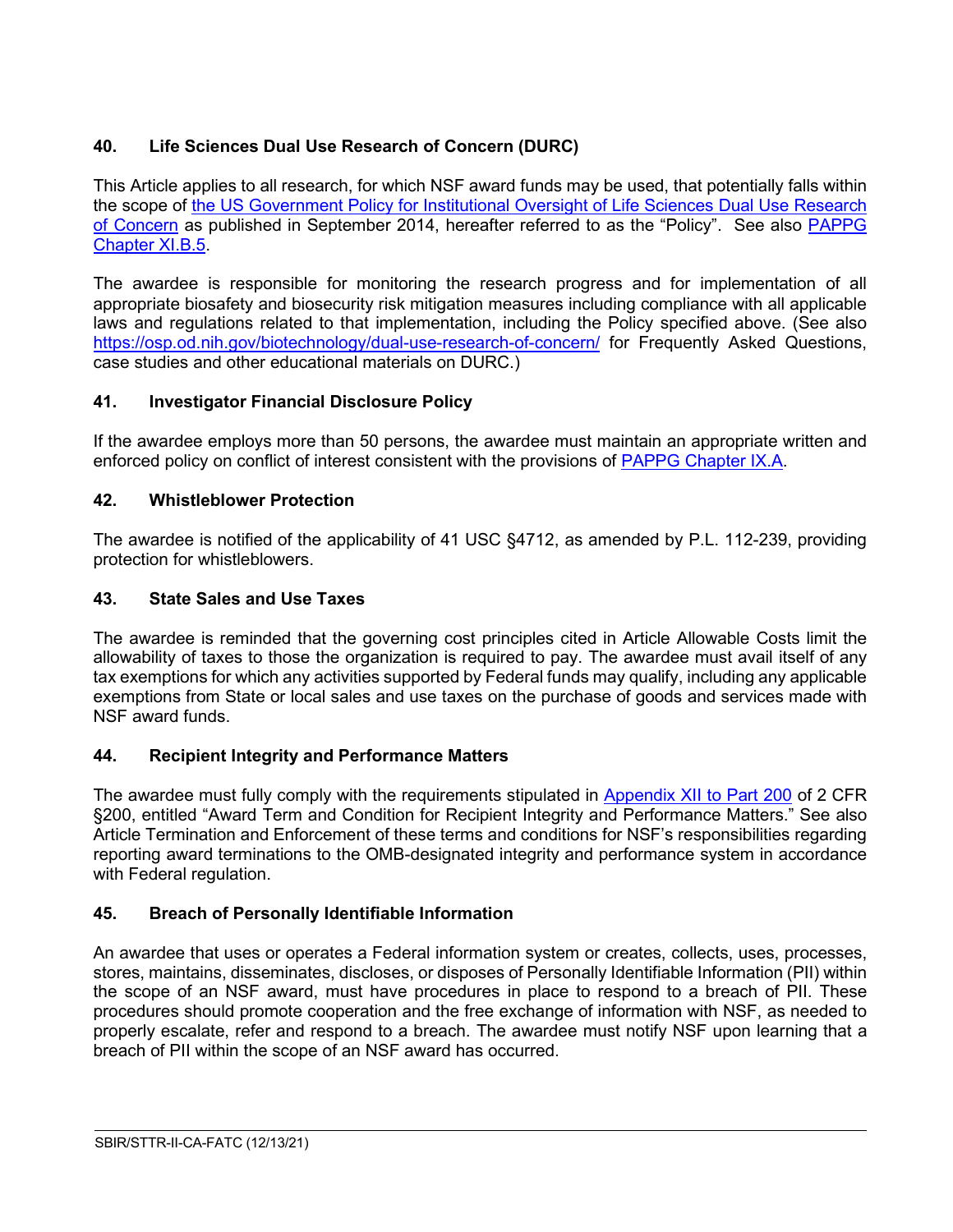# **46. Post-award Disclosure of Current Support and In-Kind Contribution Information**

If an organization discovers that a PI or co-PI on an active NSF award failed to disclose current support or in-kind contribution information as part of the proposal submission process (see PAPPG Chapter [II.C.2.h\)](https://www.nsf.gov/pubs/policydocs/pappg22_1/pappg_2.jsp#IIC2h), the AOR must submit the following information within 30 calendar days of the identification of the undisclosed current support or in-kind contribution through use of the "Other Request" category in the Notification and Request Module in Research.gov.

Post-award Disclosure of Project Support Information:

- 1. PI/co-PI Name:
- 2. Project Title:
- 3. Award Number (if available):
- 4. Source of Support:
- 5. Primary Place of Performance:
- 6. Project Start and End Date:
- 7. Total Award Amount (including Indirect Costs): \$
- 8. Brief Description of the Major goals of the project:
- 9. Description of any Overlap/Duplication of the project with the NSF award:
- 10. Impact on the ability of the PI/co-PI to carry out the NSF award:
- 11. Person-Month(s) (or Partial Person-Months) Per Year Committed to the Project:
	- a. Enter the applicable year: (e.g., 2020, 2021):
		- i. Enter the number of person-month(s) (or partial person-months):
	- b. Enter the applicable year: (e.g., 2020, 2021):
		- i. Enter the number of person-month(s) (or partial person-months):
	- c. Enter the applicable year: (e.g., 2020, 2021): i. Enter the number of person-month(s) (or partial person-months):
	- d. Enter the applicable year: (e.g., 2020, 2021):
		- i. Enter the number of person-month(s) (or partial person-months):
	- e. Enter the applicable year: (e.g., 2020, 2021):
		- i. Enter the number of person-month(s) (or partial person-months):

Post-award Disclosure of In-Kind Contribution Information

- 1. PI/co-PI Name:
- 2. Source of Support:
- 3. Primary Place of Performance:
- 4. Summary of In-kind Contributions:
- 5. Description of any Overlap/Duplication of the project with the NSF award:
- 6. Impact on the ability of the PI/co-PI to carry out the NSF award:
- 7. Person-Month(s) (or Partial Person-Months) Per Year Committed to the Project:
	- a. Enter the applicable year: (e.g., 2020, 2021):
		- i. Enter the number of person-month(s) (or partial person-months):
	- b. Enter the applicable year: (e.g., 2020, 2021):
		- i. Enter the number of person-month(s) (or partial person-months):
	- c. Enter the applicable year: (e.g., 2020, 2021):
		- i. Enter the number of person-month(s) (or partial person-months):

- d. Enter the applicable year: (e.g., 2020, 2021):
	- i. Enter the number of person-month(s) (or partial person-months):
- e. Enter the applicable year: (e.g., 2020, 2021):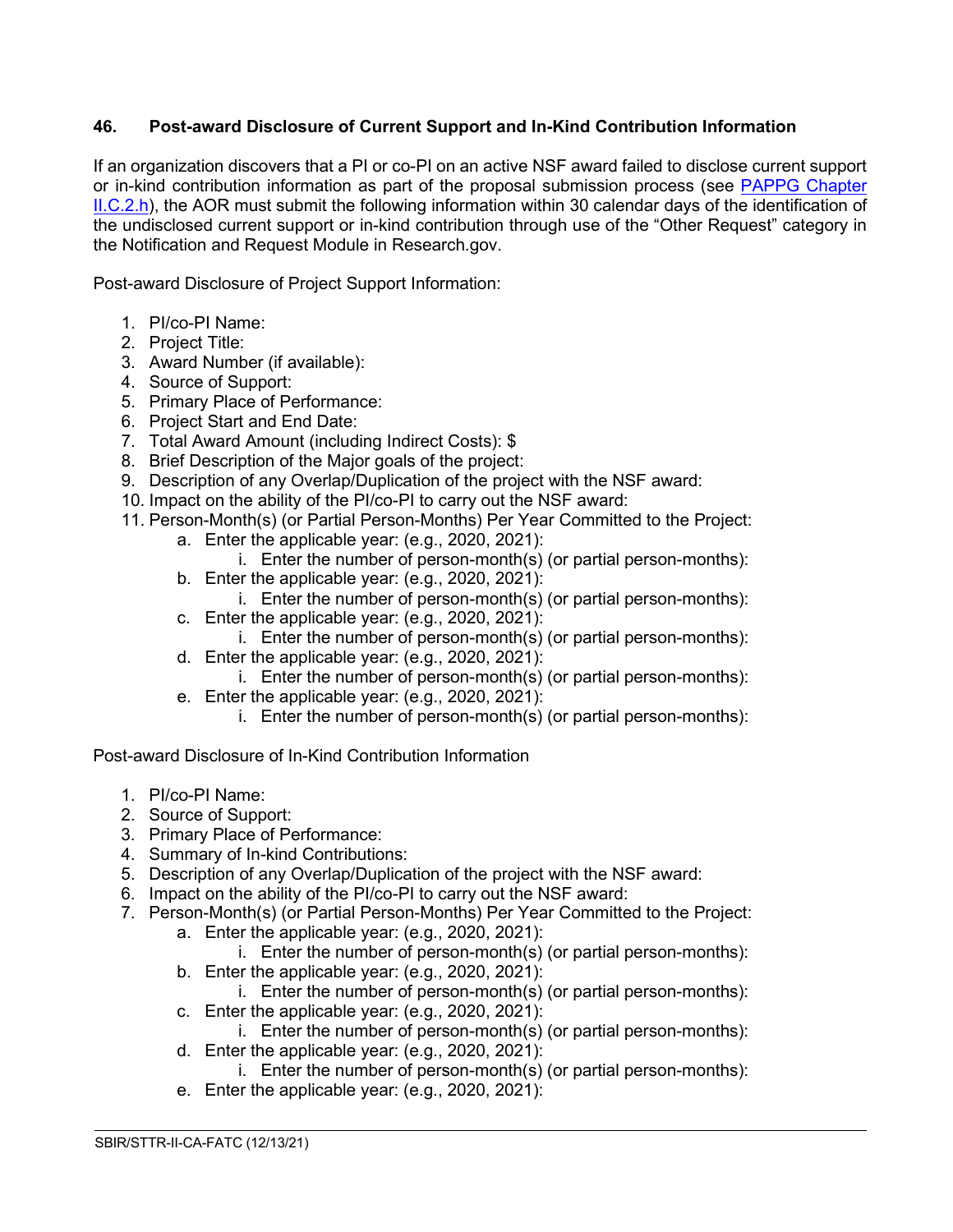- i. Enter the number of person-month(s) (or partial person-months):
- 8. Dollar Value of In-kind Contribution: \$

Upon receipt and review of the information provided, NSF may consult with the AOR, or designee, if necessary. Based on the results of this review, the Foundation will determine the impact of the new information on the NSF-funded award, and, where necessary, take appropriate action.

# <span id="page-33-0"></span>**47. Fee Payments**

Payment of fee is allowable only if expressly authorized by solicitation and the terms and conditions of the NSF award.

### <span id="page-33-1"></span>**48. Section 889 of the National Defense Authorization Act (NDAA) for Fiscal Year (FY) 2019**

Section 889 of the National Defense Authorization Act (NDAA) for Fiscal Year (FY) 2019 (Public Law 115-232) prohibits the head of an executive agency from obligating or expending loan or grant funds to procure or obtain, extend, or renew a contract to procure or obtain, or enter into a contract (or extend or renew a contract) to procure or obtain the equipment, services, or systems as identified in section 889 of the NDAA for FY 2019.

- a. In accordance with 2 CFR §200.216 and §200.471, for all awards that are issued on or after August 13, 2020, recipients and subrecipients are prohibited from obligating or expending loan or grant funds to:
	- i. Procure or obtain;
	- ii. Extend or renew a contract to procure or obtain; or
	- iii. Enter into a contract (or extend or renew a contract) to procure or obtain equipment, services, or systems that uses covered telecommunications equipment or services as a substantial or essential component of any system, or as critical technology as part of any system. As described in Public Law 115-232, section 889, covered telecommunications equipment is telecommunications equipment produced by Huawei Technologies Company or ZTE Corporation (or any subsidiary or affiliate of such entities).
		- (a) For the purpose of public safety, security of government facilities, physical security surveillance of critical infrastructure, and other national security purposes, video surveillance and telecommunications equipment produced by Hytera Communications Corporation, Hangzhou Hikvision Digital Technology Company, or Dahua Technology Company (or any subsidiary or affiliate of such entities).
		- (b) Telecommunications or video surveillance services provided by such entities or using such equipment.
		- (c) Telecommunications or video surveillance equipment or services produced or provided by an entity that the Secretary of Defense, in consultation with the Director of the National Intelligence or the Director of the Federal Bureau of Investigation, reasonably believes to be an entity owned or controlled by, or otherwise connected to, the government of a covered foreign country.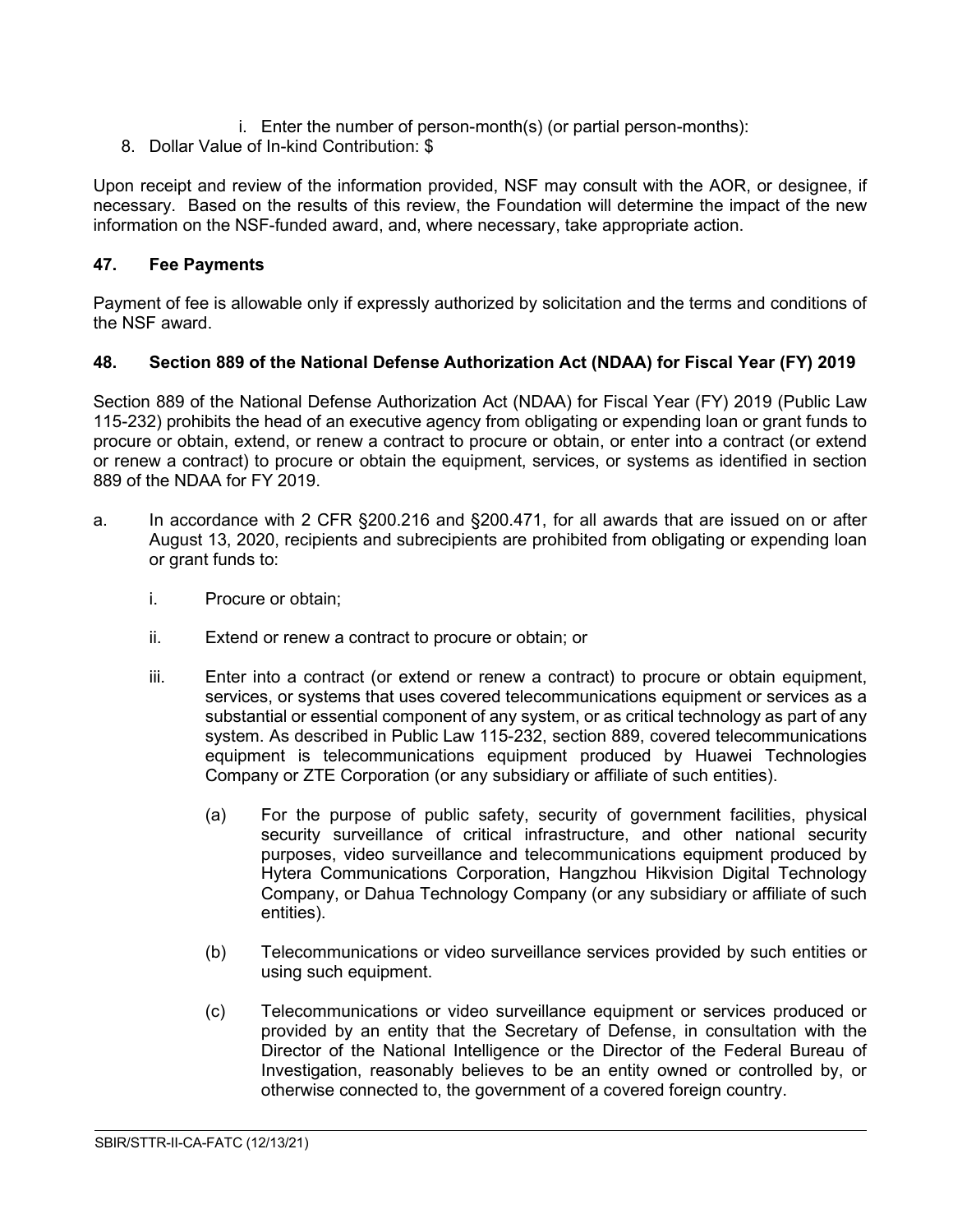- b. In implementing the prohibition under Public Law 115-232, section 889, subsection (f), paragraph (1), heads of executive agencies administering loan, grant, or subsidy programs shall prioritize available funding and technical support to assist affected businesses, institutions and organizations as is reasonably necessary for those affected entities to transition from covered communications equipment and services, to procure replacement equipment and services, and to ensure that communications service to users and customers is sustained.
- c. See Public Law 115-232, section 889 for additional information.

# <span id="page-34-0"></span>**49. Debarment and Suspension**

The awardee shall fully comply with the requirements stipulated in Subpart C of 2 CFR Part 180, entitled ["Responsibilities of Participants Regarding Transactions"](https://www.govinfo.gov/content/pkg/CFR-2011-title2-vol1/pdf/CFR-2011-title2-vol1-part2520.pdf) as supplemented by NSF's regulations at 2 CFR Part 2520.

The awardee is responsible for ensuring that any lower tier covered transaction, as described in Subpart B of 2 CFR Part 180, entitled "Covered Transactions," includes a term or condition requiring compliance with Subpart C. The recipient also is responsible for further requiring the inclusion of a similar term or condition in any subsequent lower tier covered transaction. The recipient acknowledges that failing to disclose the information required under 2 CFR §180.335 may result in the termination of the award, or pursuance of other available remedies, including suspension and debarment.

# <span id="page-34-1"></span>**50. Changes to the Cooperative Agreement**

The Awardee may request changes or additions to the cooperative agreement. Any such changes must be set forth in writing, agreed to by NSF and approved by the cognizant NSF Grants and Agreements Officer.

### <span id="page-34-2"></span>**51. Limitation of Funds**

This award shall be limited to amounts currently obligated to the award. The awardee bears the risk of making its own obligations, expenditures, or commitments above the current obligation of funds on this award and under no circumstance is NSF required to increase the award ceiling to accommodate additional obligations, expenditures, or commitments.

# <span id="page-34-3"></span>**52. Ensuring Adequate COVID-19 Safety Protocols**

a. This clause implements Section 3(b) of Executive Order 14042, Ensuring Adequate COVID Safety Protocols for Federal Contractors, dated September 9, 2021 (published in the Federal Register on September 14, 2021, 86 FR 50985). Note that the Department of Labor has included "cooperative agreements" within the definition of "contract-like instrument" in its rule referenced at Section 2(e) of this Executive Order, which provides:

For purposes of this order, the term "contract or contract-like instrument" shall have the meaning set forth in the Department of Labor's proposed rule, "Increasing the Minimum Wage for Federal Contractors," 86 Fed. Reg. 38816, 38887 (July 22, 2021). If the Department of Labor issues a final rule relating to that proposed rule, that term shall have the meaning set forth in that final rule.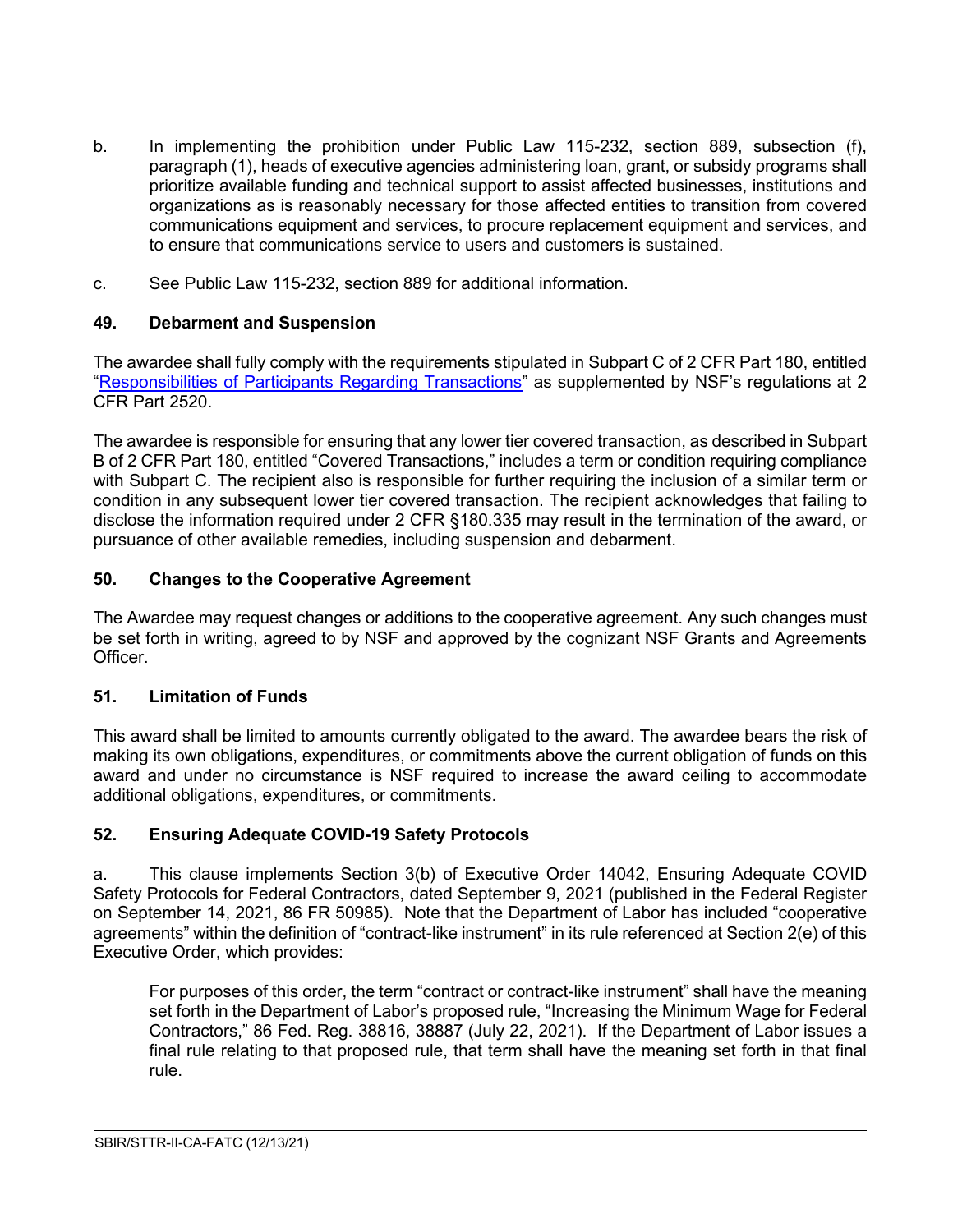b. The awardee must comply with all guidance, including guidance conveyed through Frequently Asked Questions, as amended during the performance of this award, for awardee workplace locations published by the Safer Federal Workforce Task Force (Task Force Guidance) at [https://www.saferfederalworkforce.gov/contractors/.](https://www.saferfederalworkforce.gov/contractors/)

c. *Subawards*. The awardee must include the substance of this clause, including this paragraph (c), in subawards at any tier that exceed the simplified acquisition threshold, as defined in Federal Acquisition Regulation 2.101 on the date of subaward, and are for services, including construction, performed in whole or in part within the United States or its outlying areas. That threshold is presently \$250,000.

d. *Definition*. As used in this clause -

*United States or its outlying areas* means—

- 1. The fifty States;
- 2. The District of Columbia;
- 3. The commonwealths of Puerto Rico and the Northern Mariana Islands;
- 4. The territories of American Samoa, Guam, and the United States Virgin Islands; and
- 5. The minor outlying islands of Baker Island, Howland Island, Jarvis Island, Johnston Atoll, Kingman Reef, Midway Islands, Navassa Island, Palmyra Atoll, and Wake Atoll.

(e) The Foundation will take no action to enforce this article, where the place of performance identified in the award is in a U.S. state or outlying area subject to a court order prohibiting the application of requirements pursuant to the Executive Order (hereinafter, "Excluded State or Outlying Area". A current list of such Excluded States and Outlying Areas is maintained at [https://www.saferfederalworkforce.gov/contractors/.](https://www.saferfederalworkforce.gov/contractors/)

### <span id="page-35-0"></span>**53. Resolution of Conflicting Conditions**

Should there be any inconsistency between any special condition(s) specified in the award notice and these SBIR/STTR Phase II Cooperative Agreement General Conditions, the special conditions in the award notice shall govern.

Should there be any inconsistency between these SBIR/STTR Phase II Cooperative Agreement General Conditions and any NSF solicitation cited or incorporated by reference in the award notice, the matter should be referred to the cognizant NSF Grants and Agreements Officer for guidance.

### <span id="page-35-1"></span>**54. Resolution of Disagreements and Disputes**

Disagreements and disputes of fact arising under this cooperative agreement that are not resolved through informal discussions will be subject to the written decision of the cognizant NSF Grants and Agreements Officer. This decision will be final unless, within 30 days of receipt of the decision, the awardee makes a written request for review to the Division Director, Division of Grants and Agreements (DGA), NSF. The request for review must contain a full statement of the awardee's position and the pertinent facts and reasons in support of the position. Review will follow the procedures stipulated under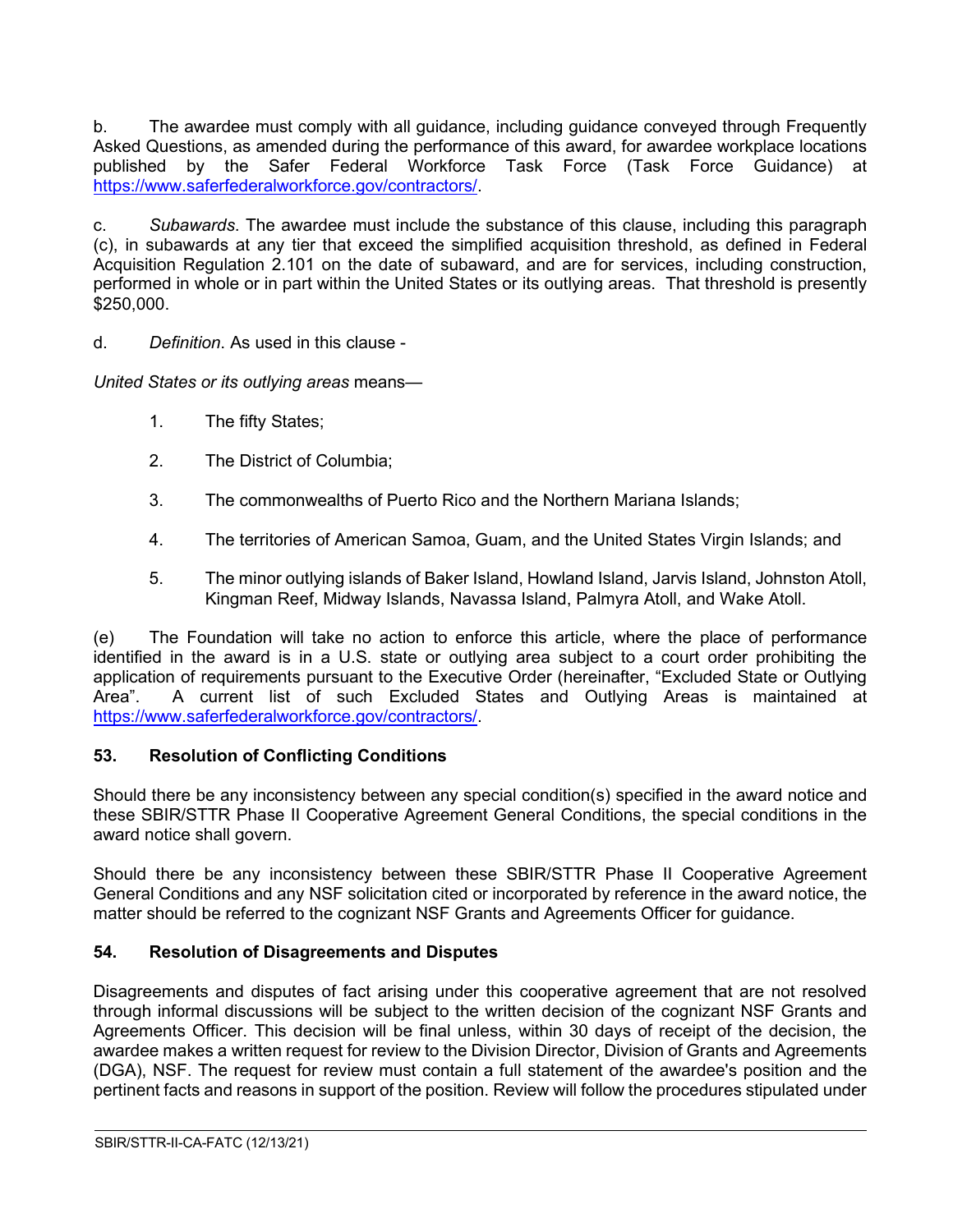# [PAPPG Chapter XII.B.3.](https://www.nsf.gov/pubs/policydocs/pappg22_1/pappg_12.jsp#XIIB)

# **Other Considerations**

# <span id="page-36-0"></span>**55. Liability**

NSF cannot assume any liability for accidents, bodily injury, illness, breach of contract, any other damages or loss or any claims arising out of any activities undertaken pursuant to the award, whether with respect to persons or property of the awardee or third parties. The awardee is advised to insure or otherwise protect itself or others, as it may deem desirable.

# <span id="page-36-1"></span>**56. Sharing of Findings, Data and Other Research Products**

a. When doing so would not negatively impact any proprietary or commercial interest of the awardee(s), NSF expects significant findings from research and education activities it supports to be promptly submitted for publication, with authorship that accurately reflects the contributions of those involved. With the same caveat, it expects investigators to share with other researchers, at no more than incremental cost and within a reasonable time, the data, samples, physical collections and other supporting materials created or gathered in the course of the work. With the same caveat, it also encourages the awardee to share software and inventions or otherwise act to make the innovations they embody widely useful and usable.

b. Adjustments and, where essential, exceptions may be allowed to safeguard the rights of individuals and subjects, the validity of results or the integrity of collections or to accommodate legitimate interests of investigators.

### <span id="page-36-2"></span>**57. Partnerships with Foreign Collaborators**

The NSF must have advance knowledge of proposed or funded awardee activities with foreign entities.

Accordingly, prior to making a commitment to such foreign entities as described above, and prior to negotiating the terms of any potential international agreement, the awardee shall submit to the NSF advance notification of proposed plans for international scientific cooperative programs that involve the use of personnel, facilities and/or services or in-kind contributions.

Advance notification to the NSF should identify the projects and individuals involved and the purpose of the cooperative program, and should specify the duration, location and magnitude of the proposed activity.

These provisions are not intended to require notifications to the NSF of the routine use of the awardee's services and facilities by foreign investigators or the routine use of foreign facilities by awardee staff in accordance with the awardee's standard policies and procedures.

### <span id="page-36-3"></span>**58. Government Permits and Activities Abroad**

a. For awards that include activities requiring permits from appropriate Federal, State or local government authorities, the awardee should obtain any required permits prior to undertaking the proposed activities.

b. The awardee must comply with the laws and regulations of any foreign country in which research